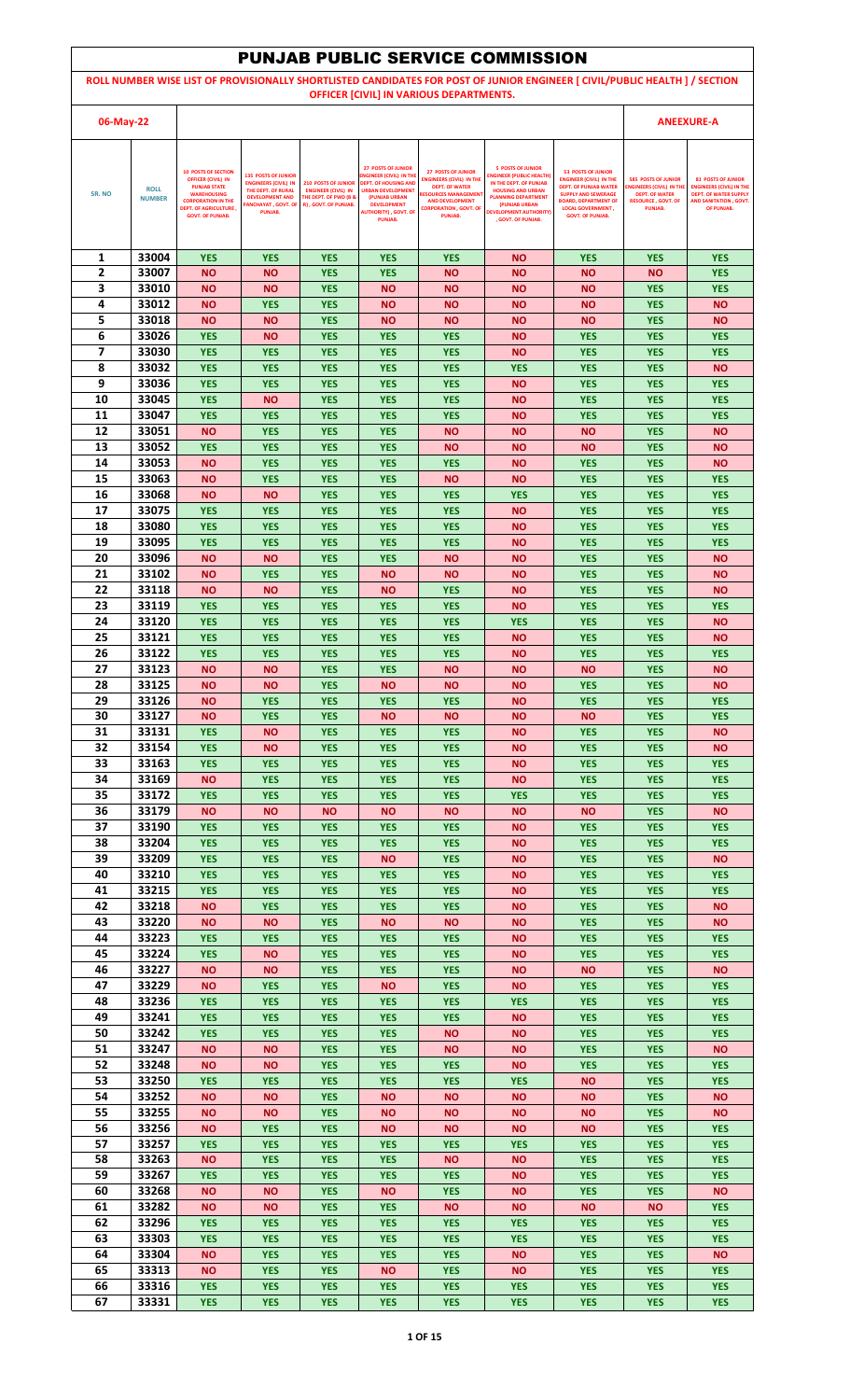|            |                              |                                                                                                                                                                                              |                                                                                                                                                   |                                                                                                                      |                                                                                                                                                                                                        |                                                                                                                                                                                           | <b>PUNJAB PUBLIC SERVICE COMMISSION</b>                                                                                                                                                                                 |                                                                                                                                                                                                                 |                                                                                                                               |                                                                                                                                            |
|------------|------------------------------|----------------------------------------------------------------------------------------------------------------------------------------------------------------------------------------------|---------------------------------------------------------------------------------------------------------------------------------------------------|----------------------------------------------------------------------------------------------------------------------|--------------------------------------------------------------------------------------------------------------------------------------------------------------------------------------------------------|-------------------------------------------------------------------------------------------------------------------------------------------------------------------------------------------|-------------------------------------------------------------------------------------------------------------------------------------------------------------------------------------------------------------------------|-----------------------------------------------------------------------------------------------------------------------------------------------------------------------------------------------------------------|-------------------------------------------------------------------------------------------------------------------------------|--------------------------------------------------------------------------------------------------------------------------------------------|
|            |                              |                                                                                                                                                                                              |                                                                                                                                                   |                                                                                                                      |                                                                                                                                                                                                        |                                                                                                                                                                                           |                                                                                                                                                                                                                         | ROLL NUMBER WISE LIST OF PROVISIONALLY SHORTLISTED CANDIDATES FOR POST OF JUNIOR ENGINEER [ CIVIL/PUBLIC HEALTH ] / SECTION                                                                                     |                                                                                                                               |                                                                                                                                            |
|            |                              |                                                                                                                                                                                              |                                                                                                                                                   |                                                                                                                      |                                                                                                                                                                                                        | OFFICER [CIVIL] IN VARIOUS DEPARTMENTS.                                                                                                                                                   |                                                                                                                                                                                                                         |                                                                                                                                                                                                                 |                                                                                                                               |                                                                                                                                            |
| 06-May-22  |                              |                                                                                                                                                                                              |                                                                                                                                                   |                                                                                                                      |                                                                                                                                                                                                        |                                                                                                                                                                                           |                                                                                                                                                                                                                         |                                                                                                                                                                                                                 |                                                                                                                               | <b>ANEEXURE-A</b>                                                                                                                          |
| SR. NO     | <b>ROLL</b><br><b>NUMBER</b> | <b>10 POSTS OF SECTION</b><br><b>OFFICER (CIVIL) IN</b><br><b>PUNJAB STATE</b><br><b>WAREHOUSING</b><br><b>CORPORATION IN THE</b><br><b>DEPT. OF AGRICULTURE,</b><br><b>GOVT. OF PUNJAB.</b> | <b>135 POSTS OF JUNIOR</b><br><b>ENGINEERS (CIVIL) IN</b><br>THE DEPT. OF RURAL<br><b>DEVELOPMENT AND</b><br><b>ANCHAYAT, GOVT. OF</b><br>PUNJAB. | <b>210 POSTS OF JUNIOR</b><br><b>ENGINEER (CIVIL) IN</b><br><b>THE DEPT. OF PWD (B &amp;</b><br>R), GOVT. OF PUNJAB. | <b>27 POSTS OF JUNIOR</b><br>NGINEER (CIVIL) IN THE<br><b>DEPT. OF HOUSING AND</b><br><b>URBAN DEVELOPMENT</b><br>(PUNJAB URBAN<br><b>DEVELOPMENT</b><br><b>AUTHORITY), GOVT. OF</b><br><b>PUNJAB.</b> | <b>27 POSTS OF JUNIOR</b><br><b>ENGINEERS (CIVIL) IN THE</b><br><b>DEPT. OF WATER</b><br><b>RESOURCES MANAGEMEN</b><br><b>AND DEVELOPMENT</b><br><b>CORPORATION , GOVT, OF</b><br>PUNJAB. | <b>5 POSTS OF JUNIOR</b><br><b>INGINEER (PUBLIC HEALTH)</b><br>IN THE DEPT. OF PUNJAB<br><b>HOUSING AND URBAN</b><br><b>PLANNING DEPARTMENT</b><br>(PUNJAB URBAN<br><b>DEVELOPMENT AUTHORITY)</b><br>. GOVT. OF PUNJAB. | <b>53 POSTS OF JUNIOR</b><br><b>ENGINEER (CIVIL) IN THE</b><br><b>DEPT. OF PUNJAB WATER</b><br><b>SUPPLY AND SEWERAGE</b><br><b>BOARD, DEPARTMENT OF</b><br><b>LOCAL GOVERNMENT,</b><br><b>GOVT. OF PUNJAB.</b> | <b>585 POSTS OF JUNIOR</b><br><b>ENGINEERS (CIVIL) IN TH</b><br><b>DEPT. OF WATER</b><br><b>RESOURCE, GOVT, OF</b><br>PUNJAB. | <b>81 POSTS OF JUNIOR</b><br><b>ENGINEERS (CIVIL) IN THE</b><br><b>DEPT. OF WATER SUPPLY</b><br><b>AND SANITATION, GOVT.</b><br>OF PUNJAB. |
|            |                              |                                                                                                                                                                                              |                                                                                                                                                   |                                                                                                                      |                                                                                                                                                                                                        |                                                                                                                                                                                           |                                                                                                                                                                                                                         |                                                                                                                                                                                                                 |                                                                                                                               |                                                                                                                                            |
| 68         | 33355                        | <b>YES</b>                                                                                                                                                                                   | <b>YES</b>                                                                                                                                        | <b>YES</b>                                                                                                           | <b>YES</b>                                                                                                                                                                                             | <b>YES</b>                                                                                                                                                                                | <b>NO</b>                                                                                                                                                                                                               | <b>YES</b>                                                                                                                                                                                                      | <b>YES</b>                                                                                                                    | <b>YES</b>                                                                                                                                 |
| 69<br>70   | 33363<br>33364               | <b>YES</b><br><b>YES</b>                                                                                                                                                                     | <b>YES</b><br><b>YES</b>                                                                                                                          | <b>YES</b><br><b>YES</b>                                                                                             | <b>YES</b><br><b>YES</b>                                                                                                                                                                               | <b>YES</b><br><b>YES</b>                                                                                                                                                                  | <b>NO</b><br><b>NO</b>                                                                                                                                                                                                  | <b>YES</b><br><b>YES</b>                                                                                                                                                                                        | <b>YES</b><br><b>YES</b>                                                                                                      | <b>YES</b><br><b>YES</b>                                                                                                                   |
| 71         | 33369                        | <b>NO</b>                                                                                                                                                                                    | <b>YES</b>                                                                                                                                        | <b>YES</b>                                                                                                           | <b>NO</b>                                                                                                                                                                                              | <b>YES</b>                                                                                                                                                                                | <b>NO</b>                                                                                                                                                                                                               | <b>YES</b>                                                                                                                                                                                                      | <b>YES</b>                                                                                                                    | <b>YES</b>                                                                                                                                 |
| 72<br>73   | 33384<br>33392               | <b>NO</b><br><b>YES</b>                                                                                                                                                                      | <b>YES</b><br><b>YES</b>                                                                                                                          | <b>YES</b><br><b>YES</b>                                                                                             | <b>YES</b><br><b>YES</b>                                                                                                                                                                               | <b>NO</b><br><b>YES</b>                                                                                                                                                                   | <b>NO</b><br><b>NO</b>                                                                                                                                                                                                  | <b>YES</b><br><b>YES</b>                                                                                                                                                                                        | <b>YES</b><br><b>YES</b>                                                                                                      | <b>YES</b><br><b>YES</b>                                                                                                                   |
| 74         | 33400                        | <b>NO</b>                                                                                                                                                                                    | <b>YES</b>                                                                                                                                        | <b>YES</b>                                                                                                           | <b>NO</b>                                                                                                                                                                                              | <b>YES</b>                                                                                                                                                                                | <b>NO</b>                                                                                                                                                                                                               | <b>NO</b>                                                                                                                                                                                                       | <b>YES</b>                                                                                                                    | <b>NO</b>                                                                                                                                  |
| 75<br>76   | 33404<br>33411               | <b>YES</b><br><b>YES</b>                                                                                                                                                                     | <b>NO</b><br><b>YES</b>                                                                                                                           | <b>YES</b><br><b>YES</b>                                                                                             | <b>YES</b><br><b>YES</b>                                                                                                                                                                               | <b>YES</b><br><b>YES</b>                                                                                                                                                                  | <b>YES</b><br><b>NO</b>                                                                                                                                                                                                 | <b>YES</b><br><b>YES</b>                                                                                                                                                                                        | <b>YES</b><br><b>YES</b>                                                                                                      | <b>YES</b><br><b>YES</b>                                                                                                                   |
| 77         | 33412                        | <b>NO</b>                                                                                                                                                                                    | ΝO                                                                                                                                                | <b>NO</b>                                                                                                            | <b>NO</b>                                                                                                                                                                                              | <b>NO</b>                                                                                                                                                                                 | <b>NO</b>                                                                                                                                                                                                               | <b>NO</b>                                                                                                                                                                                                       | <b>YES</b>                                                                                                                    | <b>YES</b>                                                                                                                                 |
| 78         | 33414                        | <b>YES</b>                                                                                                                                                                                   | <b>YES</b>                                                                                                                                        | <b>YES</b>                                                                                                           | <b>YES</b>                                                                                                                                                                                             | <b>YES</b>                                                                                                                                                                                | <b>NO</b>                                                                                                                                                                                                               | <b>YES</b>                                                                                                                                                                                                      | <b>YES</b>                                                                                                                    | <b>NO</b>                                                                                                                                  |
| 79<br>80   | 33415<br>33421               | <b>YES</b><br><b>YES</b>                                                                                                                                                                     | <b>YES</b><br><b>YES</b>                                                                                                                          | <b>YES</b><br><b>YES</b>                                                                                             | <b>YES</b><br><b>YES</b>                                                                                                                                                                               | <b>YES</b><br><b>YES</b>                                                                                                                                                                  | ΝO<br><b>NO</b>                                                                                                                                                                                                         | <b>YES</b><br><b>YES</b>                                                                                                                                                                                        | <b>YES</b><br><b>YES</b>                                                                                                      | <b>YES</b><br><b>YES</b>                                                                                                                   |
| 81         | 33426                        | <b>YES</b>                                                                                                                                                                                   | ΝO                                                                                                                                                | <b>YES</b>                                                                                                           | <b>YES</b>                                                                                                                                                                                             | <b>YES</b>                                                                                                                                                                                | <b>NO</b>                                                                                                                                                                                                               | <b>YES</b>                                                                                                                                                                                                      | <b>NO</b>                                                                                                                     | <b>YES</b>                                                                                                                                 |
| 82<br>83   | 33427<br>33430               | <b>YES</b><br><b>YES</b>                                                                                                                                                                     | <b>YES</b><br><b>NO</b>                                                                                                                           | <b>YES</b><br><b>YES</b>                                                                                             | <b>YES</b><br><b>YES</b>                                                                                                                                                                               | <b>YES</b><br><b>YES</b>                                                                                                                                                                  | <b>YES</b><br><b>NO</b>                                                                                                                                                                                                 | <b>YES</b><br><b>YES</b>                                                                                                                                                                                        | <b>YES</b><br><b>YES</b>                                                                                                      | <b>YES</b><br><b>NO</b>                                                                                                                    |
| 84         | 33431                        | <b>NO</b>                                                                                                                                                                                    | <b>YES</b>                                                                                                                                        | <b>YES</b>                                                                                                           | <b>YES</b>                                                                                                                                                                                             | <b>NO</b>                                                                                                                                                                                 | <b>NO</b>                                                                                                                                                                                                               | <b>NO</b>                                                                                                                                                                                                       | <b>NO</b>                                                                                                                     | <b>NO</b>                                                                                                                                  |
| 85         | 33437                        | <b>YES</b>                                                                                                                                                                                   | <b>YES</b>                                                                                                                                        | <b>YES</b>                                                                                                           | <b>YES</b>                                                                                                                                                                                             | <b>YES</b>                                                                                                                                                                                | <b>YES</b>                                                                                                                                                                                                              | <b>YES</b>                                                                                                                                                                                                      | <b>YES</b>                                                                                                                    | <b>YES</b>                                                                                                                                 |
| 86<br>87   | 33457<br>33458               | <b>NO</b><br><b>NO</b>                                                                                                                                                                       | ΝO<br><b>YES</b>                                                                                                                                  | <b>YES</b><br><b>YES</b>                                                                                             | <b>NO</b><br><b>NO</b>                                                                                                                                                                                 | <b>NO</b><br><b>NO</b>                                                                                                                                                                    | <b>NO</b><br><b>NO</b>                                                                                                                                                                                                  | <b>YES</b><br><b>NO</b>                                                                                                                                                                                         | <b>YES</b><br><b>YES</b>                                                                                                      | <b>YES</b><br><b>YES</b>                                                                                                                   |
| 88         | 33490                        | <b>YES</b>                                                                                                                                                                                   | <b>YES</b>                                                                                                                                        | <b>YES</b>                                                                                                           | <b>YES</b>                                                                                                                                                                                             | <b>YES</b>                                                                                                                                                                                | <b>YES</b>                                                                                                                                                                                                              | <b>YES</b>                                                                                                                                                                                                      | <b>YES</b>                                                                                                                    | <b>YES</b>                                                                                                                                 |
| 89<br>90   | 33492<br>33493               | <b>YES</b><br><b>YES</b>                                                                                                                                                                     | <b>YES</b><br><b>YES</b>                                                                                                                          | <b>YES</b><br><b>YES</b>                                                                                             | <b>YES</b><br><b>YES</b>                                                                                                                                                                               | <b>YES</b><br><b>YES</b>                                                                                                                                                                  | <b>NO</b><br><b>NO</b>                                                                                                                                                                                                  | <b>YES</b><br><b>YES</b>                                                                                                                                                                                        | <b>YES</b><br><b>YES</b>                                                                                                      | <b>YES</b><br><b>NO</b>                                                                                                                    |
| 91         | 33496                        | <b>NO</b>                                                                                                                                                                                    | ΝO                                                                                                                                                | <b>YES</b>                                                                                                           | <b>NO</b>                                                                                                                                                                                              | <b>NO</b>                                                                                                                                                                                 | <b>NO</b>                                                                                                                                                                                                               | <b>YES</b>                                                                                                                                                                                                      | <b>YES</b>                                                                                                                    | <b>NO</b>                                                                                                                                  |
| 92         | 33497                        | <b>YES</b>                                                                                                                                                                                   | <b>YES</b>                                                                                                                                        | <b>YES</b>                                                                                                           | <b>YES</b>                                                                                                                                                                                             | <b>YES</b>                                                                                                                                                                                | <b>NO</b>                                                                                                                                                                                                               | <b>YES</b>                                                                                                                                                                                                      | <b>YES</b>                                                                                                                    | <b>YES</b>                                                                                                                                 |
| 93<br>94   | 33511<br>33519               | <b>YES</b><br><b>YES</b>                                                                                                                                                                     | <b>YES</b><br><b>YES</b>                                                                                                                          | <b>YES</b><br><b>YES</b>                                                                                             | <b>YES</b><br><b>YES</b>                                                                                                                                                                               | <b>YES</b><br><b>YES</b>                                                                                                                                                                  | <b>NO</b><br>ΝO                                                                                                                                                                                                         | <b>YES</b><br><b>YES</b>                                                                                                                                                                                        | <b>YES</b><br><b>YES</b>                                                                                                      | <b>YES</b><br><b>YES</b>                                                                                                                   |
| 95         | 33522                        | <b>YES</b>                                                                                                                                                                                   | <b>YES</b>                                                                                                                                        | <b>YES</b>                                                                                                           | <b>YES</b>                                                                                                                                                                                             | <b>YES</b>                                                                                                                                                                                | <b>NO</b>                                                                                                                                                                                                               | <b>YES</b>                                                                                                                                                                                                      | <b>YES</b>                                                                                                                    | <b>YES</b>                                                                                                                                 |
| 96<br>97   | 33527<br>33529               | <b>NO</b><br><b>YES</b>                                                                                                                                                                      | <b>YES</b><br><b>YES</b>                                                                                                                          | <b>YES</b><br><b>YES</b>                                                                                             | <b>NO</b><br><b>YES</b>                                                                                                                                                                                | <b>YES</b><br><b>YES</b>                                                                                                                                                                  | <b>NO</b><br><b>NO</b>                                                                                                                                                                                                  | <b>YES</b><br><b>YES</b>                                                                                                                                                                                        | <b>YES</b><br><b>YES</b>                                                                                                      | <b>YES</b><br><b>YES</b>                                                                                                                   |
| 98         | 33532                        | <b>NO</b>                                                                                                                                                                                    | <b>YES</b>                                                                                                                                        | <b>YES</b>                                                                                                           | <b>NO</b>                                                                                                                                                                                              | <b>NO</b>                                                                                                                                                                                 | <b>NO</b>                                                                                                                                                                                                               | <b>NO</b>                                                                                                                                                                                                       | <b>YES</b>                                                                                                                    | <b>NO</b>                                                                                                                                  |
| 99         | 33534<br>33545               | <b>NO</b>                                                                                                                                                                                    | <b>YES</b>                                                                                                                                        | <b>NO</b>                                                                                                            | <b>NO</b>                                                                                                                                                                                              | <b>YES</b>                                                                                                                                                                                | <b>NO</b>                                                                                                                                                                                                               | <b>NO</b>                                                                                                                                                                                                       | <b>YES</b>                                                                                                                    | <b>YES</b>                                                                                                                                 |
| 100<br>101 | 33547                        | <b>YES</b><br><b>YES</b>                                                                                                                                                                     | <b>YES</b><br><b>YES</b>                                                                                                                          | <b>YES</b><br><b>YES</b>                                                                                             | <b>YES</b><br><b>YES</b>                                                                                                                                                                               | <b>YES</b><br><b>YES</b>                                                                                                                                                                  | <b>NO</b><br><b>NO</b>                                                                                                                                                                                                  | <b>YES</b><br><b>YES</b>                                                                                                                                                                                        | <b>YES</b><br><b>YES</b>                                                                                                      | <b>YES</b><br><b>YES</b>                                                                                                                   |
| 102        | 33548                        | <b>NO</b>                                                                                                                                                                                    | <b>NO</b>                                                                                                                                         | <b>YES</b>                                                                                                           | <b>NO</b>                                                                                                                                                                                              | <b>NO</b>                                                                                                                                                                                 | <b>NO</b>                                                                                                                                                                                                               | <b>NO</b>                                                                                                                                                                                                       | <b>YES</b>                                                                                                                    | <b>YES</b>                                                                                                                                 |
| 103<br>104 | 33549<br>33562               | <b>YES</b><br><b>YES</b>                                                                                                                                                                     | <b>YES</b><br><b>YES</b>                                                                                                                          | <b>YES</b><br><b>YES</b>                                                                                             | <b>YES</b><br><b>YES</b>                                                                                                                                                                               | <b>YES</b><br><b>YES</b>                                                                                                                                                                  | <b>YES</b><br><b>NO</b>                                                                                                                                                                                                 | <b>YES</b><br><b>YES</b>                                                                                                                                                                                        | <b>YES</b><br><b>YES</b>                                                                                                      | <b>YES</b><br><b>YES</b>                                                                                                                   |
| 105        | 33568                        | <b>NO</b>                                                                                                                                                                                    | <b>NO</b>                                                                                                                                         | <b>YES</b>                                                                                                           | <b>NO</b>                                                                                                                                                                                              | <b>NO</b>                                                                                                                                                                                 | <b>NO</b>                                                                                                                                                                                                               | <b>NO</b>                                                                                                                                                                                                       | <b>YES</b>                                                                                                                    | <b>NO</b>                                                                                                                                  |
| 106<br>107 | 33572<br>33574               | <b>YES</b>                                                                                                                                                                                   | <b>YES</b>                                                                                                                                        | <b>YES</b>                                                                                                           | <b>YES</b>                                                                                                                                                                                             | <b>YES</b>                                                                                                                                                                                | <b>NO</b>                                                                                                                                                                                                               | <b>YES</b>                                                                                                                                                                                                      | <b>YES</b>                                                                                                                    | <b>YES</b>                                                                                                                                 |
| 108        | 33591                        | <b>YES</b><br><b>YES</b>                                                                                                                                                                     | <b>YES</b><br><b>NO</b>                                                                                                                           | <b>YES</b><br><b>YES</b>                                                                                             | <b>YES</b><br><b>YES</b>                                                                                                                                                                               | <b>YES</b><br><b>YES</b>                                                                                                                                                                  | ΝO<br><b>NO</b>                                                                                                                                                                                                         | <b>YES</b><br><b>YES</b>                                                                                                                                                                                        | <b>YES</b><br><b>YES</b>                                                                                                      | <b>YES</b><br><b>YES</b>                                                                                                                   |
| 109        | 33592                        | <b>YES</b>                                                                                                                                                                                   | <b>YES</b>                                                                                                                                        | <b>YES</b>                                                                                                           | <b>YES</b>                                                                                                                                                                                             | <b>YES</b>                                                                                                                                                                                | <b>NO</b>                                                                                                                                                                                                               | <b>YES</b>                                                                                                                                                                                                      | <b>YES</b>                                                                                                                    | <b>YES</b>                                                                                                                                 |
| 110<br>111 | 33602<br>33606               | <b>YES</b><br><b>NO</b>                                                                                                                                                                      | <b>YES</b><br>ΝO                                                                                                                                  | <b>YES</b><br><b>YES</b>                                                                                             | <b>YES</b><br><b>NO</b>                                                                                                                                                                                | <b>YES</b><br><b>NO</b>                                                                                                                                                                   | <b>YES</b><br><b>NO</b>                                                                                                                                                                                                 | <b>YES</b><br><b>NO</b>                                                                                                                                                                                         | <b>YES</b><br><b>YES</b>                                                                                                      | <b>YES</b><br><b>YES</b>                                                                                                                   |
| 112        | 33618                        | <b>NO</b>                                                                                                                                                                                    | <b>NO</b>                                                                                                                                         | <b>NO</b>                                                                                                            | <b>NO</b>                                                                                                                                                                                              | <b>YES</b>                                                                                                                                                                                | <b>NO</b>                                                                                                                                                                                                               | <b>NO</b>                                                                                                                                                                                                       | <b>YES</b>                                                                                                                    | <b>NO</b>                                                                                                                                  |
| 113<br>114 | 33619<br>33623               | <b>YES</b><br><b>YES</b>                                                                                                                                                                     | <b>YES</b><br><b>YES</b>                                                                                                                          | <b>YES</b><br><b>YES</b>                                                                                             | <b>YES</b><br><b>YES</b>                                                                                                                                                                               | <b>YES</b><br><b>YES</b>                                                                                                                                                                  | <b>NO</b><br><b>NO</b>                                                                                                                                                                                                  | <b>YES</b><br><b>YES</b>                                                                                                                                                                                        | <b>YES</b><br><b>YES</b>                                                                                                      | <b>YES</b><br><b>YES</b>                                                                                                                   |
| 115        | 33624                        | <b>NO</b>                                                                                                                                                                                    | <b>NO</b>                                                                                                                                         | <b>YES</b>                                                                                                           | <b>NO</b>                                                                                                                                                                                              | <b>NO</b>                                                                                                                                                                                 | <b>NO</b>                                                                                                                                                                                                               | <b>NO</b>                                                                                                                                                                                                       | <b>YES</b>                                                                                                                    | <b>NO</b>                                                                                                                                  |
| 116        | 33627                        | <b>NO</b>                                                                                                                                                                                    | ΝO                                                                                                                                                | <b>YES</b>                                                                                                           | <b>NO</b>                                                                                                                                                                                              | <b>NO</b>                                                                                                                                                                                 | <b>NO</b>                                                                                                                                                                                                               | <b>NO</b>                                                                                                                                                                                                       | <b>YES</b>                                                                                                                    | <b>YES</b>                                                                                                                                 |
| 117<br>118 | 33630<br>33633               | <b>NO</b><br><b>NO</b>                                                                                                                                                                       | ΝO<br><b>YES</b>                                                                                                                                  | <b>YES</b><br><b>YES</b>                                                                                             | <b>NO</b><br><b>NO</b>                                                                                                                                                                                 | <b>NO</b><br><b>NO</b>                                                                                                                                                                    | <b>NO</b><br><b>NO</b>                                                                                                                                                                                                  | <b>NO</b><br><b>NO</b>                                                                                                                                                                                          | <b>YES</b><br><b>YES</b>                                                                                                      | <b>NO</b><br><b>NO</b>                                                                                                                     |
| 119        | 33637                        | <b>YES</b>                                                                                                                                                                                   | <b>YES</b>                                                                                                                                        | <b>YES</b>                                                                                                           | <b>YES</b>                                                                                                                                                                                             | <b>YES</b>                                                                                                                                                                                | <b>NO</b>                                                                                                                                                                                                               | <b>YES</b>                                                                                                                                                                                                      | <b>YES</b>                                                                                                                    | <b>YES</b>                                                                                                                                 |
| 120<br>121 | 33639<br>33642               | <b>YES</b><br><b>NO</b>                                                                                                                                                                      | <b>YES</b><br>ΝO                                                                                                                                  | <b>YES</b><br><b>NO</b>                                                                                              | <b>YES</b><br><b>NO</b>                                                                                                                                                                                | <b>YES</b><br><b>NO</b>                                                                                                                                                                   | <b>NO</b><br><b>NO</b>                                                                                                                                                                                                  | <b>YES</b><br><b>NO</b>                                                                                                                                                                                         | <b>YES</b><br><b>YES</b>                                                                                                      | <b>YES</b><br><b>YES</b>                                                                                                                   |
| 122        | 33664                        | <b>YES</b>                                                                                                                                                                                   | <b>NO</b>                                                                                                                                         | <b>YES</b>                                                                                                           | <b>YES</b>                                                                                                                                                                                             | <b>YES</b>                                                                                                                                                                                | <b>NO</b>                                                                                                                                                                                                               | <b>YES</b>                                                                                                                                                                                                      | <b>YES</b>                                                                                                                    | <b>YES</b>                                                                                                                                 |
| 123        | 33675                        | <b>YES</b>                                                                                                                                                                                   | <b>YES</b>                                                                                                                                        | <b>YES</b>                                                                                                           | <b>YES</b>                                                                                                                                                                                             | <b>YES</b>                                                                                                                                                                                | <b>YES</b>                                                                                                                                                                                                              | <b>YES</b>                                                                                                                                                                                                      | <b>YES</b>                                                                                                                    | <b>YES</b>                                                                                                                                 |
| 124<br>125 | 33680<br>33689               | <b>YES</b><br><b>YES</b>                                                                                                                                                                     | <b>YES</b><br><b>YES</b>                                                                                                                          | <b>YES</b><br><b>YES</b>                                                                                             | <b>YES</b><br><b>YES</b>                                                                                                                                                                               | <b>YES</b><br><b>YES</b>                                                                                                                                                                  | <b>NO</b><br><b>YES</b>                                                                                                                                                                                                 | <b>YES</b><br><b>YES</b>                                                                                                                                                                                        | <b>YES</b><br><b>YES</b>                                                                                                      | <b>YES</b><br><b>YES</b>                                                                                                                   |
| 126        | 33698                        | <b>YES</b>                                                                                                                                                                                   | <b>YES</b>                                                                                                                                        | <b>YES</b>                                                                                                           | <b>YES</b>                                                                                                                                                                                             | <b>YES</b>                                                                                                                                                                                | <b>YES</b>                                                                                                                                                                                                              | <b>YES</b>                                                                                                                                                                                                      | <b>YES</b>                                                                                                                    | <b>YES</b>                                                                                                                                 |
| 127<br>128 | 33699<br>33703               | <b>YES</b><br><b>NO</b>                                                                                                                                                                      | <b>YES</b><br><b>YES</b>                                                                                                                          | <b>YES</b><br><b>YES</b>                                                                                             | <b>YES</b><br><b>YES</b>                                                                                                                                                                               | <b>YES</b><br><b>NO</b>                                                                                                                                                                   | <b>NO</b><br><b>NO</b>                                                                                                                                                                                                  | <b>YES</b><br><b>NO</b>                                                                                                                                                                                         | <b>YES</b><br><b>YES</b>                                                                                                      | <b>YES</b><br><b>NO</b>                                                                                                                    |
| 129        | 33706                        | <b>YES</b>                                                                                                                                                                                   | <b>YES</b>                                                                                                                                        | <b>YES</b>                                                                                                           | <b>YES</b>                                                                                                                                                                                             | <b>YES</b>                                                                                                                                                                                | <b>NO</b>                                                                                                                                                                                                               | <b>YES</b>                                                                                                                                                                                                      | <b>YES</b>                                                                                                                    | <b>YES</b>                                                                                                                                 |
| 130        | 33710                        | <b>YES</b>                                                                                                                                                                                   | <b>YES</b>                                                                                                                                        | <b>YES</b>                                                                                                           | <b>YES</b>                                                                                                                                                                                             | <b>YES</b>                                                                                                                                                                                | <b>NO</b>                                                                                                                                                                                                               | <b>YES</b>                                                                                                                                                                                                      | <b>YES</b>                                                                                                                    | <b>YES</b>                                                                                                                                 |
| 131<br>132 | 33711<br>33712               | <b>NO</b><br><b>NO</b>                                                                                                                                                                       | <b>YES</b><br><b>YES</b>                                                                                                                          | <b>YES</b><br><b>YES</b>                                                                                             | <b>YES</b><br><b>NO</b>                                                                                                                                                                                | <b>YES</b><br><b>NO</b>                                                                                                                                                                   | <b>NO</b><br><b>NO</b>                                                                                                                                                                                                  | <b>YES</b><br><b>YES</b>                                                                                                                                                                                        | <b>YES</b><br><b>NO</b>                                                                                                       | <b>NO</b><br><b>NO</b>                                                                                                                     |
| 133        | 33720                        | <b>YES</b>                                                                                                                                                                                   | <b>YES</b>                                                                                                                                        | <b>YES</b>                                                                                                           | <b>YES</b>                                                                                                                                                                                             | <b>YES</b>                                                                                                                                                                                | <b>NO</b>                                                                                                                                                                                                               | <b>YES</b>                                                                                                                                                                                                      | <b>YES</b>                                                                                                                    | <b>YES</b>                                                                                                                                 |
| 134        | 33723                        | <b>YES</b>                                                                                                                                                                                   | <b>YES</b>                                                                                                                                        | <b>YES</b>                                                                                                           | <b>YES</b>                                                                                                                                                                                             | <b>YES</b>                                                                                                                                                                                | <b>NO</b>                                                                                                                                                                                                               | <b>YES</b>                                                                                                                                                                                                      | <b>YES</b>                                                                                                                    | <b>YES</b>                                                                                                                                 |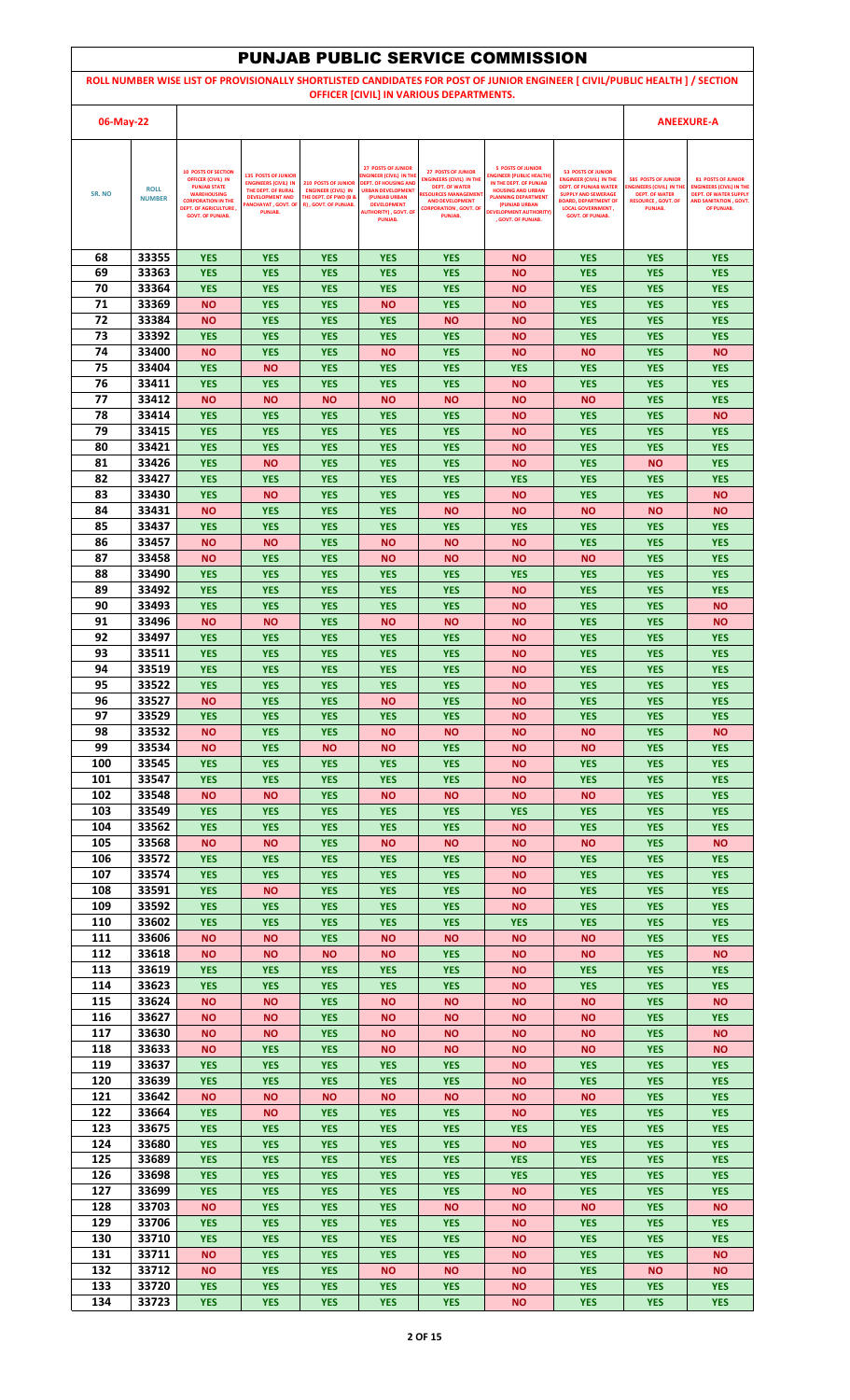|            |                              |                                                                                |                                                                           |                                                                                        |                                                                                    |                                                                                       | <b>PUNJAB PUBLIC SERVICE COMMISSION</b>                                               |                                                                                                                             |                                                              |                                                              |
|------------|------------------------------|--------------------------------------------------------------------------------|---------------------------------------------------------------------------|----------------------------------------------------------------------------------------|------------------------------------------------------------------------------------|---------------------------------------------------------------------------------------|---------------------------------------------------------------------------------------|-----------------------------------------------------------------------------------------------------------------------------|--------------------------------------------------------------|--------------------------------------------------------------|
|            |                              |                                                                                |                                                                           |                                                                                        |                                                                                    |                                                                                       |                                                                                       | ROLL NUMBER WISE LIST OF PROVISIONALLY SHORTLISTED CANDIDATES FOR POST OF JUNIOR ENGINEER [ CIVIL/PUBLIC HEALTH ] / SECTION |                                                              |                                                              |
|            |                              |                                                                                |                                                                           |                                                                                        |                                                                                    | OFFICER [CIVIL] IN VARIOUS DEPARTMENTS.                                               |                                                                                       |                                                                                                                             |                                                              |                                                              |
| 06-May-22  |                              |                                                                                |                                                                           |                                                                                        |                                                                                    |                                                                                       |                                                                                       |                                                                                                                             |                                                              | <b>ANEEXURE-A</b>                                            |
|            |                              |                                                                                |                                                                           |                                                                                        |                                                                                    |                                                                                       |                                                                                       |                                                                                                                             |                                                              |                                                              |
|            |                              | <b>10 POSTS OF SECTION</b><br><b>OFFICER (CIVIL) IN</b><br><b>PUNJAB STATE</b> | <b>135 POSTS OF JUNIOR</b><br><b>ENGINEERS (CIVIL) IN</b>                 | <b>210 POSTS OF JUNIOR</b>                                                             | <b>27 POSTS OF JUNIOR</b><br>NGINEER (CIVIL) IN THE<br><b>DEPT. OF HOUSING AND</b> | <b>27 POSTS OF JUNIOR</b><br><b>ENGINEERS (CIVIL) IN THE</b><br>DEPT. OF WATER        | <b>5 POSTS OF JUNIOR</b><br><b>INGINEER (PUBLIC HEALTH)</b><br>IN THE DEPT. OF PUNJAB | <b>53 POSTS OF JUNIOR</b><br><b>ENGINEER (CIVIL) IN THE</b><br><b>DEPT. OF PUNJAB WATER</b>                                 | <b>585 POSTS OF JUNIOR</b><br><b>ENGINEERS (CIVIL) IN TH</b> | <b>81 POSTS OF JUNIOR</b><br><b>ENGINEERS (CIVIL) IN THE</b> |
| SR. NO     | <b>ROLL</b><br><b>NUMBER</b> | <b>WAREHOUSING</b><br><b>CORPORATION IN THE</b>                                | THE DEPT. OF RURAL<br><b>DEVELOPMENT AND</b><br><b>ANCHAYAT, GOVT. OF</b> | <b>ENGINEER (CIVIL) IN</b><br><b>THE DEPT. OF PWD (B &amp;</b><br>R), GOVT. OF PUNJAB. | <b>URBAN DEVELOPMENT</b><br>(PUNJAB URBAN<br><b>DEVELOPMENT</b>                    | <b>RESOURCES MANAGEMEN</b><br><b>AND DEVELOPMENT</b><br><b>CORPORATION , GOVT, OF</b> | <b>HOUSING AND URBAN</b><br><b>PLANNING DEPARTMENT</b><br>(PUNJAB URBAN               | <b>SUPPLY AND SEWERAGE</b><br><b>BOARD, DEPARTMENT OF</b>                                                                   | <b>DEPT. OF WATER</b><br><b>RESOURCE, GOVT, OF</b>           | <b>DEPT. OF WATER SUPPLY</b><br>AND SANITATION . GOVT.       |
|            |                              | <b>DEPT. OF AGRICULTURE,</b><br><b>GOVT. OF PUNJAB.</b>                        | PUNJAB.                                                                   |                                                                                        | <b>AUTHORITY), GOVT. OF</b><br><b>PUNJAB.</b>                                      | PUNJAB.                                                                               | <b>DEVELOPMENT AUTHORITY)</b><br>. GOVT. OF PUNJAB.                                   | <b>LOCAL GOVERNMENT,</b><br><b>GOVT. OF PUNJAB.</b>                                                                         | PUNJAB.                                                      | OF PUNJAB.                                                   |
|            |                              |                                                                                |                                                                           |                                                                                        |                                                                                    |                                                                                       |                                                                                       |                                                                                                                             |                                                              |                                                              |
| 135<br>136 | 33724<br>33734               | <b>YES</b><br><b>NO</b>                                                        | <b>YES</b><br><b>YES</b>                                                  | <b>YES</b><br><b>YES</b>                                                               | <b>YES</b><br><b>YES</b>                                                           | <b>YES</b><br><b>YES</b>                                                              | <b>NO</b><br><b>NO</b>                                                                | <b>YES</b><br><b>YES</b>                                                                                                    | <b>YES</b><br><b>YES</b>                                     | <b>YES</b><br><b>YES</b>                                     |
| 137        | 33746                        | <b>YES</b>                                                                     | <b>YES</b>                                                                | <b>YES</b>                                                                             | <b>YES</b>                                                                         | <b>YES</b>                                                                            | <b>NO</b>                                                                             | <b>YES</b>                                                                                                                  | <b>YES</b>                                                   | <b>YES</b>                                                   |
| 138        | 33750                        | <b>YES</b>                                                                     | <b>YES</b>                                                                | <b>YES</b>                                                                             | <b>YES</b>                                                                         | <b>YES</b>                                                                            | <b>YES</b>                                                                            | <b>YES</b>                                                                                                                  | <b>YES</b>                                                   | <b>YES</b>                                                   |
| 139<br>140 | 33751<br>33752               | <b>YES</b><br><b>YES</b>                                                       | <b>YES</b><br><b>NO</b>                                                   | <b>YES</b><br><b>YES</b>                                                               | <b>YES</b><br><b>YES</b>                                                           | <b>YES</b><br><b>YES</b>                                                              | <b>NO</b><br><b>NO</b>                                                                | <b>YES</b><br><b>YES</b>                                                                                                    | <b>YES</b><br><b>YES</b>                                     | <b>NO</b><br><b>YES</b>                                      |
| 141        | 33753                        | <b>YES</b>                                                                     | <b>YES</b>                                                                | <b>YES</b>                                                                             | <b>YES</b>                                                                         | <b>YES</b>                                                                            | <b>NO</b>                                                                             | <b>YES</b>                                                                                                                  | <b>YES</b>                                                   | <b>YES</b>                                                   |
| 142        | 33759                        | <b>YES</b>                                                                     | <b>YES</b>                                                                | <b>YES</b>                                                                             | <b>YES</b>                                                                         | <b>YES</b>                                                                            | <b>NO</b>                                                                             | <b>YES</b>                                                                                                                  | <b>YES</b>                                                   | <b>YES</b>                                                   |
| 143<br>144 | 33762<br>33770               | <b>YES</b><br><b>YES</b>                                                       | <b>YES</b><br><b>YES</b>                                                  | <b>YES</b><br><b>YES</b>                                                               | <b>YES</b><br><b>YES</b>                                                           | <b>YES</b><br><b>YES</b>                                                              | <b>NO</b><br><b>NO</b>                                                                | <b>YES</b><br><b>YES</b>                                                                                                    | <b>YES</b><br><b>YES</b>                                     | <b>YES</b><br><b>YES</b>                                     |
| 145        | 33775                        | <b>YES</b>                                                                     | <b>YES</b>                                                                | <b>YES</b>                                                                             | <b>YES</b>                                                                         | <b>YES</b>                                                                            | <b>NO</b>                                                                             | <b>YES</b>                                                                                                                  | <b>YES</b>                                                   | <b>YES</b>                                                   |
| 146<br>147 | 33787                        | <b>YES</b>                                                                     | <b>YES</b>                                                                | <b>YES</b>                                                                             | <b>YES</b>                                                                         | <b>NO</b>                                                                             | <b>YES</b>                                                                            | <b>YES</b>                                                                                                                  | <b>YES</b>                                                   | <b>YES</b>                                                   |
| 148        | 33790<br>33797               | <b>YES</b><br><b>YES</b>                                                       | <b>NO</b><br><b>YES</b>                                                   | <b>YES</b><br><b>YES</b>                                                               | <b>YES</b><br><b>YES</b>                                                           | <b>YES</b><br><b>YES</b>                                                              | <b>NO</b><br><b>NO</b>                                                                | <b>YES</b><br><b>YES</b>                                                                                                    | <b>YES</b><br><b>YES</b>                                     | <b>YES</b><br><b>YES</b>                                     |
| 149        | 33798                        | <b>NO</b>                                                                      | <b>YES</b>                                                                | <b>YES</b>                                                                             | <b>YES</b>                                                                         | <b>NO</b>                                                                             | <b>NO</b>                                                                             | <b>YES</b>                                                                                                                  | <b>YES</b>                                                   | <b>YES</b>                                                   |
| 150<br>151 | 33804<br>33806               | <b>YES</b><br><b>YES</b>                                                       | <b>YES</b><br><b>YES</b>                                                  | <b>YES</b><br><b>YES</b>                                                               | <b>YES</b><br><b>YES</b>                                                           | <b>YES</b><br><b>YES</b>                                                              | <b>NO</b><br><b>NO</b>                                                                | <b>YES</b><br><b>YES</b>                                                                                                    | <b>YES</b><br><b>YES</b>                                     | <b>YES</b><br><b>YES</b>                                     |
| 152        | 33838                        | <b>NO</b>                                                                      | <b>NO</b>                                                                 | <b>YES</b>                                                                             | <b>YES</b>                                                                         | <b>YES</b>                                                                            | <b>NO</b>                                                                             | <b>YES</b>                                                                                                                  | <b>YES</b>                                                   | <b>YES</b>                                                   |
| 153        | 33846                        | <b>YES</b>                                                                     | <b>YES</b>                                                                | <b>YES</b>                                                                             | <b>YES</b>                                                                         | <b>YES</b>                                                                            | <b>NO</b>                                                                             | <b>YES</b>                                                                                                                  | <b>YES</b>                                                   | <b>YES</b>                                                   |
| 154<br>155 | 33847<br>33868               | <b>YES</b><br><b>NO</b>                                                        | <b>YES</b><br><b>YES</b>                                                  | <b>YES</b><br><b>YES</b>                                                               | <b>YES</b><br><b>YES</b>                                                           | <b>YES</b><br><b>NO</b>                                                               | <b>YES</b><br><b>NO</b>                                                               | <b>YES</b><br><b>YES</b>                                                                                                    | <b>YES</b><br><b>YES</b>                                     | <b>YES</b><br><b>YES</b>                                     |
| 156        | 33872                        | <b>YES</b>                                                                     | <b>YES</b>                                                                | <b>YES</b>                                                                             | <b>YES</b>                                                                         | <b>YES</b>                                                                            | <b>NO</b>                                                                             | <b>YES</b>                                                                                                                  | <b>YES</b>                                                   | <b>YES</b>                                                   |
| 157<br>158 | 33879<br>33881               | <b>NO</b>                                                                      | <b>NO</b>                                                                 | <b>NO</b>                                                                              | <b>NO</b>                                                                          | <b>NO</b>                                                                             | <b>NO</b>                                                                             | <b>NO</b>                                                                                                                   | <b>YES</b>                                                   | <b>YES</b>                                                   |
| 159        | 33884                        | <b>YES</b><br><b>YES</b>                                                       | <b>YES</b><br><b>NO</b>                                                   | <b>YES</b><br><b>YES</b>                                                               | <b>YES</b><br><b>YES</b>                                                           | <b>YES</b><br><b>YES</b>                                                              | <b>NO</b><br><b>NO</b>                                                                | <b>YES</b><br><b>YES</b>                                                                                                    | <b>YES</b><br><b>YES</b>                                     | <b>YES</b><br><b>YES</b>                                     |
| 160        | 33920                        | <b>NO</b>                                                                      | NΟ                                                                        | <b>YES</b>                                                                             | <b>NO</b>                                                                          | <b>NO</b>                                                                             | <b>NO</b>                                                                             | <b>NO</b>                                                                                                                   | <b>YES</b>                                                   | <b>NO</b>                                                    |
| 161<br>162 | 33930<br>33935               | <b>YES</b><br><b>YES</b>                                                       | <b>YES</b><br><b>NO</b>                                                   | <b>YES</b><br><b>YES</b>                                                               | <b>YES</b><br><b>YES</b>                                                           | <b>YES</b><br><b>YES</b>                                                              | <b>YES</b><br><b>YES</b>                                                              | <b>YES</b><br><b>YES</b>                                                                                                    | <b>YES</b><br><b>YES</b>                                     | <b>YES</b><br><b>YES</b>                                     |
| 163        | 33938                        | <b>YES</b>                                                                     | <b>YES</b>                                                                | <b>YES</b>                                                                             | <b>YES</b>                                                                         | <b>YES</b>                                                                            | <b>NO</b>                                                                             | <b>YES</b>                                                                                                                  | <b>YES</b>                                                   | <b>YES</b>                                                   |
| 164        | 33939                        | <b>YES</b>                                                                     | <b>YES</b>                                                                | <b>YES</b>                                                                             | <b>YES</b>                                                                         | <b>YES</b>                                                                            | <b>NO</b>                                                                             | <b>YES</b>                                                                                                                  | <b>YES</b>                                                   | <b>YES</b>                                                   |
| 165<br>166 | 33949<br>33954               | <b>NO</b><br><b>NO</b>                                                         | <b>YES</b><br><b>YES</b>                                                  | <b>YES</b><br><b>YES</b>                                                               | <b>NO</b><br><b>NO</b>                                                             | <b>NO</b><br><b>NO</b>                                                                | <b>NO</b><br><b>NO</b>                                                                | <b>YES</b><br><b>NO</b>                                                                                                     | <b>YES</b><br><b>YES</b>                                     | <b>YES</b><br><b>NO</b>                                      |
| 167        | 33957                        | <b>NO</b>                                                                      | <b>NO</b>                                                                 | <b>YES</b>                                                                             | <b>NO</b>                                                                          | <b>NO</b>                                                                             | <b>NO</b>                                                                             | <b>NO</b>                                                                                                                   | <b>YES</b>                                                   | <b>YES</b>                                                   |
| 168<br>169 | 33959<br>33966               | <b>YES</b><br><b>NO</b>                                                        | <b>YES</b><br><b>YES</b>                                                  | <b>YES</b><br><b>YES</b>                                                               | <b>YES</b><br><b>YES</b>                                                           | <b>YES</b><br><b>NO</b>                                                               | <b>NO</b><br><b>NO</b>                                                                | <b>YES</b><br><b>NO</b>                                                                                                     | <b>YES</b><br><b>NO</b>                                      | <b>YES</b><br><b>NO</b>                                      |
| 170        | 33967                        | <b>YES</b>                                                                     | <b>YES</b>                                                                | <b>YES</b>                                                                             | <b>YES</b>                                                                         | <b>YES</b>                                                                            | <b>NO</b>                                                                             | <b>YES</b>                                                                                                                  | <b>YES</b>                                                   | <b>YES</b>                                                   |
| 171        | 33969                        | <b>NO</b>                                                                      | ΝO                                                                        | <b>YES</b>                                                                             | <b>NO</b>                                                                          | <b>NO</b>                                                                             | <b>NO</b>                                                                             | <b>YES</b>                                                                                                                  | <b>YES</b>                                                   | <b>NO</b>                                                    |
| 172<br>173 | 33979<br>33984               | <b>YES</b><br><b>YES</b>                                                       | <b>YES</b><br><b>YES</b>                                                  | <b>YES</b><br><b>YES</b>                                                               | <b>YES</b><br><b>YES</b>                                                           | <b>YES</b><br><b>YES</b>                                                              | <b>NO</b><br><b>NO</b>                                                                | <b>YES</b><br><b>YES</b>                                                                                                    | <b>YES</b><br><b>YES</b>                                     | <b>YES</b><br><b>YES</b>                                     |
| 174        | 33995                        | <b>YES</b>                                                                     | <b>YES</b>                                                                | <b>YES</b>                                                                             | <b>YES</b>                                                                         | <b>YES</b>                                                                            | <b>NO</b>                                                                             | <b>YES</b>                                                                                                                  | <b>YES</b>                                                   | <b>YES</b>                                                   |
| 175<br>176 | 34002<br>34005               | <b>YES</b>                                                                     | <b>YES</b>                                                                | <b>YES</b>                                                                             | <b>YES</b>                                                                         | <b>YES</b>                                                                            | <b>NO</b>                                                                             | <b>YES</b>                                                                                                                  | <b>YES</b>                                                   | <b>YES</b><br><b>YES</b>                                     |
| 177        | 34012                        | <b>NO</b><br><b>YES</b>                                                        | ΝO<br><b>YES</b>                                                          | <b>YES</b><br><b>YES</b>                                                               | <b>YES</b><br><b>YES</b>                                                           | <b>YES</b><br><b>YES</b>                                                              | ΝO<br><b>NO</b>                                                                       | <b>YES</b><br><b>YES</b>                                                                                                    | <b>YES</b><br><b>YES</b>                                     | <b>YES</b>                                                   |
| 178        | 34031                        | <b>YES</b>                                                                     | <b>YES</b>                                                                | <b>YES</b>                                                                             | <b>YES</b>                                                                         | <b>YES</b>                                                                            | <b>NO</b>                                                                             | <b>YES</b>                                                                                                                  | <b>YES</b>                                                   | <b>YES</b>                                                   |
| 179<br>180 | 34043<br>34051               | <b>YES</b><br><b>NO</b>                                                        | <b>YES</b><br><b>NO</b>                                                   | <b>YES</b><br><b>NO</b>                                                                | <b>YES</b><br><b>NO</b>                                                            | <b>YES</b><br><b>NO</b>                                                               | <b>YES</b><br><b>NO</b>                                                               | <b>YES</b><br><b>NO</b>                                                                                                     | <b>YES</b><br><b>NO</b>                                      | <b>YES</b><br><b>YES</b>                                     |
| 181        | 34054                        | <b>YES</b>                                                                     | <b>YES</b>                                                                | <b>YES</b>                                                                             | <b>YES</b>                                                                         | <b>YES</b>                                                                            | <b>NO</b>                                                                             | <b>YES</b>                                                                                                                  | <b>YES</b>                                                   | <b>YES</b>                                                   |
| 182<br>183 | 34066<br>34069               | <b>NO</b><br><b>YES</b>                                                        | <b>NO</b><br><b>YES</b>                                                   | <b>NO</b>                                                                              | <b>NO</b><br><b>YES</b>                                                            | <b>NO</b><br><b>YES</b>                                                               | <b>NO</b><br><b>NO</b>                                                                | <b>NO</b><br><b>YES</b>                                                                                                     | <b>NO</b><br><b>YES</b>                                      | <b>YES</b><br><b>NO</b>                                      |
| 184        | 34077                        | <b>YES</b>                                                                     | <b>YES</b>                                                                | <b>YES</b><br><b>YES</b>                                                               | <b>YES</b>                                                                         | <b>YES</b>                                                                            | <b>NO</b>                                                                             | <b>YES</b>                                                                                                                  | <b>YES</b>                                                   | <b>YES</b>                                                   |
| 185        | 34096                        | <b>YES</b>                                                                     | <b>YES</b>                                                                | <b>YES</b>                                                                             | <b>YES</b>                                                                         | <b>YES</b>                                                                            | <b>YES</b>                                                                            | <b>YES</b>                                                                                                                  | <b>YES</b>                                                   | <b>YES</b>                                                   |
| 186<br>187 | 34104<br>34105               | <b>NO</b><br><b>NO</b>                                                         | ΝO<br>ΝO                                                                  | <b>YES</b><br><b>NO</b>                                                                | <b>YES</b><br><b>NO</b>                                                            | <b>YES</b><br><b>NO</b>                                                               | <b>NO</b><br><b>NO</b>                                                                | <b>YES</b><br><b>NO</b>                                                                                                     | <b>YES</b><br><b>YES</b>                                     | <b>NO</b><br><b>NO</b>                                       |
| 188        | 34114                        | <b>YES</b>                                                                     | <b>YES</b>                                                                | <b>YES</b>                                                                             | <b>YES</b>                                                                         | <b>YES</b>                                                                            | <b>NO</b>                                                                             | <b>YES</b>                                                                                                                  | <b>YES</b>                                                   | <b>NO</b>                                                    |
| 189        | 34116                        | <b>YES</b>                                                                     | <b>YES</b>                                                                | <b>YES</b>                                                                             | <b>YES</b>                                                                         | <b>YES</b>                                                                            | <b>NO</b>                                                                             | <b>YES</b>                                                                                                                  | <b>YES</b>                                                   | <b>YES</b>                                                   |
| 190<br>191 | 34134<br>34137               | <b>YES</b><br><b>YES</b>                                                       | <b>NO</b><br><b>YES</b>                                                   | <b>YES</b><br><b>YES</b>                                                               | <b>YES</b><br><b>YES</b>                                                           | <b>YES</b><br><b>YES</b>                                                              | <b>NO</b><br><b>NO</b>                                                                | <b>YES</b><br><b>YES</b>                                                                                                    | <b>YES</b><br><b>YES</b>                                     | <b>YES</b><br><b>YES</b>                                     |
| 192        | 34143                        | <b>NO</b>                                                                      | <b>NO</b>                                                                 | <b>YES</b>                                                                             | <b>NO</b>                                                                          | <b>NO</b>                                                                             | <b>NO</b>                                                                             | <b>NO</b>                                                                                                                   | <b>YES</b>                                                   | <b>NO</b>                                                    |
| 193<br>194 | 34149<br>34157               | <b>NO</b><br><b>YES</b>                                                        | <b>YES</b><br><b>YES</b>                                                  | <b>YES</b><br><b>YES</b>                                                               | <b>NO</b><br><b>YES</b>                                                            | <b>NO</b><br><b>YES</b>                                                               | <b>NO</b><br>ΝO                                                                       | <b>NO</b><br><b>YES</b>                                                                                                     | <b>YES</b><br><b>YES</b>                                     | <b>NO</b><br><b>YES</b>                                      |
| 195        | 34158                        | <b>YES</b>                                                                     | <b>YES</b>                                                                | <b>YES</b>                                                                             | <b>YES</b>                                                                         | <b>YES</b>                                                                            | <b>NO</b>                                                                             | <b>YES</b>                                                                                                                  | <b>YES</b>                                                   | <b>YES</b>                                                   |
| 196        | 34160                        | <b>NO</b>                                                                      | ΝO                                                                        | <b>YES</b>                                                                             | <b>YES</b>                                                                         | <b>NO</b>                                                                             | <b>NO</b>                                                                             | <b>YES</b>                                                                                                                  | <b>YES</b>                                                   | <b>NO</b>                                                    |
| 197<br>198 | 34161<br>34163               | <b>YES</b><br><b>YES</b>                                                       | <b>YES</b><br><b>YES</b>                                                  | <b>YES</b><br><b>YES</b>                                                               | <b>YES</b><br><b>YES</b>                                                           | <b>YES</b><br><b>YES</b>                                                              | <b>NO</b><br><b>YES</b>                                                               | <b>YES</b><br><b>YES</b>                                                                                                    | <b>YES</b><br><b>YES</b>                                     | <b>YES</b><br><b>YES</b>                                     |
| 199        | 34164                        | <b>YES</b>                                                                     | <b>NO</b>                                                                 | <b>YES</b>                                                                             | <b>NO</b>                                                                          | <b>NO</b>                                                                             | <b>NO</b>                                                                             | <b>NO</b>                                                                                                                   | <b>YES</b>                                                   | <b>NO</b>                                                    |
| 200        | 34166                        | <b>NO</b>                                                                      | ΝO                                                                        | <b>YES</b>                                                                             | <b>NO</b>                                                                          | <b>NO</b>                                                                             | <b>NO</b>                                                                             | <b>YES</b>                                                                                                                  | <b>YES</b>                                                   | <b>NO</b>                                                    |
| 201        | 34167                        | <b>YES</b>                                                                     | <b>YES</b>                                                                | <b>YES</b>                                                                             | <b>YES</b>                                                                         | <b>YES</b>                                                                            | <b>NO</b>                                                                             | <b>YES</b>                                                                                                                  | <b>YES</b>                                                   | <b>YES</b>                                                   |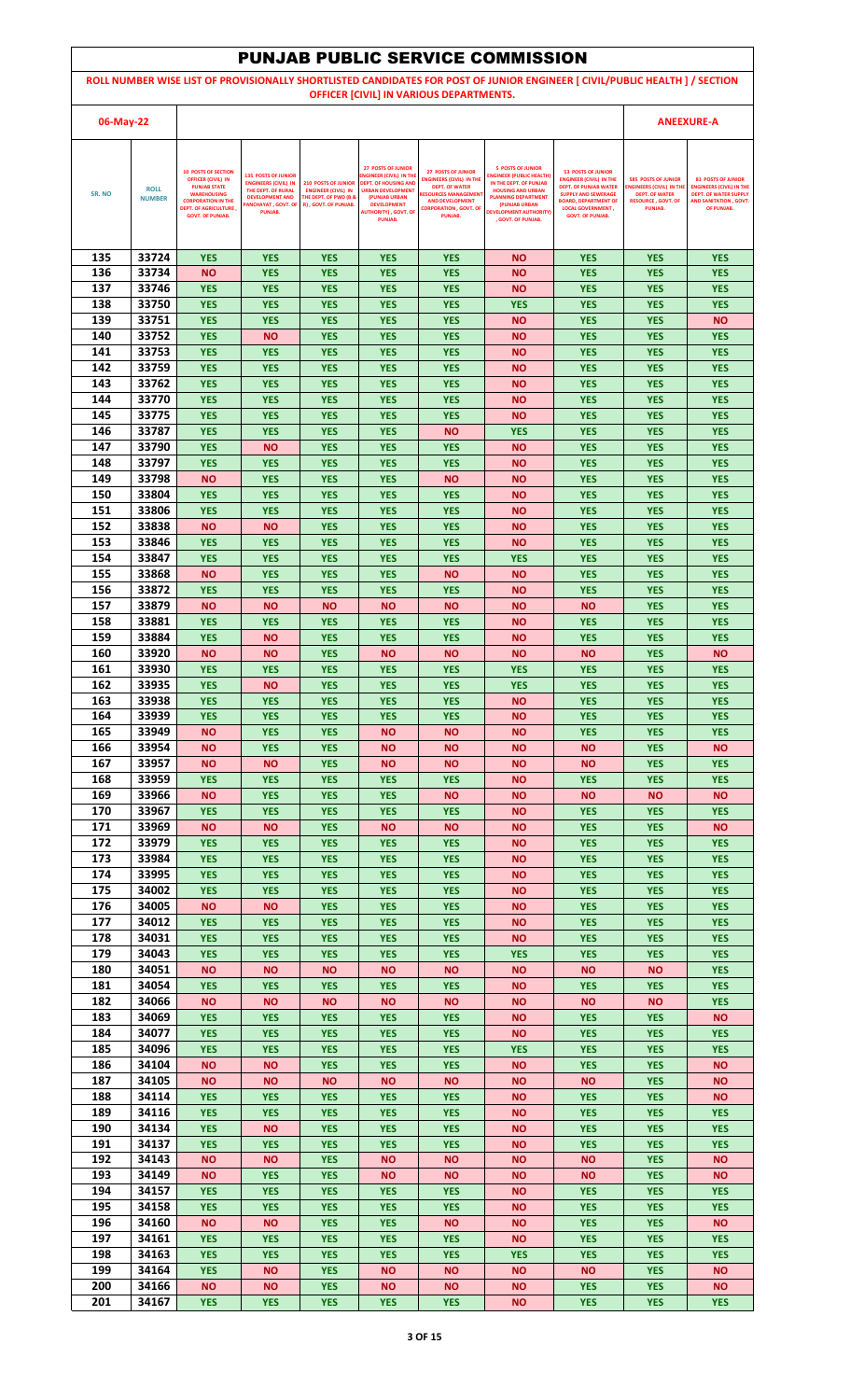|            |                              |                                                                                |                                                                           |                                                                                        |                                                                                    |                                                                               | <b>PUNJAB PUBLIC SERVICE COMMISSION</b>                                               |                                                                                                                             |                                                                                      |                                                                                           |
|------------|------------------------------|--------------------------------------------------------------------------------|---------------------------------------------------------------------------|----------------------------------------------------------------------------------------|------------------------------------------------------------------------------------|-------------------------------------------------------------------------------|---------------------------------------------------------------------------------------|-----------------------------------------------------------------------------------------------------------------------------|--------------------------------------------------------------------------------------|-------------------------------------------------------------------------------------------|
|            |                              |                                                                                |                                                                           |                                                                                        |                                                                                    |                                                                               |                                                                                       | ROLL NUMBER WISE LIST OF PROVISIONALLY SHORTLISTED CANDIDATES FOR POST OF JUNIOR ENGINEER [ CIVIL/PUBLIC HEALTH ] / SECTION |                                                                                      |                                                                                           |
|            |                              |                                                                                |                                                                           |                                                                                        |                                                                                    | OFFICER [CIVIL] IN VARIOUS DEPARTMENTS.                                       |                                                                                       |                                                                                                                             |                                                                                      |                                                                                           |
| 06-May-22  |                              |                                                                                |                                                                           |                                                                                        |                                                                                    |                                                                               |                                                                                       |                                                                                                                             |                                                                                      | <b>ANEEXURE-A</b>                                                                         |
|            |                              |                                                                                |                                                                           |                                                                                        |                                                                                    |                                                                               |                                                                                       |                                                                                                                             |                                                                                      |                                                                                           |
|            |                              | <b>10 POSTS OF SECTION</b><br><b>OFFICER (CIVIL) IN</b><br><b>PUNJAB STATE</b> | <b>135 POSTS OF JUNIOR</b><br><b>ENGINEERS (CIVIL) IN</b>                 | <b>210 POSTS OF JUNIOR</b>                                                             | <b>27 POSTS OF JUNIOR</b><br>NGINEER (CIVIL) IN THE<br><b>DEPT. OF HOUSING AND</b> | <b>27 POSTS OF JUNIOR</b><br><b>ENGINEERS (CIVIL) IN THE</b>                  | <b>5 POSTS OF JUNIOR</b><br><b>INGINEER (PUBLIC HEALTH)</b><br>IN THE DEPT. OF PUNJAB | <b>53 POSTS OF JUNIOR</b><br><b>ENGINEER (CIVIL) IN THE</b>                                                                 | <b>585 POSTS OF JUNIOR</b>                                                           | <b>81 POSTS OF JUNIOR</b>                                                                 |
| SR. NO     | <b>ROLL</b><br><b>NUMBER</b> | <b>WAREHOUSING</b><br><b>CORPORATION IN THE</b>                                | THE DEPT. OF RURAL<br><b>DEVELOPMENT AND</b><br><b>ANCHAYAT, GOVT. OF</b> | <b>ENGINEER (CIVIL) IN</b><br><b>THE DEPT. OF PWD (B &amp;</b><br>R), GOVT. OF PUNJAB. | <b>URBAN DEVELOPMENT</b><br>(PUNJAB URBAN<br><b>DEVELOPMENT</b>                    | <b>DEPT. OF WATER</b><br><b>RESOURCES MANAGEMEN</b><br><b>AND DEVELOPMENT</b> | <b>HOUSING AND URBAN</b><br><b>PLANNING DEPARTMENT</b><br>(PUNJAB URBAN               | <b>DEPT. OF PUNJAB WATER</b><br><b>SUPPLY AND SEWERAGE</b><br><b>BOARD, DEPARTMENT OF</b>                                   | <b>ENGINEERS (CIVIL) IN TH</b><br><b>DEPT. OF WATER</b><br><b>RESOURCE, GOVT, OF</b> | <b>ENGINEERS (CIVIL) IN THE</b><br><b>DEPT. OF WATER SUPPLY</b><br>AND SANITATION . GOVT. |
|            |                              | <b>DEPT. OF AGRICULTURE,</b><br><b>GOVT. OF PUNJAB.</b>                        | PUNJAB.                                                                   |                                                                                        | <b>AUTHORITY), GOVT. OF</b><br><b>PUNJAB.</b>                                      | <b>CORPORATION , GOVT, OF</b><br>PUNJAB.                                      | <b>DEVELOPMENT AUTHORITY)</b><br>. GOVT. OF PUNJAB.                                   | <b>LOCAL GOVERNMENT,</b><br><b>GOVT. OF PUNJAB.</b>                                                                         | PUNJAB.                                                                              | OF PUNJAB.                                                                                |
|            |                              |                                                                                |                                                                           |                                                                                        |                                                                                    |                                                                               |                                                                                       |                                                                                                                             |                                                                                      |                                                                                           |
| 202        | 34168                        | <b>YES</b>                                                                     | <b>NO</b>                                                                 | <b>YES</b>                                                                             | <b>YES</b>                                                                         | <b>YES</b>                                                                    | <b>NO</b>                                                                             | <b>YES</b>                                                                                                                  | <b>YES</b>                                                                           | <b>NO</b>                                                                                 |
| 203        | 34175                        | <b>YES</b>                                                                     | <b>YES</b>                                                                | <b>YES</b>                                                                             | <b>YES</b>                                                                         | <b>YES</b>                                                                    | <b>NO</b>                                                                             | <b>YES</b>                                                                                                                  | <b>YES</b>                                                                           | <b>YES</b>                                                                                |
| 204<br>205 | 34177<br>34178               | <b>YES</b><br><b>YES</b>                                                       | <b>YES</b><br><b>YES</b>                                                  | <b>YES</b><br><b>YES</b>                                                               | <b>YES</b><br><b>YES</b>                                                           | <b>YES</b><br><b>YES</b>                                                      | <b>NO</b><br><b>NO</b>                                                                | <b>YES</b><br><b>YES</b>                                                                                                    | <b>YES</b><br><b>YES</b>                                                             | <b>YES</b><br><b>YES</b>                                                                  |
| 206        | 34179                        | <b>NO</b>                                                                      | <b>NO</b>                                                                 | <b>NO</b>                                                                              | <b>NO</b>                                                                          | <b>YES</b>                                                                    | <b>NO</b>                                                                             | <b>NO</b>                                                                                                                   | <b>NO</b>                                                                            | <b>YES</b>                                                                                |
| 207        | 34182                        | <b>YES</b>                                                                     | <b>YES</b>                                                                | <b>YES</b>                                                                             | <b>YES</b>                                                                         | <b>YES</b>                                                                    | <b>NO</b>                                                                             | <b>YES</b>                                                                                                                  | <b>YES</b>                                                                           | <b>YES</b>                                                                                |
| 208        | 34189                        | <b>YES</b>                                                                     | <b>YES</b>                                                                | <b>YES</b>                                                                             | <b>YES</b>                                                                         | <b>YES</b>                                                                    | <b>NO</b>                                                                             | <b>YES</b>                                                                                                                  | <b>YES</b>                                                                           | <b>YES</b>                                                                                |
| 209<br>210 | 34196<br>34197               | <b>NO</b><br><b>NO</b>                                                         | ΝO<br>ΝO                                                                  | <b>YES</b><br><b>YES</b>                                                               | <b>YES</b><br><b>YES</b>                                                           | <b>NO</b><br><b>NO</b>                                                        | <b>NO</b><br><b>NO</b>                                                                | <b>YES</b><br><b>YES</b>                                                                                                    | <b>YES</b><br><b>YES</b>                                                             | <b>NO</b><br><b>NO</b>                                                                    |
| 211        | 34199                        | <b>YES</b>                                                                     | <b>YES</b>                                                                | <b>YES</b>                                                                             | <b>YES</b>                                                                         | <b>YES</b>                                                                    | <b>NO</b>                                                                             | <b>YES</b>                                                                                                                  | <b>YES</b>                                                                           | <b>YES</b>                                                                                |
| 212        | 34204                        | <b>YES</b>                                                                     | <b>YES</b>                                                                | <b>YES</b>                                                                             | <b>YES</b>                                                                         | <b>NO</b>                                                                     | <b>NO</b>                                                                             | <b>YES</b>                                                                                                                  | <b>YES</b>                                                                           | <b>YES</b>                                                                                |
| 213<br>214 | 34217<br>34221               | <b>NO</b><br><b>NO</b>                                                         | ΝO<br><b>YES</b>                                                          | <b>YES</b><br><b>YES</b>                                                               | <b>YES</b><br><b>YES</b>                                                           | <b>YES</b><br><b>NO</b>                                                       | ΝO<br><b>NO</b>                                                                       | <b>YES</b><br><b>NO</b>                                                                                                     | <b>YES</b><br><b>YES</b>                                                             | <b>YES</b><br><b>YES</b>                                                                  |
| 215        | 34223                        | <b>NO</b>                                                                      | ΝO                                                                        | <b>YES</b>                                                                             | <b>NO</b>                                                                          | <b>NO</b>                                                                     | <b>NO</b>                                                                             | <b>NO</b>                                                                                                                   | <b>YES</b>                                                                           | <b>NO</b>                                                                                 |
| 216        | 34230                        | <b>NO</b>                                                                      | <b>YES</b>                                                                | <b>YES</b>                                                                             | <b>YES</b>                                                                         | <b>YES</b>                                                                    | <b>NO</b>                                                                             | <b>YES</b>                                                                                                                  | <b>YES</b>                                                                           | <b>YES</b>                                                                                |
| 217<br>218 | 34231<br>34234               | <b>NO</b><br><b>NO</b>                                                         | <b>YES</b><br><b>NO</b>                                                   | <b>YES</b><br><b>YES</b>                                                               | <b>YES</b><br><b>NO</b>                                                            | <b>YES</b><br><b>NO</b>                                                       | <b>NO</b><br><b>NO</b>                                                                | <b>YES</b><br><b>NO</b>                                                                                                     | <b>YES</b><br><b>YES</b>                                                             | <b>NO</b><br><b>NO</b>                                                                    |
| 219        | 34243                        | <b>YES</b>                                                                     | <b>YES</b>                                                                | <b>YES</b>                                                                             | <b>YES</b>                                                                         | <b>YES</b>                                                                    | <b>NO</b>                                                                             | <b>YES</b>                                                                                                                  | <b>YES</b>                                                                           | <b>YES</b>                                                                                |
| 220        | 34245                        | <b>YES</b>                                                                     | <b>YES</b>                                                                | <b>YES</b>                                                                             | <b>YES</b>                                                                         | <b>YES</b>                                                                    | <b>NO</b>                                                                             | <b>YES</b>                                                                                                                  | <b>YES</b>                                                                           | <b>YES</b>                                                                                |
| 221        | 34253                        | <b>NO</b>                                                                      | <b>NO</b>                                                                 | <b>NO</b>                                                                              | <b>NO</b>                                                                          | <b>NO</b>                                                                     | <b>NO</b>                                                                             | <b>NO</b>                                                                                                                   | <b>YES</b>                                                                           | <b>NO</b>                                                                                 |
| 222<br>223 | 34272<br>34279               | <b>YES</b><br><b>NO</b>                                                        | <b>YES</b><br>ΝO                                                          | <b>YES</b><br><b>NO</b>                                                                | <b>YES</b><br><b>NO</b>                                                            | <b>YES</b><br><b>NO</b>                                                       | <b>NO</b><br>ΝO                                                                       | <b>YES</b><br><b>NO</b>                                                                                                     | <b>YES</b><br><b>YES</b>                                                             | <b>NO</b><br><b>NO</b>                                                                    |
| 224        | 34282                        | <b>YES</b>                                                                     | <b>YES</b>                                                                | <b>YES</b>                                                                             | <b>YES</b>                                                                         | <b>YES</b>                                                                    | <b>NO</b>                                                                             | <b>YES</b>                                                                                                                  | <b>YES</b>                                                                           | <b>YES</b>                                                                                |
| 225        | 34284                        | <b>YES</b>                                                                     | <b>YES</b>                                                                | <b>YES</b>                                                                             | <b>YES</b>                                                                         | <b>YES</b>                                                                    | <b>YES</b>                                                                            | <b>YES</b>                                                                                                                  | <b>YES</b>                                                                           | <b>YES</b>                                                                                |
| 226<br>227 | 34302<br>34307               | <b>NO</b><br><b>YES</b>                                                        | <b>YES</b><br><b>YES</b>                                                  | <b>YES</b><br><b>YES</b>                                                               | <b>NO</b><br><b>YES</b>                                                            | <b>NO</b><br><b>YES</b>                                                       | <b>NO</b><br><b>NO</b>                                                                | <b>NO</b><br><b>YES</b>                                                                                                     | <b>YES</b><br><b>YES</b>                                                             | <b>NO</b><br><b>YES</b>                                                                   |
| 228        | 34319                        | <b>NO</b>                                                                      | <b>YES</b>                                                                | <b>YES</b>                                                                             | <b>YES</b>                                                                         | <b>YES</b>                                                                    | ΝO                                                                                    | <b>YES</b>                                                                                                                  | <b>YES</b>                                                                           | <b>YES</b>                                                                                |
| 229        | 34331                        | <b>NO</b>                                                                      | <b>NO</b>                                                                 | <b>YES</b>                                                                             | <b>YES</b>                                                                         | <b>YES</b>                                                                    | <b>YES</b>                                                                            | <b>YES</b>                                                                                                                  | <b>YES</b>                                                                           | <b>NO</b>                                                                                 |
| 230<br>231 | 34336<br>34341               | <b>NO</b><br><b>YES</b>                                                        | ΝO<br>ΝO                                                                  | <b>YES</b><br><b>YES</b>                                                               | <b>NO</b><br><b>YES</b>                                                            | <b>NO</b><br><b>YES</b>                                                       | <b>NO</b><br><b>NO</b>                                                                | <b>NO</b><br><b>YES</b>                                                                                                     | <b>YES</b><br><b>YES</b>                                                             | <b>NO</b><br><b>NO</b>                                                                    |
| 232        | 34348                        | <b>YES</b>                                                                     | <b>YES</b>                                                                | <b>YES</b>                                                                             | <b>YES</b>                                                                         | <b>YES</b>                                                                    | <b>YES</b>                                                                            | <b>YES</b>                                                                                                                  | <b>YES</b>                                                                           | <b>YES</b>                                                                                |
| 233        | 34361                        | <b>YES</b>                                                                     | <b>YES</b>                                                                | <b>YES</b>                                                                             | <b>YES</b>                                                                         | <b>YES</b>                                                                    | <b>NO</b>                                                                             | <b>YES</b>                                                                                                                  | <b>YES</b>                                                                           | <b>YES</b>                                                                                |
| 234        | 34375                        | <b>YES</b>                                                                     | <b>YES</b>                                                                | <b>YES</b>                                                                             | <b>YES</b>                                                                         | <b>YES</b>                                                                    | <b>NO</b>                                                                             | <b>YES</b>                                                                                                                  | <b>YES</b>                                                                           | <b>YES</b>                                                                                |
| 235<br>236 | 34376<br>34387               | <b>YES</b><br><b>NO</b>                                                        | <b>YES</b><br><b>YES</b>                                                  | <b>YES</b><br><b>YES</b>                                                               | <b>YES</b><br><b>NO</b>                                                            | <b>YES</b><br><b>NO</b>                                                       | <b>NO</b><br><b>NO</b>                                                                | <b>YES</b><br><b>YES</b>                                                                                                    | <b>YES</b><br><b>YES</b>                                                             | <b>YES</b><br><b>YES</b>                                                                  |
| 237        | 34389                        | <b>NO</b>                                                                      | <b>YES</b>                                                                | <b>YES</b>                                                                             | <b>YES</b>                                                                         | <b>NO</b>                                                                     | <b>NO</b>                                                                             | <b>YES</b>                                                                                                                  | <b>YES</b>                                                                           | <b>NO</b>                                                                                 |
| 238        | 34405                        | <b>YES</b>                                                                     | <b>NO</b>                                                                 | <b>YES</b>                                                                             | <b>YES</b>                                                                         | <b>YES</b>                                                                    | <b>NO</b>                                                                             | <b>YES</b>                                                                                                                  | <b>YES</b>                                                                           | <b>NO</b>                                                                                 |
| 239<br>240 | 34406<br>34411               | <b>NO</b><br><b>YES</b>                                                        | <b>YES</b><br><b>YES</b>                                                  | <b>YES</b><br><b>YES</b>                                                               | <b>YES</b><br><b>YES</b>                                                           | <b>YES</b><br><b>YES</b>                                                      | <b>NO</b><br><b>NO</b>                                                                | <b>YES</b><br><b>YES</b>                                                                                                    | <b>YES</b><br><b>YES</b>                                                             | <b>NO</b><br><b>YES</b>                                                                   |
| 241        | 34418                        | <b>NO</b>                                                                      | ΝO                                                                        | <b>YES</b>                                                                             | <b>NO</b>                                                                          | <b>NO</b>                                                                     | <b>NO</b>                                                                             | <b>NO</b>                                                                                                                   | <b>YES</b>                                                                           | <b>NO</b>                                                                                 |
| 242        | 34431                        | <b>NO</b>                                                                      | ΝO                                                                        | <b>YES</b>                                                                             | <b>NO</b>                                                                          | <b>NO</b>                                                                     | <b>NO</b>                                                                             | <b>NO</b>                                                                                                                   | <b>YES</b>                                                                           | <b>NO</b>                                                                                 |
| 243<br>244 | 34435<br>34437               | <b>YES</b><br><b>YES</b>                                                       | <b>YES</b><br><b>YES</b>                                                  | <b>YES</b><br><b>YES</b>                                                               | <b>YES</b><br><b>YES</b>                                                           | <b>YES</b><br><b>NO</b>                                                       | ΝO<br><b>NO</b>                                                                       | <b>YES</b><br><b>YES</b>                                                                                                    | <b>YES</b><br><b>YES</b>                                                             | <b>YES</b><br><b>YES</b>                                                                  |
| 245        | 34438                        | <b>NO</b>                                                                      | ΝO                                                                        | <b>YES</b>                                                                             | <b>NO</b>                                                                          | <b>NO</b>                                                                     | <b>NO</b>                                                                             | <b>NO</b>                                                                                                                   | <b>YES</b>                                                                           | <b>YES</b>                                                                                |
| 246        | 34442                        | <b>NO</b>                                                                      | <b>NO</b>                                                                 | <b>YES</b>                                                                             | <b>NO</b>                                                                          | <b>NO</b>                                                                     | <b>NO</b>                                                                             | <b>NO</b>                                                                                                                   | <b>YES</b>                                                                           | <b>NO</b>                                                                                 |
| 247<br>248 | 34443<br>34446               | <b>NO</b><br><b>YES</b>                                                        | <b>NO</b><br>ΝO                                                           | <b>YES</b><br><b>YES</b>                                                               | <b>NO</b><br><b>YES</b>                                                            | <b>NO</b><br><b>YES</b>                                                       | <b>NO</b><br><b>NO</b>                                                                | <b>YES</b><br><b>YES</b>                                                                                                    | <b>YES</b><br><b>YES</b>                                                             | <b>YES</b><br><b>NO</b>                                                                   |
| 249        | 34458                        | <b>YES</b>                                                                     | <b>NO</b>                                                                 | <b>YES</b>                                                                             | <b>YES</b>                                                                         | <b>YES</b>                                                                    | <b>NO</b>                                                                             | <b>YES</b>                                                                                                                  | <b>YES</b>                                                                           | <b>NO</b>                                                                                 |
| 250        | 34461                        | <b>NO</b>                                                                      | <b>YES</b>                                                                | <b>YES</b>                                                                             | <b>YES</b>                                                                         | <b>YES</b>                                                                    | <b>NO</b>                                                                             | <b>YES</b>                                                                                                                  | <b>YES</b>                                                                           | <b>YES</b>                                                                                |
| 251<br>252 | 34463<br>34477               | <b>NO</b><br><b>NO</b>                                                         | <b>NO</b><br><b>YES</b>                                                   | <b>YES</b><br><b>YES</b>                                                               | <b>NO</b><br><b>YES</b>                                                            | <b>NO</b><br><b>YES</b>                                                       | <b>NO</b><br><b>NO</b>                                                                | <b>NO</b><br><b>YES</b>                                                                                                     | <b>YES</b><br><b>YES</b>                                                             | <b>NO</b><br><b>YES</b>                                                                   |
| 253        | 34482                        | <b>NO</b>                                                                      | <b>YES</b>                                                                | <b>YES</b>                                                                             | <b>NO</b>                                                                          | <b>NO</b>                                                                     | <b>NO</b>                                                                             | <b>YES</b>                                                                                                                  | <b>YES</b>                                                                           | <b>YES</b>                                                                                |
| 254        | 34493                        | <b>NO</b>                                                                      | <b>NO</b>                                                                 | <b>YES</b>                                                                             | <b>NO</b>                                                                          | <b>NO</b>                                                                     | <b>NO</b>                                                                             | <b>NO</b>                                                                                                                   | <b>YES</b>                                                                           | <b>NO</b>                                                                                 |
| 255<br>256 | 34508<br>34514               | <b>NO</b>                                                                      | <b>YES</b>                                                                | <b>YES</b>                                                                             | <b>YES</b>                                                                         | <b>YES</b>                                                                    | <b>NO</b>                                                                             | <b>YES</b>                                                                                                                  | <b>YES</b>                                                                           | <b>YES</b><br><b>YES</b>                                                                  |
| 257        | 34516                        | <b>YES</b><br><b>YES</b>                                                       | <b>YES</b><br><b>YES</b>                                                  | <b>YES</b><br><b>YES</b>                                                               | <b>YES</b><br><b>YES</b>                                                           | <b>YES</b><br><b>YES</b>                                                      | <b>NO</b><br><b>NO</b>                                                                | <b>YES</b><br><b>YES</b>                                                                                                    | <b>YES</b><br><b>YES</b>                                                             | <b>YES</b>                                                                                |
| 258        | 34519                        | <b>NO</b>                                                                      | <b>NO</b>                                                                 | <b>YES</b>                                                                             | <b>YES</b>                                                                         | <b>YES</b>                                                                    | <b>NO</b>                                                                             | <b>YES</b>                                                                                                                  | <b>YES</b>                                                                           | <b>NO</b>                                                                                 |
| 259        | 34522                        | <b>YES</b>                                                                     | <b>YES</b>                                                                | <b>YES</b>                                                                             | <b>YES</b>                                                                         | <b>YES</b>                                                                    | <b>NO</b>                                                                             | <b>YES</b>                                                                                                                  | <b>YES</b>                                                                           | <b>YES</b>                                                                                |
| 260<br>261 | 34531<br>34540               | <b>YES</b><br><b>YES</b>                                                       | <b>YES</b><br><b>YES</b>                                                  | <b>YES</b><br><b>YES</b>                                                               | <b>YES</b><br><b>YES</b>                                                           | <b>YES</b><br><b>YES</b>                                                      | <b>NO</b><br><b>YES</b>                                                               | <b>YES</b><br><b>YES</b>                                                                                                    | <b>YES</b><br><b>YES</b>                                                             | <b>YES</b><br><b>YES</b>                                                                  |
| 262        | 34544                        | <b>YES</b>                                                                     | <b>YES</b>                                                                | <b>YES</b>                                                                             | <b>YES</b>                                                                         | <b>YES</b>                                                                    | <b>NO</b>                                                                             | <b>YES</b>                                                                                                                  | <b>YES</b>                                                                           | <b>YES</b>                                                                                |
| 263        | 34569                        | <b>NO</b>                                                                      | ΝO                                                                        | <b>YES</b>                                                                             | <b>YES</b>                                                                         | <b>NO</b>                                                                     | <b>NO</b>                                                                             | <b>NO</b>                                                                                                                   | <b>YES</b>                                                                           | <b>NO</b>                                                                                 |
| 264        | 34580                        | <b>YES</b>                                                                     | <b>YES</b>                                                                | <b>YES</b>                                                                             | <b>YES</b>                                                                         | <b>YES</b>                                                                    | <b>NO</b>                                                                             | <b>YES</b>                                                                                                                  | <b>YES</b>                                                                           | <b>YES</b>                                                                                |
| 265<br>266 | 34600<br>34617               | <b>NO</b><br><b>YES</b>                                                        | ΝO<br><b>YES</b>                                                          | <b>YES</b><br><b>YES</b>                                                               | <b>YES</b><br><b>YES</b>                                                           | <b>NO</b><br><b>YES</b>                                                       | <b>NO</b><br><b>NO</b>                                                                | <b>YES</b><br><b>YES</b>                                                                                                    | <b>YES</b><br><b>YES</b>                                                             | <b>NO</b><br><b>YES</b>                                                                   |
| 267        | 34620                        | <b>NO</b>                                                                      | <b>YES</b>                                                                | <b>YES</b>                                                                             | <b>NO</b>                                                                          | <b>NO</b>                                                                     | <b>NO</b>                                                                             | <b>NO</b>                                                                                                                   | <b>YES</b>                                                                           | <b>NO</b>                                                                                 |
| 268        | 34636                        | <b>YES</b>                                                                     | <b>YES</b>                                                                | <b>YES</b>                                                                             | <b>YES</b>                                                                         | <b>YES</b>                                                                    | <b>YES</b>                                                                            | <b>YES</b>                                                                                                                  | <b>YES</b>                                                                           | <b>YES</b>                                                                                |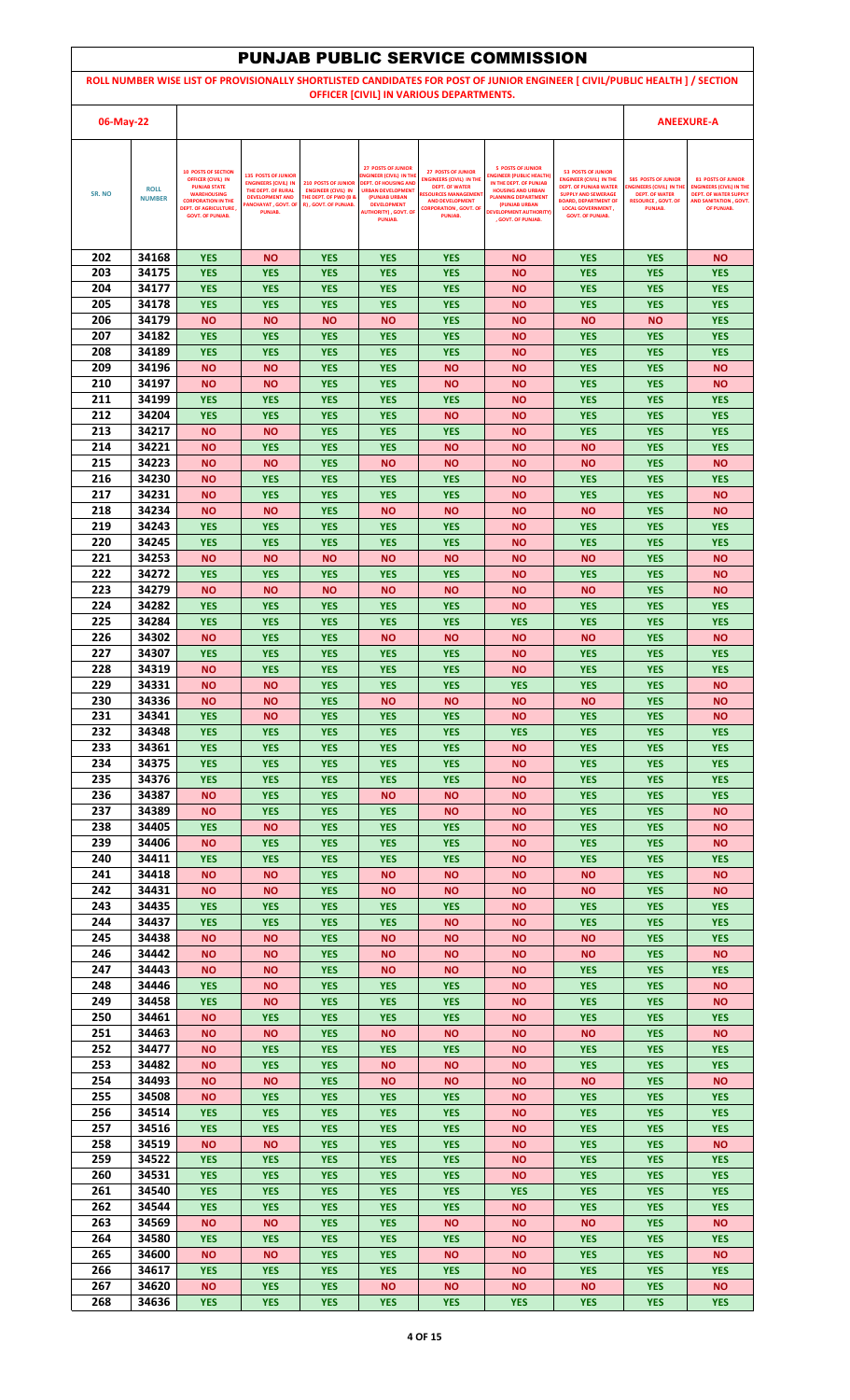|            |                              |                                                                                 |                                                                           |                                                                                        |                                                                                    |                                                                                       | <b>PUNJAB PUBLIC SERVICE COMMISSION</b>                                               |                                                                                                                             |                                                               |                                                                      |
|------------|------------------------------|---------------------------------------------------------------------------------|---------------------------------------------------------------------------|----------------------------------------------------------------------------------------|------------------------------------------------------------------------------------|---------------------------------------------------------------------------------------|---------------------------------------------------------------------------------------|-----------------------------------------------------------------------------------------------------------------------------|---------------------------------------------------------------|----------------------------------------------------------------------|
|            |                              |                                                                                 |                                                                           |                                                                                        |                                                                                    |                                                                                       |                                                                                       | ROLL NUMBER WISE LIST OF PROVISIONALLY SHORTLISTED CANDIDATES FOR POST OF JUNIOR ENGINEER [ CIVIL/PUBLIC HEALTH ] / SECTION |                                                               |                                                                      |
|            |                              |                                                                                 |                                                                           |                                                                                        |                                                                                    | OFFICER [CIVIL] IN VARIOUS DEPARTMENTS.                                               |                                                                                       |                                                                                                                             |                                                               |                                                                      |
| 06-May-22  |                              |                                                                                 |                                                                           |                                                                                        |                                                                                    |                                                                                       |                                                                                       |                                                                                                                             |                                                               | <b>ANEEXURE-A</b>                                                    |
|            |                              |                                                                                 |                                                                           |                                                                                        |                                                                                    |                                                                                       |                                                                                       |                                                                                                                             |                                                               |                                                                      |
|            |                              | <b>10 POSTS OF SECTION</b><br><b>OFFICER (CIVIL) IN</b><br><b>PUNJAB STATE</b>  | <b>135 POSTS OF JUNIOR</b><br><b>ENGINEERS (CIVIL) IN</b>                 | <b>210 POSTS OF JUNIOR</b>                                                             | <b>27 POSTS OF JUNIOR</b><br>NGINEER (CIVIL) IN THE<br><b>DEPT. OF HOUSING AND</b> | <b>27 POSTS OF JUNIOR</b><br><b>ENGINEERS (CIVIL) IN THE</b><br><b>DEPT. OF WATER</b> | <b>5 POSTS OF JUNIOR</b><br><b>INGINEER (PUBLIC HEALTH)</b><br>IN THE DEPT. OF PUNJAB | <b>53 POSTS OF JUNIOR</b><br><b>ENGINEER (CIVIL) IN THE</b><br><b>DEPT. OF PUNJAB WATER</b>                                 | <b>585 POSTS OF JUNIOR</b><br><b>ENGINEERS (CIVIL) IN TH</b>  | <b>81 POSTS OF JUNIOR</b><br><b>ENGINEERS (CIVIL) IN THE</b>         |
| SR. NO     | <b>ROLL</b><br><b>NUMBER</b> | <b>WAREHOUSING</b><br><b>CORPORATION IN THE</b><br><b>DEPT. OF AGRICULTURE,</b> | THE DEPT. OF RURAL<br><b>DEVELOPMENT AND</b><br><b>ANCHAYAT, GOVT. OF</b> | <b>ENGINEER (CIVIL) IN</b><br><b>THE DEPT. OF PWD (B &amp;</b><br>R), GOVT. OF PUNJAB. | <b>URBAN DEVELOPMENT</b><br>(PUNJAB URBAN<br><b>DEVELOPMENT</b>                    | <b>RESOURCES MANAGEMEN</b><br><b>AND DEVELOPMENT</b><br><b>CORPORATION , GOVT, OF</b> | <b>HOUSING AND URBAN</b><br><b>PLANNING DEPARTMENT</b><br>(PUNJAB URBAN               | <b>SUPPLY AND SEWERAGE</b><br><b>BOARD, DEPARTMENT OF</b><br><b>LOCAL GOVERNMENT,</b>                                       | <b>DEPT. OF WATER</b><br><b>RESOURCE, GOVT, OF</b><br>PUNJAB. | <b>DEPT. OF WATER SUPPLY</b><br>AND SANITATION . GOVT.<br>OF PUNJAB. |
|            |                              | <b>GOVT. OF PUNJAB.</b>                                                         | PUNJAB.                                                                   |                                                                                        | <b>AUTHORITY), GOVT. OF</b><br><b>PUNJAB.</b>                                      | PUNJAB.                                                                               | <b>DEVELOPMENT AUTHORITY)</b><br>. GOVT. OF PUNJAB.                                   | <b>GOVT. OF PUNJAB.</b>                                                                                                     |                                                               |                                                                      |
|            |                              |                                                                                 |                                                                           |                                                                                        |                                                                                    |                                                                                       |                                                                                       |                                                                                                                             |                                                               |                                                                      |
| 269<br>270 | 34644<br>34647               | <b>YES</b><br><b>NO</b>                                                         | <b>YES</b><br>ΝO                                                          | <b>YES</b><br><b>YES</b>                                                               | <b>YES</b><br><b>NO</b>                                                            | <b>YES</b><br><b>NO</b>                                                               | <b>NO</b><br><b>NO</b>                                                                | <b>YES</b><br><b>NO</b>                                                                                                     | <b>YES</b><br><b>NO</b>                                       | <b>YES</b><br><b>NO</b>                                              |
| 271        | 34655                        | <b>YES</b>                                                                      | <b>YES</b>                                                                | <b>YES</b>                                                                             | <b>YES</b>                                                                         | <b>YES</b>                                                                            | <b>NO</b>                                                                             | <b>YES</b>                                                                                                                  | <b>YES</b>                                                    | <b>YES</b>                                                           |
| 272        | 34667                        | <b>YES</b>                                                                      | <b>YES</b>                                                                | <b>YES</b>                                                                             | <b>YES</b>                                                                         | <b>YES</b>                                                                            | <b>YES</b>                                                                            | <b>YES</b>                                                                                                                  | <b>YES</b>                                                    | <b>YES</b>                                                           |
| 273<br>274 | 34675<br>34679               | <b>NO</b><br><b>YES</b>                                                         | <b>YES</b><br><b>YES</b>                                                  | <b>YES</b><br><b>YES</b>                                                               | <b>YES</b><br><b>YES</b>                                                           | <b>YES</b><br><b>YES</b>                                                              | <b>NO</b><br><b>NO</b>                                                                | <b>YES</b><br><b>YES</b>                                                                                                    | <b>YES</b><br><b>YES</b>                                      | <b>YES</b><br><b>YES</b>                                             |
| 275        | 34684                        | <b>YES</b>                                                                      | <b>YES</b>                                                                | <b>YES</b>                                                                             | <b>YES</b>                                                                         | <b>YES</b>                                                                            | <b>NO</b>                                                                             | <b>YES</b>                                                                                                                  | <b>YES</b>                                                    | <b>YES</b>                                                           |
| 276        | 34685                        | <b>YES</b>                                                                      | <b>YES</b>                                                                | <b>YES</b>                                                                             | <b>YES</b>                                                                         | <b>YES</b>                                                                            | <b>NO</b>                                                                             | <b>YES</b>                                                                                                                  | <b>YES</b>                                                    | <b>NO</b>                                                            |
| 277<br>278 | 34689<br>34708               | <b>YES</b><br><b>YES</b>                                                        | <b>YES</b><br><b>YES</b>                                                  | <b>YES</b><br><b>YES</b>                                                               | <b>YES</b><br><b>YES</b>                                                           | <b>YES</b><br><b>YES</b>                                                              | <b>NO</b><br><b>NO</b>                                                                | <b>YES</b><br><b>YES</b>                                                                                                    | <b>YES</b><br><b>YES</b>                                      | <b>YES</b><br><b>YES</b>                                             |
| 279        | 34711                        | <b>YES</b>                                                                      | <b>YES</b>                                                                | <b>YES</b>                                                                             | <b>YES</b>                                                                         | <b>YES</b>                                                                            | <b>NO</b>                                                                             | <b>YES</b>                                                                                                                  | <b>YES</b>                                                    | <b>YES</b>                                                           |
| 280        | 34720                        | <b>NO</b>                                                                       | <b>YES</b>                                                                | <b>YES</b>                                                                             | <b>YES</b>                                                                         | <b>NO</b>                                                                             | ΝO                                                                                    | <b>YES</b>                                                                                                                  | <b>YES</b>                                                    | <b>YES</b>                                                           |
| 281<br>282 | 34726<br>34730               | <b>YES</b><br><b>NO</b>                                                         | <b>NO</b><br><b>YES</b>                                                   | <b>YES</b><br><b>YES</b>                                                               | <b>YES</b><br><b>YES</b>                                                           | <b>YES</b><br><b>NO</b>                                                               | <b>NO</b><br><b>NO</b>                                                                | <b>YES</b><br><b>YES</b>                                                                                                    | <b>YES</b><br><b>YES</b>                                      | <b>NO</b><br><b>YES</b>                                              |
| 283        | 34734                        | <b>NO</b>                                                                       | <b>YES</b>                                                                | <b>YES</b>                                                                             | <b>NO</b>                                                                          | <b>NO</b>                                                                             | <b>NO</b>                                                                             | <b>YES</b>                                                                                                                  | <b>YES</b>                                                    | <b>NO</b>                                                            |
| 284<br>285 | 34737<br>34738               | <b>YES</b><br><b>YES</b>                                                        | <b>YES</b><br><b>YES</b>                                                  | <b>YES</b><br><b>YES</b>                                                               | <b>YES</b><br><b>YES</b>                                                           | <b>YES</b><br><b>YES</b>                                                              | <b>NO</b><br><b>YES</b>                                                               | <b>YES</b><br><b>YES</b>                                                                                                    | <b>YES</b><br><b>YES</b>                                      | <b>YES</b><br><b>YES</b>                                             |
| 286        | 34751                        | <b>NO</b>                                                                       | <b>NO</b>                                                                 | <b>YES</b>                                                                             | <b>NO</b>                                                                          | <b>YES</b>                                                                            | <b>NO</b>                                                                             | <b>YES</b>                                                                                                                  | <b>YES</b>                                                    | <b>YES</b>                                                           |
| 287        | 34773                        | <b>YES</b>                                                                      | <b>YES</b>                                                                | <b>YES</b>                                                                             | <b>YES</b>                                                                         | <b>YES</b>                                                                            | <b>NO</b>                                                                             | <b>YES</b>                                                                                                                  | <b>YES</b>                                                    | <b>YES</b>                                                           |
| 288<br>289 | 34775<br>34776               | <b>YES</b><br><b>YES</b>                                                        | <b>YES</b><br><b>YES</b>                                                  | <b>YES</b><br><b>YES</b>                                                               | <b>YES</b><br><b>YES</b>                                                           | <b>YES</b><br><b>YES</b>                                                              | <b>NO</b><br><b>NO</b>                                                                | <b>YES</b><br><b>YES</b>                                                                                                    | <b>YES</b><br><b>YES</b>                                      | <b>YES</b><br><b>YES</b>                                             |
| 290        | 34777                        | <b>YES</b>                                                                      | <b>YES</b>                                                                | <b>YES</b>                                                                             | <b>YES</b>                                                                         | <b>YES</b>                                                                            | ΝO                                                                                    | <b>YES</b>                                                                                                                  | <b>YES</b>                                                    | <b>NO</b>                                                            |
| 291        | 34794                        | <b>NO</b>                                                                       | <b>NO</b>                                                                 | <b>YES</b>                                                                             | <b>YES</b>                                                                         | <b>YES</b>                                                                            | <b>NO</b>                                                                             | <b>YES</b>                                                                                                                  | <b>YES</b>                                                    | <b>NO</b>                                                            |
| 292<br>293 | 34796<br>34809               | <b>YES</b><br><b>YES</b>                                                        | <b>YES</b><br><b>YES</b>                                                  | <b>YES</b><br><b>YES</b>                                                               | <b>YES</b><br><b>YES</b>                                                           | <b>YES</b><br><b>YES</b>                                                              | <b>NO</b><br><b>NO</b>                                                                | <b>YES</b><br><b>YES</b>                                                                                                    | <b>YES</b><br><b>YES</b>                                      | <b>NO</b><br><b>YES</b>                                              |
| 294        | 34814                        | <b>YES</b>                                                                      | <b>YES</b>                                                                | <b>YES</b>                                                                             | <b>YES</b>                                                                         | <b>YES</b>                                                                            | <b>NO</b>                                                                             | <b>YES</b>                                                                                                                  | <b>YES</b>                                                    | <b>YES</b>                                                           |
| 295        | 34816                        | <b>YES</b>                                                                      | <b>YES</b>                                                                | <b>YES</b>                                                                             | <b>YES</b>                                                                         | <b>YES</b>                                                                            | ΝO                                                                                    | <b>YES</b>                                                                                                                  | <b>YES</b>                                                    | <b>YES</b>                                                           |
| 296<br>297 | 34818<br>34822               | <b>NO</b><br><b>NO</b>                                                          | <b>NO</b><br><b>YES</b>                                                   | <b>YES</b><br><b>YES</b>                                                               | <b>NO</b><br><b>NO</b>                                                             | <b>NO</b><br><b>NO</b>                                                                | <b>NO</b><br><b>NO</b>                                                                | <b>NO</b><br><b>YES</b>                                                                                                     | <b>NO</b><br><b>YES</b>                                       | <b>NO</b><br><b>YES</b>                                              |
| 298        | 34824                        | <b>NO</b>                                                                       | <b>NO</b>                                                                 | <b>NO</b>                                                                              | <b>NO</b>                                                                          | <b>NO</b>                                                                             | <b>NO</b>                                                                             | <b>NO</b>                                                                                                                   | <b>NO</b>                                                     | <b>YES</b>                                                           |
| 299<br>300 | 34828<br>34834               | <b>YES</b><br><b>YES</b>                                                        | <b>YES</b><br><b>YES</b>                                                  | <b>YES</b><br><b>YES</b>                                                               | <b>YES</b><br><b>YES</b>                                                           | <b>YES</b><br><b>YES</b>                                                              | <b>NO</b><br><b>NO</b>                                                                | <b>YES</b><br><b>YES</b>                                                                                                    | <b>YES</b><br><b>YES</b>                                      | <b>NO</b><br><b>YES</b>                                              |
| 301        | 34842                        | <b>YES</b>                                                                      | <b>NO</b>                                                                 | <b>YES</b>                                                                             | <b>YES</b>                                                                         | <b>YES</b>                                                                            | <b>YES</b>                                                                            | <b>YES</b>                                                                                                                  | <b>YES</b>                                                    | <b>NO</b>                                                            |
| 302        | 34857                        | <b>NO</b>                                                                       | <b>YES</b>                                                                | <b>YES</b>                                                                             | <b>NO</b>                                                                          | <b>NO</b>                                                                             | <b>NO</b>                                                                             | <b>NO</b>                                                                                                                   | <b>YES</b>                                                    | <b>NO</b>                                                            |
| 303<br>304 | 34858<br>34862               | <b>NO</b><br><b>YES</b>                                                         | <b>YES</b><br><b>YES</b>                                                  | <b>YES</b><br><b>YES</b>                                                               | <b>YES</b><br><b>YES</b>                                                           | <b>NO</b><br><b>YES</b>                                                               | <b>NO</b><br><b>NO</b>                                                                | <b>YES</b><br><b>YES</b>                                                                                                    | <b>YES</b><br><b>YES</b>                                      | <b>YES</b><br><b>NO</b>                                              |
| 305        | 34866                        | <b>YES</b>                                                                      | <b>YES</b>                                                                | <b>YES</b>                                                                             | <b>YES</b>                                                                         | <b>YES</b>                                                                            | <b>YES</b>                                                                            | <b>YES</b>                                                                                                                  | <b>YES</b>                                                    | <b>YES</b>                                                           |
| 306<br>307 | 34868<br>34884               | <b>NO</b><br><b>NO</b>                                                          | <b>YES</b><br>ΝO                                                          | <b>YES</b><br><b>YES</b>                                                               | <b>YES</b><br><b>NO</b>                                                            | <b>YES</b><br><b>NO</b>                                                               | <b>NO</b><br><b>NO</b>                                                                | <b>YES</b><br><b>YES</b>                                                                                                    | <b>YES</b><br><b>YES</b>                                      | <b>YES</b><br><b>NO</b>                                              |
| 308        | 34886                        | <b>NO</b>                                                                       | <b>YES</b>                                                                | <b>YES</b>                                                                             | <b>NO</b>                                                                          | <b>NO</b>                                                                             | <b>NO</b>                                                                             | <b>NO</b>                                                                                                                   | <b>NO</b>                                                     | <b>YES</b>                                                           |
| 309        | 34913                        | <b>YES</b>                                                                      | <b>YES</b>                                                                | <b>YES</b>                                                                             | <b>YES</b>                                                                         | <b>YES</b>                                                                            | <b>YES</b>                                                                            | <b>YES</b>                                                                                                                  | <b>YES</b>                                                    | <b>YES</b>                                                           |
| 310<br>311 | 34922<br>34923               | <b>YES</b><br><b>YES</b>                                                        | <b>YES</b><br><b>YES</b>                                                  | <b>YES</b><br><b>YES</b>                                                               | <b>YES</b><br><b>YES</b>                                                           | <b>YES</b><br><b>YES</b>                                                              | <b>YES</b><br><b>NO</b>                                                               | <b>YES</b><br><b>YES</b>                                                                                                    | <b>YES</b><br><b>YES</b>                                      | <b>YES</b><br><b>YES</b>                                             |
| 312        | 34930                        | <b>YES</b>                                                                      | <b>YES</b>                                                                | <b>YES</b>                                                                             | <b>YES</b>                                                                         | <b>YES</b>                                                                            | <b>NO</b>                                                                             | <b>YES</b>                                                                                                                  | <b>YES</b>                                                    | <b>YES</b>                                                           |
| 313<br>314 | 34945<br>34948               | <b>YES</b><br><b>NO</b>                                                         | <b>YES</b><br><b>YES</b>                                                  | <b>YES</b><br><b>YES</b>                                                               | <b>YES</b><br><b>NO</b>                                                            | <b>YES</b><br><b>NO</b>                                                               | <b>NO</b><br><b>NO</b>                                                                | <b>YES</b><br><b>NO</b>                                                                                                     | <b>YES</b><br><b>YES</b>                                      | <b>YES</b><br><b>NO</b>                                              |
| 315        | 34955                        | <b>YES</b>                                                                      | <b>YES</b>                                                                | <b>YES</b>                                                                             | <b>YES</b>                                                                         | <b>YES</b>                                                                            | <b>NO</b>                                                                             | <b>YES</b>                                                                                                                  | <b>YES</b>                                                    | <b>NO</b>                                                            |
| 316        | 34957                        | <b>YES</b>                                                                      | <b>YES</b>                                                                | <b>YES</b>                                                                             | <b>YES</b>                                                                         | <b>YES</b>                                                                            | <b>YES</b>                                                                            | <b>YES</b>                                                                                                                  | <b>YES</b>                                                    | <b>YES</b>                                                           |
| 317<br>318 | 34958<br>34965               | <b>NO</b><br><b>NO</b>                                                          | ΝO<br>ΝO                                                                  | <b>YES</b><br><b>NO</b>                                                                | <b>YES</b><br><b>NO</b>                                                            | <b>YES</b><br><b>NO</b>                                                               | <b>NO</b><br><b>NO</b>                                                                | <b>YES</b><br><b>NO</b>                                                                                                     | <b>YES</b><br><b>YES</b>                                      | <b>NO</b><br><b>YES</b>                                              |
| 319        | 34973                        | <b>YES</b>                                                                      | ΝO                                                                        | <b>YES</b>                                                                             | <b>YES</b>                                                                         | <b>YES</b>                                                                            | <b>NO</b>                                                                             | <b>YES</b>                                                                                                                  | <b>YES</b>                                                    | <b>NO</b>                                                            |
| 320<br>321 | 34982<br>34995               | <b>YES</b><br><b>YES</b>                                                        | <b>YES</b><br><b>YES</b>                                                  | <b>YES</b><br><b>YES</b>                                                               | <b>YES</b><br><b>YES</b>                                                           | <b>YES</b><br><b>YES</b>                                                              | <b>NO</b><br><b>NO</b>                                                                | <b>YES</b><br><b>YES</b>                                                                                                    | <b>YES</b><br><b>YES</b>                                      | <b>YES</b><br><b>YES</b>                                             |
| 322        | 35000                        | <b>YES</b>                                                                      | ΝO                                                                        | <b>YES</b>                                                                             | <b>YES</b>                                                                         | <b>YES</b>                                                                            | <b>NO</b>                                                                             | <b>YES</b>                                                                                                                  | <b>YES</b>                                                    | <b>YES</b>                                                           |
| 323        | 35017                        | <b>YES</b>                                                                      | <b>YES</b>                                                                | <b>YES</b>                                                                             | <b>YES</b>                                                                         | <b>YES</b>                                                                            | <b>NO</b>                                                                             | <b>YES</b>                                                                                                                  | <b>YES</b>                                                    | <b>YES</b>                                                           |
| 324<br>325 | 35019<br>35032               | <b>YES</b><br><b>YES</b>                                                        | <b>NO</b><br><b>YES</b>                                                   | <b>YES</b><br><b>YES</b>                                                               | <b>YES</b><br><b>YES</b>                                                           | <b>YES</b><br><b>YES</b>                                                              | <b>NO</b><br><b>NO</b>                                                                | <b>YES</b><br><b>YES</b>                                                                                                    | <b>YES</b><br><b>YES</b>                                      | <b>NO</b><br><b>YES</b>                                              |
| 326        | 35034                        | <b>NO</b>                                                                       | <b>YES</b>                                                                | <b>YES</b>                                                                             | <b>NO</b>                                                                          | <b>NO</b>                                                                             | <b>NO</b>                                                                             | <b>NO</b>                                                                                                                   | <b>YES</b>                                                    | <b>YES</b>                                                           |
| 327        | 35036                        | <b>YES</b>                                                                      | <b>YES</b>                                                                | <b>YES</b>                                                                             | <b>YES</b>                                                                         | <b>YES</b>                                                                            | <b>YES</b>                                                                            | <b>YES</b>                                                                                                                  | <b>YES</b>                                                    | <b>YES</b>                                                           |
| 328<br>329 | 35037<br>35042               | <b>NO</b><br><b>NO</b>                                                          | <b>YES</b><br><b>YES</b>                                                  | <b>YES</b><br><b>YES</b>                                                               | <b>YES</b><br><b>NO</b>                                                            | <b>YES</b><br><b>NO</b>                                                               | <b>NO</b><br><b>NO</b>                                                                | <b>YES</b><br><b>NO</b>                                                                                                     | <b>YES</b><br><b>YES</b>                                      | <b>YES</b><br><b>NO</b>                                              |
| 330        | 35044                        | <b>YES</b>                                                                      | <b>YES</b>                                                                | <b>YES</b>                                                                             | <b>YES</b>                                                                         | <b>YES</b>                                                                            | <b>NO</b>                                                                             | <b>YES</b>                                                                                                                  | <b>YES</b>                                                    | <b>YES</b>                                                           |
| 331        | 35052                        | <b>YES</b>                                                                      | <b>YES</b>                                                                | <b>YES</b>                                                                             | <b>YES</b>                                                                         | <b>YES</b>                                                                            | <b>YES</b>                                                                            | <b>YES</b>                                                                                                                  | <b>YES</b>                                                    | <b>YES</b>                                                           |
| 332<br>333 | 35053<br>35061               | <b>YES</b><br><b>NO</b>                                                         | <b>YES</b><br><b>NO</b>                                                   | <b>YES</b><br><b>YES</b>                                                               | <b>YES</b><br><b>YES</b>                                                           | <b>YES</b><br><b>YES</b>                                                              | <b>NO</b><br><b>NO</b>                                                                | <b>YES</b><br><b>YES</b>                                                                                                    | <b>YES</b><br><b>YES</b>                                      | <b>YES</b><br><b>NO</b>                                              |
| 334        | 35063                        | <b>YES</b>                                                                      | <b>YES</b>                                                                | <b>YES</b>                                                                             | <b>YES</b>                                                                         | <b>YES</b>                                                                            | <b>YES</b>                                                                            | <b>YES</b>                                                                                                                  | <b>YES</b>                                                    | <b>YES</b>                                                           |
| 335        | 35068                        | <b>NO</b>                                                                       | <b>YES</b>                                                                | <b>YES</b>                                                                             | <b>NO</b>                                                                          | <b>YES</b>                                                                            | <b>NO</b>                                                                             | <b>YES</b>                                                                                                                  | <b>YES</b>                                                    | <b>YES</b>                                                           |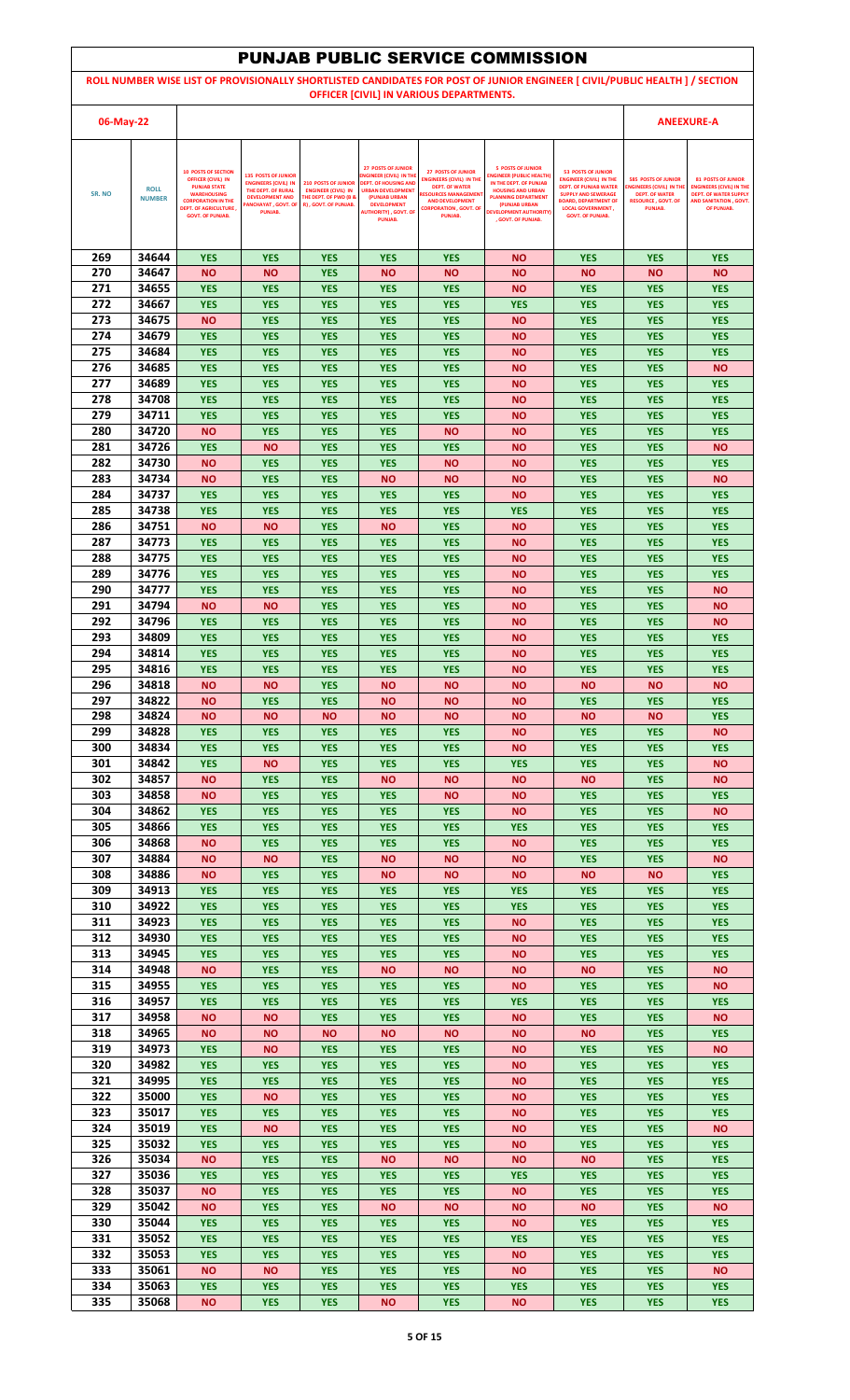|            |                |                                                                                  |                                                                                 |                                                          |                                                                                   |                                                                                       | <b>PUNJAB PUBLIC SERVICE COMMISSION</b>                                               |                                                                                                                             |                                                               |                                                                      |
|------------|----------------|----------------------------------------------------------------------------------|---------------------------------------------------------------------------------|----------------------------------------------------------|-----------------------------------------------------------------------------------|---------------------------------------------------------------------------------------|---------------------------------------------------------------------------------------|-----------------------------------------------------------------------------------------------------------------------------|---------------------------------------------------------------|----------------------------------------------------------------------|
|            |                |                                                                                  |                                                                                 |                                                          |                                                                                   |                                                                                       |                                                                                       | ROLL NUMBER WISE LIST OF PROVISIONALLY SHORTLISTED CANDIDATES FOR POST OF JUNIOR ENGINEER [ CIVIL/PUBLIC HEALTH ] / SECTION |                                                               |                                                                      |
|            |                |                                                                                  |                                                                                 |                                                          |                                                                                   | OFFICER [CIVIL] IN VARIOUS DEPARTMENTS.                                               |                                                                                       |                                                                                                                             |                                                               |                                                                      |
| 06-May-22  |                |                                                                                  |                                                                                 |                                                          |                                                                                   |                                                                                       |                                                                                       |                                                                                                                             |                                                               | <b>ANEEXURE-A</b>                                                    |
|            |                |                                                                                  |                                                                                 |                                                          | <b>27 POSTS OF JUNIOR</b>                                                         |                                                                                       | <b>5 POSTS OF JUNIOR</b>                                                              |                                                                                                                             |                                                               |                                                                      |
|            | <b>ROLL</b>    | <b>10 POSTS OF SECTION</b><br><b>OFFICER (CIVIL) IN</b><br><b>PUNJAB STATE</b>   | <b>135 POSTS OF JUNIOR</b><br><b>ENGINEERS (CIVIL) IN</b><br>THE DEPT. OF RURAL | <b>210 POSTS OF JUNIOR</b><br><b>ENGINEER (CIVIL) IN</b> | NGINEER (CIVIL) IN THE<br><b>DEPT. OF HOUSING AND</b><br><b>URBAN DEVELOPMENT</b> | <b>27 POSTS OF JUNIOR</b><br><b>ENGINEERS (CIVIL) IN THE</b><br><b>DEPT. OF WATER</b> | <b>INGINEER (PUBLIC HEALTH)</b><br>IN THE DEPT. OF PUNJAB<br><b>HOUSING AND URBAN</b> | <b>53 POSTS OF JUNIOR</b><br><b>ENGINEER (CIVIL) IN THE</b><br><b>DEPT. OF PUNJAB WATER</b>                                 | <b>585 POSTS OF JUNIOR</b><br><b>ENGINEERS (CIVIL) IN TH</b>  | <b>81 POSTS OF JUNIOR</b><br><b>ENGINEERS (CIVIL) IN THE</b>         |
| SR. NO     | <b>NUMBER</b>  | <b>WAREHOUSING</b><br><b>CORPORATION IN THE</b><br><b>DEPT. OF AGRICULTURE</b> , | <b>DEVELOPMENT AND</b><br><b>ANCHAYAT, GOVT. OF</b>                             | <b>THE DEPT. OF PWD (B &amp;</b><br>R), GOVT. OF PUNJAB. | (PUNJAB URBAN<br><b>DEVELOPMENT</b>                                               | <b>RESOURCES MANAGEMEN</b><br><b>AND DEVELOPMENT</b><br><b>CORPORATION , GOVT, OF</b> | <b>PLANNING DEPARTMENT</b><br>(PUNJAB URBAN                                           | <b>SUPPLY AND SEWERAGE</b><br><b>BOARD, DEPARTMENT OF</b><br><b>LOCAL GOVERNMENT,</b>                                       | <b>DEPT. OF WATER</b><br><b>RESOURCE, GOVT, OF</b><br>PUNJAB. | <b>DEPT. OF WATER SUPPLY</b><br>AND SANITATION . GOVT.<br>OF PUNJAB. |
|            |                | <b>GOVT. OF PUNJAB.</b>                                                          | PUNJAB.                                                                         |                                                          | <b>AUTHORITY), GOVT. OF</b><br><b>PUNJAB.</b>                                     | PUNJAB.                                                                               | <b>DEVELOPMENT AUTHORITY)</b><br>. GOVT. OF PUNJAB.                                   | <b>GOVT. OF PUNJAB.</b>                                                                                                     |                                                               |                                                                      |
|            |                |                                                                                  |                                                                                 |                                                          |                                                                                   |                                                                                       |                                                                                       |                                                                                                                             |                                                               |                                                                      |
| 336<br>337 | 35072<br>35076 | <b>YES</b><br><b>NO</b>                                                          | <b>NO</b><br>ΝO                                                                 | <b>YES</b><br><b>YES</b>                                 | <b>YES</b><br><b>NO</b>                                                           | <b>YES</b><br><b>NO</b>                                                               | <b>NO</b><br><b>NO</b>                                                                | <b>YES</b><br><b>NO</b>                                                                                                     | <b>YES</b><br><b>YES</b>                                      | <b>YES</b><br><b>YES</b>                                             |
| 338        | 35079          | <b>NO</b>                                                                        | <b>YES</b>                                                                      | <b>YES</b>                                               | <b>YES</b>                                                                        | <b>YES</b>                                                                            | <b>NO</b>                                                                             | <b>YES</b>                                                                                                                  | <b>YES</b>                                                    | <b>YES</b>                                                           |
| 339<br>340 | 35080<br>35094 | <b>YES</b><br><b>NO</b>                                                          | <b>YES</b><br><b>YES</b>                                                        | <b>YES</b><br><b>YES</b>                                 | <b>YES</b><br><b>NO</b>                                                           | <b>YES</b><br><b>YES</b>                                                              | <b>YES</b><br><b>NO</b>                                                               | <b>YES</b><br><b>YES</b>                                                                                                    | <b>YES</b><br><b>YES</b>                                      | <b>YES</b><br><b>NO</b>                                              |
| 341        | 35102          | <b>YES</b>                                                                       | <b>NO</b>                                                                       | <b>YES</b>                                               | <b>YES</b>                                                                        | <b>YES</b>                                                                            | <b>NO</b>                                                                             | <b>YES</b>                                                                                                                  | <b>YES</b>                                                    | <b>YES</b>                                                           |
| 342        | 35104          | <b>NO</b>                                                                        | ΝO                                                                              | <b>YES</b>                                               | <b>YES</b>                                                                        | <b>NO</b>                                                                             | <b>NO</b>                                                                             | <b>YES</b>                                                                                                                  | <b>YES</b>                                                    | <b>YES</b>                                                           |
| 343<br>344 | 35115<br>35121 | <b>YES</b><br><b>YES</b>                                                         | <b>YES</b><br><b>YES</b>                                                        | <b>YES</b><br><b>YES</b>                                 | <b>YES</b><br><b>YES</b>                                                          | <b>NO</b><br><b>YES</b>                                                               | <b>NO</b><br><b>NO</b>                                                                | <b>YES</b><br><b>YES</b>                                                                                                    | <b>YES</b><br><b>YES</b>                                      | <b>YES</b><br><b>YES</b>                                             |
| 345        | 35122          | <b>YES</b>                                                                       | ΝO                                                                              | <b>YES</b>                                               | <b>YES</b>                                                                        | <b>YES</b>                                                                            | <b>NO</b>                                                                             | <b>YES</b>                                                                                                                  | <b>YES</b>                                                    | <b>YES</b>                                                           |
| 346        | 35123          | <b>YES</b>                                                                       | <b>YES</b>                                                                      | <b>YES</b>                                               | <b>YES</b>                                                                        | <b>YES</b>                                                                            | <b>YES</b>                                                                            | <b>YES</b>                                                                                                                  | <b>YES</b>                                                    | <b>YES</b>                                                           |
| 347<br>348 | 35128<br>35138 | <b>YES</b><br><b>YES</b>                                                         | <b>YES</b><br><b>YES</b>                                                        | <b>YES</b><br><b>YES</b>                                 | <b>YES</b><br><b>YES</b>                                                          | <b>YES</b><br><b>YES</b>                                                              | <b>YES</b><br><b>YES</b>                                                              | <b>YES</b><br><b>YES</b>                                                                                                    | <b>YES</b><br><b>YES</b>                                      | <b>YES</b><br><b>YES</b>                                             |
| 349        | 35142          | <b>NO</b>                                                                        | <b>YES</b>                                                                      | <b>YES</b>                                               | <b>YES</b>                                                                        | <b>NO</b>                                                                             | <b>NO</b>                                                                             | <b>YES</b>                                                                                                                  | <b>YES</b>                                                    | <b>NO</b>                                                            |
| 350<br>351 | 35144<br>35145 | <b>YES</b><br><b>YES</b>                                                         | <b>YES</b><br><b>YES</b>                                                        | <b>YES</b><br><b>YES</b>                                 | <b>YES</b><br><b>YES</b>                                                          | <b>YES</b><br><b>YES</b>                                                              | <b>NO</b><br><b>NO</b>                                                                | <b>YES</b><br><b>YES</b>                                                                                                    | <b>YES</b><br><b>YES</b>                                      | <b>YES</b><br><b>YES</b>                                             |
| 352        | 35149          | <b>YES</b>                                                                       | <b>YES</b>                                                                      | <b>YES</b>                                               | <b>YES</b>                                                                        | <b>YES</b>                                                                            | <b>NO</b>                                                                             | <b>YES</b>                                                                                                                  | <b>YES</b>                                                    | <b>YES</b>                                                           |
| 353        | 35152          | <b>YES</b>                                                                       | <b>YES</b>                                                                      | <b>YES</b>                                               | <b>YES</b>                                                                        | <b>YES</b>                                                                            | <b>NO</b>                                                                             | <b>YES</b>                                                                                                                  | <b>YES</b>                                                    | <b>NO</b>                                                            |
| 354<br>355 | 35157<br>35164 | <b>NO</b><br><b>NO</b>                                                           | ΝO<br><b>YES</b>                                                                | <b>NO</b><br><b>YES</b>                                  | <b>NO</b><br><b>YES</b>                                                           | <b>NO</b><br><b>YES</b>                                                               | <b>NO</b><br><b>NO</b>                                                                | <b>NO</b><br><b>YES</b>                                                                                                     | <b>YES</b><br><b>YES</b>                                      | <b>NO</b><br><b>YES</b>                                              |
| 356        | 35166          | <b>YES</b>                                                                       | <b>YES</b>                                                                      | <b>YES</b>                                               | <b>YES</b>                                                                        | <b>YES</b>                                                                            | <b>NO</b>                                                                             | <b>YES</b>                                                                                                                  | <b>YES</b>                                                    | <b>YES</b>                                                           |
| 357        | 35168          | <b>YES</b>                                                                       | ΝO                                                                              | <b>YES</b>                                               | <b>YES</b>                                                                        | <b>YES</b>                                                                            | ΝO                                                                                    | <b>YES</b>                                                                                                                  | <b>YES</b>                                                    | <b>YES</b>                                                           |
| 358<br>359 | 35170<br>35173 | <b>YES</b><br><b>YES</b>                                                         | <b>YES</b><br><b>YES</b>                                                        | <b>YES</b><br><b>YES</b>                                 | <b>YES</b><br><b>YES</b>                                                          | <b>NO</b><br><b>YES</b>                                                               | <b>NO</b><br><b>NO</b>                                                                | <b>NO</b><br><b>YES</b>                                                                                                     | <b>YES</b><br><b>YES</b>                                      | <b>NO</b><br><b>NO</b>                                               |
| 360        | 35183          | <b>NO</b>                                                                        | <b>YES</b>                                                                      | <b>YES</b>                                               | <b>YES</b>                                                                        | <b>YES</b>                                                                            | <b>NO</b>                                                                             | <b>YES</b>                                                                                                                  | <b>YES</b>                                                    | <b>YES</b>                                                           |
| 361<br>362 | 35186<br>35189 | <b>YES</b><br><b>NO</b>                                                          | <b>YES</b><br>ΝO                                                                | <b>YES</b><br><b>YES</b>                                 | <b>YES</b><br><b>NO</b>                                                           | <b>YES</b>                                                                            | <b>NO</b><br>ΝO                                                                       | <b>YES</b>                                                                                                                  | <b>YES</b><br><b>YES</b>                                      | <b>YES</b><br><b>YES</b>                                             |
| 363        | 35195          | <b>YES</b>                                                                       | <b>NO</b>                                                                       | <b>YES</b>                                               | <b>YES</b>                                                                        | <b>NO</b><br><b>YES</b>                                                               | <b>NO</b>                                                                             | <b>NO</b><br><b>YES</b>                                                                                                     | <b>YES</b>                                                    | <b>YES</b>                                                           |
| 364        | 35196          | <b>YES</b>                                                                       | <b>YES</b>                                                                      | <b>YES</b>                                               | <b>YES</b>                                                                        | <b>YES</b>                                                                            | <b>NO</b>                                                                             | <b>YES</b>                                                                                                                  | <b>YES</b>                                                    | <b>YES</b>                                                           |
| 365<br>366 | 35232<br>35235 | <b>YES</b><br><b>YES</b>                                                         | <b>YES</b><br><b>YES</b>                                                        | <b>YES</b><br><b>YES</b>                                 | <b>YES</b><br><b>YES</b>                                                          | <b>YES</b><br><b>YES</b>                                                              | <b>YES</b><br><b>NO</b>                                                               | <b>YES</b><br><b>YES</b>                                                                                                    | <b>YES</b><br><b>YES</b>                                      | <b>YES</b><br><b>NO</b>                                              |
| 367        | 35236          | <b>YES</b>                                                                       | ΝO                                                                              | <b>YES</b>                                               | <b>YES</b>                                                                        | <b>YES</b>                                                                            | <b>NO</b>                                                                             | <b>YES</b>                                                                                                                  | <b>YES</b>                                                    | <b>YES</b>                                                           |
| 368        | 35244          | <b>YES</b>                                                                       | <b>YES</b>                                                                      | <b>YES</b>                                               | <b>YES</b>                                                                        | <b>YES</b>                                                                            | <b>NO</b>                                                                             | <b>YES</b>                                                                                                                  | <b>YES</b>                                                    | <b>YES</b>                                                           |
| 369<br>370 | 35246<br>35247 | <b>YES</b><br><b>YES</b>                                                         | <b>YES</b><br><b>NO</b>                                                         | <b>YES</b><br><b>YES</b>                                 | <b>YES</b><br><b>YES</b>                                                          | <b>YES</b><br><b>YES</b>                                                              | <b>NO</b><br><b>YES</b>                                                               | <b>YES</b><br><b>YES</b>                                                                                                    | <b>YES</b><br><b>YES</b>                                      | <b>YES</b><br><b>YES</b>                                             |
| 371        | 35252          | <b>YES</b>                                                                       | <b>YES</b>                                                                      | <b>YES</b>                                               | <b>YES</b>                                                                        | <b>YES</b>                                                                            | <b>NO</b>                                                                             | <b>YES</b>                                                                                                                  | <b>YES</b>                                                    | <b>YES</b>                                                           |
| 372<br>373 | 35255<br>35267 | <b>NO</b><br><b>YES</b>                                                          | ΝO<br><b>YES</b>                                                                | <b>YES</b><br><b>YES</b>                                 | <b>NO</b><br><b>YES</b>                                                           | <b>NO</b><br><b>YES</b>                                                               | <b>NO</b><br><b>YES</b>                                                               | <b>NO</b><br><b>YES</b>                                                                                                     | <b>YES</b><br><b>YES</b>                                      | <b>NO</b><br><b>YES</b>                                              |
| 374        | 35272          | <b>NO</b>                                                                        | <b>YES</b>                                                                      | <b>YES</b>                                               | <b>YES</b>                                                                        | <b>YES</b>                                                                            | <b>NO</b>                                                                             | <b>YES</b>                                                                                                                  | <b>YES</b>                                                    | <b>YES</b>                                                           |
| 375        | 35280          | <b>YES</b>                                                                       | <b>YES</b>                                                                      | <b>YES</b>                                               | <b>YES</b>                                                                        | <b>YES</b>                                                                            | <b>NO</b>                                                                             | <b>YES</b>                                                                                                                  | <b>YES</b>                                                    | <b>YES</b>                                                           |
| 376<br>377 | 35290<br>35292 | <b>YES</b><br><b>NO</b>                                                          | <b>YES</b><br><b>YES</b>                                                        | <b>YES</b><br><b>YES</b>                                 | <b>YES</b><br><b>NO</b>                                                           | <b>YES</b><br><b>NO</b>                                                               | <b>NO</b><br>ΝO                                                                       | <b>YES</b><br><b>NO</b>                                                                                                     | <b>YES</b><br><b>YES</b>                                      | <b>YES</b><br><b>NO</b>                                              |
| 378        | 35300          | <b>YES</b>                                                                       | <b>YES</b>                                                                      | <b>YES</b>                                               | <b>YES</b>                                                                        | <b>YES</b>                                                                            | <b>NO</b>                                                                             | <b>YES</b>                                                                                                                  | <b>YES</b>                                                    | <b>YES</b>                                                           |
| 379        | 35303          | <b>YES</b>                                                                       | <b>YES</b>                                                                      | <b>YES</b>                                               | <b>YES</b>                                                                        | <b>YES</b>                                                                            | <b>YES</b>                                                                            | <b>YES</b>                                                                                                                  | <b>YES</b>                                                    | <b>YES</b>                                                           |
| 380<br>381 | 35320<br>35331 | <b>YES</b><br><b>YES</b>                                                         | <b>YES</b><br><b>YES</b>                                                        | <b>YES</b><br><b>YES</b>                                 | <b>YES</b><br><b>YES</b>                                                          | <b>YES</b><br><b>YES</b>                                                              | <b>NO</b><br><b>NO</b>                                                                | <b>YES</b><br><b>YES</b>                                                                                                    | <b>YES</b><br><b>YES</b>                                      | <b>YES</b><br><b>YES</b>                                             |
| 382        | 35334          | <b>YES</b>                                                                       | <b>YES</b>                                                                      | <b>YES</b>                                               | <b>YES</b>                                                                        | <b>YES</b>                                                                            | <b>NO</b>                                                                             | <b>YES</b>                                                                                                                  | <b>YES</b>                                                    | <b>NO</b>                                                            |
| 383<br>384 | 35337<br>35338 | <b>NO</b><br><b>YES</b>                                                          | <b>YES</b><br><b>YES</b>                                                        | <b>YES</b><br><b>YES</b>                                 | <b>YES</b><br><b>YES</b>                                                          | <b>YES</b><br><b>YES</b>                                                              | <b>NO</b><br><b>NO</b>                                                                | <b>YES</b><br><b>YES</b>                                                                                                    | <b>YES</b><br><b>YES</b>                                      | <b>YES</b><br><b>YES</b>                                             |
| 385        | 35339          | <b>YES</b>                                                                       | <b>YES</b>                                                                      | <b>YES</b>                                               | <b>YES</b>                                                                        | <b>YES</b>                                                                            | <b>NO</b>                                                                             | <b>YES</b>                                                                                                                  | <b>YES</b>                                                    | <b>YES</b>                                                           |
| 386        | 35343          | <b>YES</b>                                                                       | <b>YES</b>                                                                      | <b>YES</b>                                               | <b>YES</b>                                                                        | <b>YES</b>                                                                            | <b>YES</b>                                                                            | <b>YES</b>                                                                                                                  | <b>YES</b>                                                    | <b>YES</b>                                                           |
| 387<br>388 | 35346<br>35353 | <b>NO</b><br><b>YES</b>                                                          | <b>YES</b><br><b>YES</b>                                                        | <b>NO</b><br><b>YES</b>                                  | <b>NO</b><br><b>YES</b>                                                           | <b>NO</b><br><b>YES</b>                                                               | <b>NO</b><br><b>NO</b>                                                                | <b>NO</b><br><b>YES</b>                                                                                                     | <b>NO</b><br><b>YES</b>                                       | <b>NO</b><br><b>YES</b>                                              |
| 389        | 35354          | <b>YES</b>                                                                       | <b>YES</b>                                                                      | <b>YES</b>                                               | <b>YES</b>                                                                        | <b>YES</b>                                                                            | <b>NO</b>                                                                             | <b>YES</b>                                                                                                                  | <b>YES</b>                                                    | <b>YES</b>                                                           |
| 390        | 35365          | <b>NO</b>                                                                        | <b>YES</b>                                                                      | <b>YES</b>                                               | <b>NO</b>                                                                         | <b>YES</b>                                                                            | <b>NO</b>                                                                             | <b>YES</b>                                                                                                                  | <b>YES</b>                                                    | <b>YES</b>                                                           |
| 391<br>392 | 35382<br>35384 | <b>YES</b><br><b>YES</b>                                                         | <b>YES</b><br><b>YES</b>                                                        | <b>YES</b><br><b>YES</b>                                 | <b>YES</b><br><b>YES</b>                                                          | <b>YES</b><br><b>YES</b>                                                              | <b>NO</b><br><b>NO</b>                                                                | <b>YES</b><br><b>YES</b>                                                                                                    | <b>YES</b><br><b>YES</b>                                      | <b>YES</b><br><b>YES</b>                                             |
| 393        | 35392          | <b>NO</b>                                                                        | <b>NO</b>                                                                       | <b>YES</b>                                               | <b>NO</b>                                                                         | <b>YES</b>                                                                            | <b>NO</b>                                                                             | <b>YES</b>                                                                                                                  | <b>YES</b>                                                    | <b>YES</b>                                                           |
| 394<br>395 | 35401<br>35402 | <b>YES</b><br><b>YES</b>                                                         | <b>YES</b><br><b>YES</b>                                                        | <b>YES</b><br><b>YES</b>                                 | <b>YES</b><br><b>YES</b>                                                          | <b>YES</b><br><b>NO</b>                                                               | <b>NO</b><br>ΝO                                                                       | <b>YES</b><br><b>YES</b>                                                                                                    | <b>YES</b><br><b>YES</b>                                      | <b>YES</b><br><b>YES</b>                                             |
| 396        | 35420          | <b>YES</b>                                                                       | <b>YES</b>                                                                      | <b>YES</b>                                               | <b>YES</b>                                                                        | <b>YES</b>                                                                            | <b>NO</b>                                                                             | <b>YES</b>                                                                                                                  | <b>YES</b>                                                    | <b>YES</b>                                                           |
| 397        | 35431          | <b>YES</b>                                                                       | <b>YES</b>                                                                      | <b>YES</b>                                               | <b>YES</b>                                                                        | <b>YES</b>                                                                            | <b>NO</b>                                                                             | <b>YES</b>                                                                                                                  | <b>YES</b>                                                    | <b>YES</b>                                                           |
| 398<br>399 | 35438<br>35449 | <b>YES</b><br><b>YES</b>                                                         | <b>YES</b><br><b>YES</b>                                                        | <b>YES</b><br><b>YES</b>                                 | <b>YES</b><br><b>YES</b>                                                          | <b>YES</b><br><b>YES</b>                                                              | <b>NO</b><br><b>NO</b>                                                                | <b>YES</b><br><b>YES</b>                                                                                                    | <b>YES</b><br><b>YES</b>                                      | <b>YES</b><br><b>YES</b>                                             |
| 400        | 35454          | <b>NO</b>                                                                        | <b>YES</b>                                                                      | <b>YES</b>                                               | <b>YES</b>                                                                        | <b>YES</b>                                                                            | <b>NO</b>                                                                             | <b>YES</b>                                                                                                                  | <b>YES</b>                                                    | <b>YES</b>                                                           |
| 401        | 35465          | <b>YES</b>                                                                       | <b>YES</b>                                                                      | <b>YES</b>                                               | <b>NO</b>                                                                         | <b>YES</b>                                                                            | <b>NO</b>                                                                             | <b>YES</b>                                                                                                                  | <b>YES</b>                                                    | <b>NO</b>                                                            |
| 402        | 35468          | <b>NO</b>                                                                        | <b>YES</b>                                                                      | <b>YES</b>                                               | <b>NO</b>                                                                         | <b>YES</b>                                                                            | <b>NO</b>                                                                             | <b>YES</b>                                                                                                                  | <b>YES</b>                                                    | <b>YES</b>                                                           |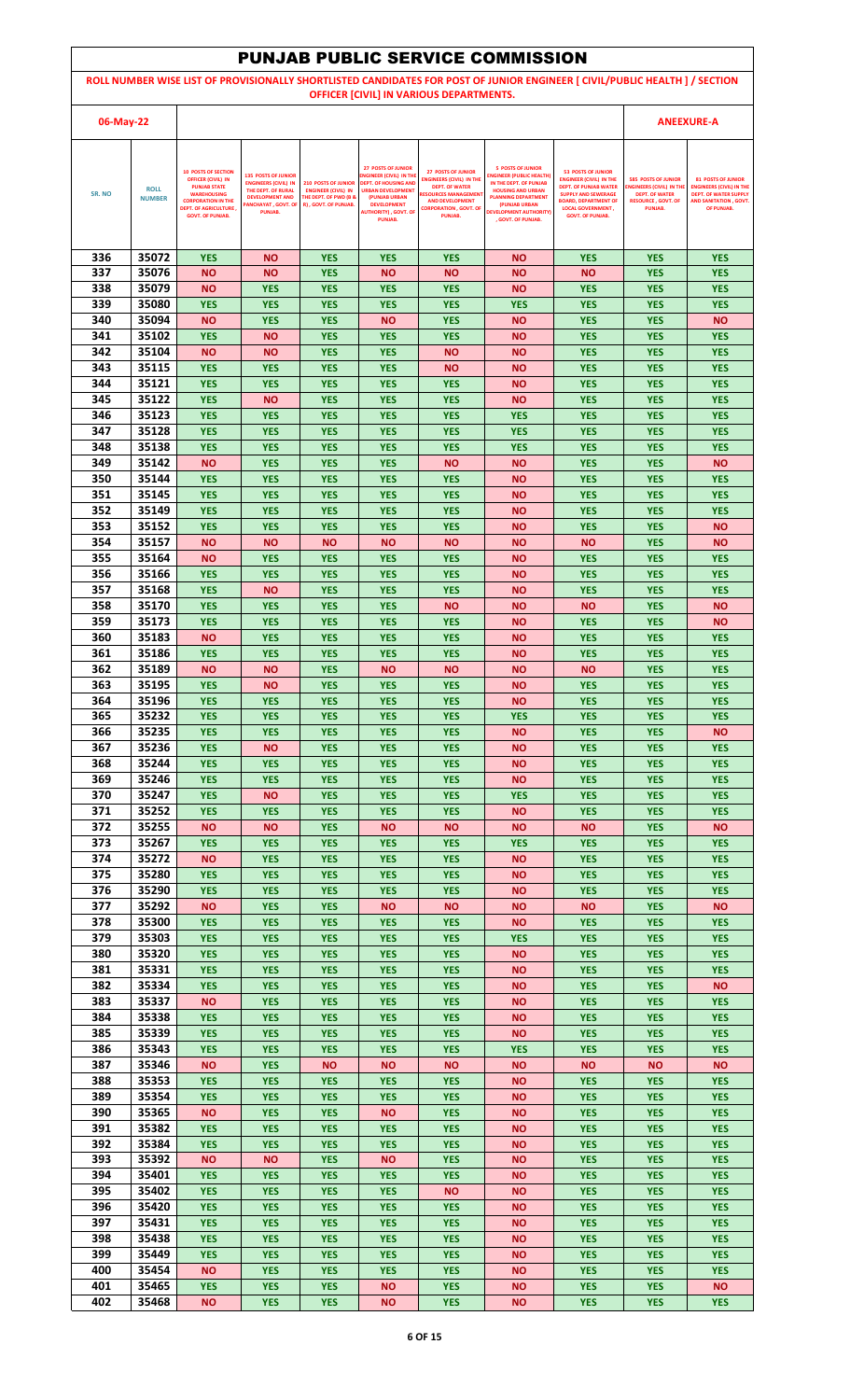|            |                              |                                                                                 |                                                                           |                                                                                        |                                                                                    |                                                                                       | <b>PUNJAB PUBLIC SERVICE COMMISSION</b>                                               |                                                                                                                             |                                                               |                                                                      |
|------------|------------------------------|---------------------------------------------------------------------------------|---------------------------------------------------------------------------|----------------------------------------------------------------------------------------|------------------------------------------------------------------------------------|---------------------------------------------------------------------------------------|---------------------------------------------------------------------------------------|-----------------------------------------------------------------------------------------------------------------------------|---------------------------------------------------------------|----------------------------------------------------------------------|
|            |                              |                                                                                 |                                                                           |                                                                                        |                                                                                    |                                                                                       |                                                                                       | ROLL NUMBER WISE LIST OF PROVISIONALLY SHORTLISTED CANDIDATES FOR POST OF JUNIOR ENGINEER [ CIVIL/PUBLIC HEALTH ] / SECTION |                                                               |                                                                      |
|            |                              |                                                                                 |                                                                           |                                                                                        |                                                                                    | OFFICER [CIVIL] IN VARIOUS DEPARTMENTS.                                               |                                                                                       |                                                                                                                             |                                                               |                                                                      |
| 06-May-22  |                              |                                                                                 |                                                                           |                                                                                        |                                                                                    |                                                                                       |                                                                                       |                                                                                                                             |                                                               | <b>ANEEXURE-A</b>                                                    |
|            |                              |                                                                                 |                                                                           |                                                                                        |                                                                                    |                                                                                       |                                                                                       |                                                                                                                             |                                                               |                                                                      |
|            |                              | <b>10 POSTS OF SECTION</b><br><b>OFFICER (CIVIL) IN</b><br><b>PUNJAB STATE</b>  | <b>135 POSTS OF JUNIOR</b><br><b>ENGINEERS (CIVIL) IN</b>                 | <b>210 POSTS OF JUNIOR</b>                                                             | <b>27 POSTS OF JUNIOR</b><br>NGINEER (CIVIL) IN THE<br><b>DEPT. OF HOUSING AND</b> | <b>27 POSTS OF JUNIOR</b><br><b>ENGINEERS (CIVIL) IN THE</b><br><b>DEPT. OF WATER</b> | <b>5 POSTS OF JUNIOR</b><br><b>INGINEER (PUBLIC HEALTH)</b><br>IN THE DEPT. OF PUNJAB | <b>53 POSTS OF JUNIOR</b><br><b>ENGINEER (CIVIL) IN THE</b><br><b>DEPT. OF PUNJAB WATER</b>                                 | <b>585 POSTS OF JUNIOR</b><br><b>ENGINEERS (CIVIL) IN TH</b>  | <b>81 POSTS OF JUNIOR</b><br><b>ENGINEERS (CIVIL) IN THE</b>         |
| SR. NO     | <b>ROLL</b><br><b>NUMBER</b> | <b>WAREHOUSING</b><br><b>CORPORATION IN THE</b><br><b>DEPT. OF AGRICULTURE,</b> | THE DEPT. OF RURAL<br><b>DEVELOPMENT AND</b><br><b>ANCHAYAT, GOVT. OF</b> | <b>ENGINEER (CIVIL) IN</b><br><b>THE DEPT. OF PWD (B &amp;</b><br>R), GOVT. OF PUNJAB. | <b>URBAN DEVELOPMENT</b><br>(PUNJAB URBAN<br><b>DEVELOPMENT</b>                    | <b>RESOURCES MANAGEMEN</b><br><b>AND DEVELOPMENT</b><br><b>CORPORATION , GOVT, OF</b> | <b>HOUSING AND URBAN</b><br><b>PLANNING DEPARTMENT</b><br>(PUNJAB URBAN               | <b>SUPPLY AND SEWERAGE</b><br><b>BOARD, DEPARTMENT OF</b><br><b>LOCAL GOVERNMENT,</b>                                       | <b>DEPT. OF WATER</b><br><b>RESOURCE, GOVT, OF</b><br>PUNJAB. | <b>DEPT. OF WATER SUPPLY</b><br>AND SANITATION . GOVT.<br>OF PUNJAB. |
|            |                              | <b>GOVT. OF PUNJAB.</b>                                                         | PUNJAB.                                                                   |                                                                                        | <b>AUTHORITY), GOVT. OF</b><br><b>PUNJAB.</b>                                      | PUNJAB.                                                                               | <b>DEVELOPMENT AUTHORITY)</b><br>. GOVT. OF PUNJAB.                                   | <b>GOVT. OF PUNJAB.</b>                                                                                                     |                                                               |                                                                      |
|            |                              |                                                                                 |                                                                           |                                                                                        |                                                                                    |                                                                                       |                                                                                       |                                                                                                                             |                                                               |                                                                      |
| 403<br>404 | 35480<br>35486               | <b>YES</b><br><b>NO</b>                                                         | <b>YES</b><br><b>YES</b>                                                  | <b>YES</b><br><b>YES</b>                                                               | <b>YES</b><br><b>YES</b>                                                           | <b>YES</b><br><b>YES</b>                                                              | <b>NO</b><br><b>NO</b>                                                                | <b>YES</b><br><b>YES</b>                                                                                                    | <b>YES</b><br><b>YES</b>                                      | <b>YES</b><br><b>YES</b>                                             |
| 405        | 35499                        | <b>YES</b>                                                                      | <b>YES</b>                                                                | <b>YES</b>                                                                             | <b>YES</b>                                                                         | <b>YES</b>                                                                            | <b>NO</b>                                                                             | <b>YES</b>                                                                                                                  | <b>YES</b>                                                    | <b>YES</b>                                                           |
| 406        | 35504                        | <b>NO</b>                                                                       | <b>YES</b>                                                                | <b>YES</b>                                                                             | <b>NO</b>                                                                          | <b>NO</b>                                                                             | <b>NO</b>                                                                             | <b>NO</b>                                                                                                                   | <b>YES</b>                                                    | <b>YES</b>                                                           |
| 407<br>408 | 35508<br>35511               | <b>YES</b><br><b>NO</b>                                                         | <b>YES</b><br><b>NO</b>                                                   | <b>YES</b><br><b>YES</b>                                                               | <b>YES</b><br><b>NO</b>                                                            | <b>YES</b><br><b>NO</b>                                                               | <b>NO</b><br><b>NO</b>                                                                | <b>YES</b><br><b>NO</b>                                                                                                     | <b>YES</b><br><b>YES</b>                                      | <b>YES</b><br><b>NO</b>                                              |
| 409        | 35512                        | <b>NO</b>                                                                       | <b>YES</b>                                                                | <b>YES</b>                                                                             | <b>YES</b>                                                                         | <b>YES</b>                                                                            | <b>NO</b>                                                                             | <b>YES</b>                                                                                                                  | <b>YES</b>                                                    | <b>NO</b>                                                            |
| 410        | 35521                        | <b>NO</b>                                                                       | <b>NO</b>                                                                 | <b>YES</b>                                                                             | <b>NO</b>                                                                          | <b>NO</b>                                                                             | <b>NO</b>                                                                             | <b>NO</b>                                                                                                                   | <b>YES</b>                                                    | <b>NO</b>                                                            |
| 411<br>412 | 35533<br>35554               | <b>YES</b><br><b>NO</b>                                                         | <b>YES</b><br>ΝO                                                          | <b>YES</b><br><b>YES</b>                                                               | <b>YES</b><br><b>NO</b>                                                            | <b>YES</b><br><b>NO</b>                                                               | <b>NO</b><br><b>NO</b>                                                                | <b>YES</b><br><b>NO</b>                                                                                                     | <b>YES</b><br><b>YES</b>                                      | <b>YES</b><br><b>NO</b>                                              |
| 413        | 35556                        | <b>YES</b>                                                                      | <b>YES</b>                                                                | <b>YES</b>                                                                             | <b>YES</b>                                                                         | <b>YES</b>                                                                            | <b>NO</b>                                                                             | <b>YES</b>                                                                                                                  | <b>YES</b>                                                    | <b>YES</b>                                                           |
| 414        | 35557                        | <b>NO</b>                                                                       | <b>YES</b>                                                                | <b>YES</b>                                                                             | <b>YES</b>                                                                         | <b>NO</b>                                                                             | ΝO                                                                                    | <b>NO</b>                                                                                                                   | <b>YES</b>                                                    | <b>YES</b>                                                           |
| 415<br>416 | 35561<br>35565               | <b>YES</b><br><b>YES</b>                                                        | <b>YES</b><br><b>YES</b>                                                  | <b>YES</b><br><b>YES</b>                                                               | <b>YES</b><br><b>YES</b>                                                           | <b>YES</b><br><b>YES</b>                                                              | <b>NO</b><br><b>NO</b>                                                                | <b>YES</b><br><b>YES</b>                                                                                                    | <b>YES</b><br><b>YES</b>                                      | <b>YES</b><br><b>YES</b>                                             |
| 417        | 35572                        | <b>YES</b>                                                                      | <b>YES</b>                                                                | <b>YES</b>                                                                             | <b>YES</b>                                                                         | <b>NO</b>                                                                             | <b>NO</b>                                                                             | <b>YES</b>                                                                                                                  | <b>YES</b>                                                    | <b>YES</b>                                                           |
| 418<br>419 | 35575<br>35582               | <b>YES</b><br><b>YES</b>                                                        | <b>YES</b><br><b>YES</b>                                                  | <b>YES</b><br><b>YES</b>                                                               | <b>YES</b><br><b>YES</b>                                                           | <b>YES</b><br><b>YES</b>                                                              | <b>NO</b><br><b>NO</b>                                                                | <b>YES</b><br><b>YES</b>                                                                                                    | <b>YES</b><br><b>YES</b>                                      | <b>YES</b><br><b>NO</b>                                              |
| 420        | 35597                        | <b>YES</b>                                                                      | <b>YES</b>                                                                | <b>YES</b>                                                                             | <b>YES</b>                                                                         | <b>YES</b>                                                                            | <b>YES</b>                                                                            | <b>YES</b>                                                                                                                  | <b>YES</b>                                                    | <b>YES</b>                                                           |
| 421        | 35630                        | <b>YES</b>                                                                      | <b>YES</b>                                                                | <b>YES</b>                                                                             | <b>YES</b>                                                                         | <b>YES</b>                                                                            | <b>NO</b>                                                                             | <b>YES</b>                                                                                                                  | <b>YES</b>                                                    | <b>YES</b>                                                           |
| 422<br>423 | 35638<br>35644               | <b>NO</b><br><b>NO</b>                                                          | ΝO<br>NΟ                                                                  | <b>YES</b><br><b>YES</b>                                                               | <b>YES</b><br><b>YES</b>                                                           | <b>NO</b><br><b>NO</b>                                                                | <b>NO</b><br><b>NO</b>                                                                | <b>YES</b><br><b>YES</b>                                                                                                    | <b>YES</b><br><b>NO</b>                                       | <b>NO</b><br><b>YES</b>                                              |
| 424        | 35654                        | <b>YES</b>                                                                      | <b>YES</b>                                                                | <b>YES</b>                                                                             | <b>YES</b>                                                                         | <b>YES</b>                                                                            | <b>YES</b>                                                                            | <b>YES</b>                                                                                                                  | <b>YES</b>                                                    | <b>YES</b>                                                           |
| 425<br>426 | 35665<br>35671               | <b>NO</b>                                                                       | <b>YES</b>                                                                | <b>YES</b>                                                                             | <b>NO</b>                                                                          | <b>NO</b>                                                                             | <b>NO</b>                                                                             | <b>NO</b>                                                                                                                   | <b>YES</b>                                                    | <b>YES</b>                                                           |
| 427        | 35681                        | <b>YES</b><br><b>NO</b>                                                         | <b>YES</b><br><b>YES</b>                                                  | <b>YES</b><br><b>YES</b>                                                               | <b>YES</b><br><b>NO</b>                                                            | <b>YES</b><br><b>YES</b>                                                              | <b>YES</b><br><b>NO</b>                                                               | <b>YES</b><br><b>YES</b>                                                                                                    | <b>YES</b><br><b>YES</b>                                      | <b>YES</b><br><b>YES</b>                                             |
| 428        | 35685                        | <b>YES</b>                                                                      | <b>YES</b>                                                                | <b>YES</b>                                                                             | <b>YES</b>                                                                         | <b>YES</b>                                                                            | <b>NO</b>                                                                             | <b>YES</b>                                                                                                                  | <b>YES</b>                                                    | <b>YES</b>                                                           |
| 429<br>430 | 35686<br>35687               | <b>YES</b><br><b>YES</b>                                                        | <b>YES</b><br><b>YES</b>                                                  | <b>YES</b><br><b>YES</b>                                                               | <b>YES</b><br><b>YES</b>                                                           | <b>YES</b><br><b>YES</b>                                                              | <b>YES</b><br><b>NO</b>                                                               | <b>YES</b><br><b>YES</b>                                                                                                    | <b>YES</b><br><b>YES</b>                                      | <b>YES</b><br><b>YES</b>                                             |
| 431        | 35705                        | <b>YES</b>                                                                      | <b>YES</b>                                                                | <b>YES</b>                                                                             | <b>YES</b>                                                                         | <b>YES</b>                                                                            | <b>YES</b>                                                                            | <b>YES</b>                                                                                                                  | <b>YES</b>                                                    | <b>NO</b>                                                            |
| 432        | 35706                        | <b>YES</b>                                                                      | <b>YES</b>                                                                | <b>YES</b>                                                                             | <b>YES</b>                                                                         | <b>YES</b>                                                                            | <b>NO</b>                                                                             | <b>YES</b>                                                                                                                  | <b>YES</b>                                                    | <b>YES</b>                                                           |
| 433<br>434 | 35716<br>35722               | <b>NO</b><br><b>NO</b>                                                          | <b>YES</b><br>ΝO                                                          | <b>YES</b><br><b>YES</b>                                                               | <b>NO</b><br><b>YES</b>                                                            | <b>YES</b><br><b>YES</b>                                                              | <b>NO</b><br><b>NO</b>                                                                | <b>YES</b><br><b>YES</b>                                                                                                    | <b>YES</b><br><b>YES</b>                                      | <b>NO</b><br><b>YES</b>                                              |
| 435        | 35727                        | <b>YES</b>                                                                      | <b>YES</b>                                                                | <b>YES</b>                                                                             | <b>YES</b>                                                                         | <b>YES</b>                                                                            | <b>NO</b>                                                                             | <b>YES</b>                                                                                                                  | <b>YES</b>                                                    | <b>YES</b>                                                           |
| 436<br>437 | 35728<br>35736               | <b>YES</b><br><b>YES</b>                                                        | <b>YES</b><br><b>YES</b>                                                  | <b>YES</b><br><b>YES</b>                                                               | <b>YES</b><br><b>YES</b>                                                           | <b>YES</b><br><b>YES</b>                                                              | <b>YES</b><br><b>NO</b>                                                               | <b>YES</b><br><b>YES</b>                                                                                                    | <b>YES</b><br><b>YES</b>                                      | <b>YES</b><br><b>YES</b>                                             |
| 438        | 35737                        | <b>NO</b>                                                                       | <b>NO</b>                                                                 | <b>YES</b>                                                                             | <b>NO</b>                                                                          | <b>NO</b>                                                                             | <b>NO</b>                                                                             | <b>YES</b>                                                                                                                  | <b>YES</b>                                                    | <b>NO</b>                                                            |
| 439        | 35742                        | <b>YES</b>                                                                      | <b>YES</b>                                                                | <b>YES</b>                                                                             | <b>YES</b>                                                                         | <b>YES</b>                                                                            | <b>NO</b>                                                                             | <b>YES</b>                                                                                                                  | <b>YES</b>                                                    | <b>YES</b>                                                           |
| 440<br>441 | 35751<br>35753               | <b>YES</b><br><b>NO</b>                                                         | ΝO<br>ΝO                                                                  | <b>YES</b><br><b>YES</b>                                                               | <b>YES</b><br><b>YES</b>                                                           | <b>NO</b><br><b>NO</b>                                                                | <b>NO</b><br><b>NO</b>                                                                | <b>YES</b><br><b>NO</b>                                                                                                     | <b>NO</b><br><b>YES</b>                                       | <b>YES</b><br><b>NO</b>                                              |
| 442        | 35754                        | <b>YES</b>                                                                      | <b>YES</b>                                                                | <b>YES</b>                                                                             | <b>YES</b>                                                                         | <b>YES</b>                                                                            | <b>NO</b>                                                                             | <b>YES</b>                                                                                                                  | <b>YES</b>                                                    | <b>YES</b>                                                           |
| 443<br>444 | 35769<br>35776               | <b>YES</b><br><b>YES</b>                                                        | <b>YES</b><br>ΝO                                                          | <b>YES</b><br><b>YES</b>                                                               | <b>YES</b><br><b>YES</b>                                                           | <b>YES</b><br><b>YES</b>                                                              | <b>NO</b><br><b>YES</b>                                                               | <b>YES</b><br><b>YES</b>                                                                                                    | <b>YES</b><br><b>YES</b>                                      | <b>YES</b><br><b>YES</b>                                             |
| 445        | 35778                        | <b>YES</b>                                                                      | <b>YES</b>                                                                | <b>YES</b>                                                                             | <b>YES</b>                                                                         | <b>YES</b>                                                                            | <b>NO</b>                                                                             | <b>YES</b>                                                                                                                  | <b>YES</b>                                                    | <b>YES</b>                                                           |
| 446        | 35784                        | <b>YES</b>                                                                      | <b>YES</b>                                                                | <b>YES</b>                                                                             | <b>YES</b>                                                                         | <b>YES</b>                                                                            | <b>YES</b>                                                                            | <b>YES</b>                                                                                                                  | <b>YES</b>                                                    | <b>YES</b>                                                           |
| 447<br>448 | 35785<br>35811               | <b>NO</b><br><b>YES</b>                                                         | <b>NO</b><br><b>YES</b>                                                   | <b>YES</b><br><b>YES</b>                                                               | <b>NO</b><br><b>YES</b>                                                            | <b>NO</b><br><b>YES</b>                                                               | <b>NO</b><br><b>NO</b>                                                                | <b>NO</b><br><b>YES</b>                                                                                                     | <b>YES</b><br><b>YES</b>                                      | <b>NO</b><br><b>YES</b>                                              |
| 449        | 35821                        | <b>YES</b>                                                                      | <b>YES</b>                                                                | <b>YES</b>                                                                             | <b>YES</b>                                                                         | <b>YES</b>                                                                            | <b>NO</b>                                                                             | <b>YES</b>                                                                                                                  | <b>YES</b>                                                    | <b>NO</b>                                                            |
| 450<br>451 | 35828<br>35838               | <b>NO</b><br><b>NO</b>                                                          | <b>NO</b>                                                                 | <b>YES</b>                                                                             | <b>NO</b><br><b>YES</b>                                                            | <b>NO</b><br><b>YES</b>                                                               | <b>NO</b><br><b>NO</b>                                                                | <b>NO</b><br><b>YES</b>                                                                                                     | <b>NO</b><br><b>YES</b>                                       | <b>YES</b><br><b>YES</b>                                             |
| 452        | 35856                        | <b>YES</b>                                                                      | ΝO<br>ΝO                                                                  | <b>YES</b><br><b>YES</b>                                                               | <b>YES</b>                                                                         | <b>YES</b>                                                                            | <b>NO</b>                                                                             | <b>NO</b>                                                                                                                   | <b>YES</b>                                                    | <b>YES</b>                                                           |
| 453        | 35858                        | <b>YES</b>                                                                      | <b>YES</b>                                                                | <b>YES</b>                                                                             | <b>YES</b>                                                                         | <b>YES</b>                                                                            | <b>NO</b>                                                                             | <b>YES</b>                                                                                                                  | <b>YES</b>                                                    | <b>YES</b>                                                           |
| 454<br>455 | 35859<br>35860               | <b>NO</b><br><b>YES</b>                                                         | ΝO<br><b>YES</b>                                                          | <b>YES</b><br><b>YES</b>                                                               | <b>YES</b><br><b>YES</b>                                                           | <b>NO</b><br><b>YES</b>                                                               | <b>NO</b><br><b>NO</b>                                                                | <b>YES</b><br><b>YES</b>                                                                                                    | <b>YES</b><br><b>YES</b>                                      | <b>NO</b><br><b>YES</b>                                              |
| 456        | 35863                        | <b>YES</b>                                                                      | <b>YES</b>                                                                | <b>YES</b>                                                                             | <b>YES</b>                                                                         | <b>YES</b>                                                                            | <b>NO</b>                                                                             | <b>YES</b>                                                                                                                  | <b>YES</b>                                                    | <b>YES</b>                                                           |
| 457        | 35868                        | <b>NO</b>                                                                       | <b>NO</b>                                                                 | <b>YES</b>                                                                             | <b>NO</b>                                                                          | <b>NO</b>                                                                             | <b>NO</b>                                                                             | <b>NO</b>                                                                                                                   | <b>YES</b>                                                    | <b>NO</b>                                                            |
| 458<br>459 | 35879<br>35883               | <b>YES</b><br><b>YES</b>                                                        | <b>YES</b><br>ΝO                                                          | <b>YES</b><br><b>YES</b>                                                               | <b>YES</b><br><b>YES</b>                                                           | <b>YES</b><br><b>YES</b>                                                              | <b>NO</b><br><b>NO</b>                                                                | <b>YES</b><br><b>YES</b>                                                                                                    | <b>YES</b><br><b>YES</b>                                      | <b>YES</b><br><b>NO</b>                                              |
| 460        | 35885                        | <b>YES</b>                                                                      | <b>YES</b>                                                                | <b>YES</b>                                                                             | <b>YES</b>                                                                         | <b>YES</b>                                                                            | <b>NO</b>                                                                             | <b>YES</b>                                                                                                                  | <b>YES</b>                                                    | <b>NO</b>                                                            |
| 461<br>462 | 35920<br>35932               | <b>YES</b>                                                                      | <b>YES</b>                                                                | <b>YES</b>                                                                             | <b>YES</b>                                                                         | <b>NO</b>                                                                             | <b>NO</b>                                                                             | <b>NO</b>                                                                                                                   | <b>YES</b>                                                    | <b>NO</b>                                                            |
| 463        | 35936                        | <b>YES</b><br><b>NO</b>                                                         | <b>YES</b><br><b>NO</b>                                                   | <b>YES</b><br><b>YES</b>                                                               | <b>YES</b><br><b>YES</b>                                                           | <b>YES</b><br><b>YES</b>                                                              | ΝO<br><b>NO</b>                                                                       | <b>YES</b><br><b>YES</b>                                                                                                    | <b>YES</b><br><b>YES</b>                                      | <b>YES</b><br><b>NO</b>                                              |
| 464        | 35937                        | <b>NO</b>                                                                       | ΝO                                                                        | <b>YES</b>                                                                             | <b>NO</b>                                                                          | <b>NO</b>                                                                             | ΝO                                                                                    | <b>NO</b>                                                                                                                   | <b>YES</b>                                                    | <b>YES</b>                                                           |
| 465<br>466 | 35945<br>35961               | <b>YES</b><br><b>YES</b>                                                        | <b>YES</b><br><b>YES</b>                                                  | <b>YES</b><br><b>YES</b>                                                               | <b>YES</b><br><b>YES</b>                                                           | <b>YES</b><br><b>YES</b>                                                              | <b>NO</b><br><b>NO</b>                                                                | <b>YES</b><br><b>YES</b>                                                                                                    | <b>YES</b><br><b>YES</b>                                      | <b>YES</b><br><b>YES</b>                                             |
| 467        | 35963                        | <b>YES</b>                                                                      | <b>YES</b>                                                                | <b>YES</b>                                                                             | <b>YES</b>                                                                         | <b>YES</b>                                                                            | <b>NO</b>                                                                             | <b>YES</b>                                                                                                                  | <b>YES</b>                                                    | <b>YES</b>                                                           |
| 468        | 35966                        | <b>NO</b>                                                                       | ΝO                                                                        | <b>YES</b>                                                                             | <b>NO</b>                                                                          | <b>YES</b>                                                                            | <b>NO</b>                                                                             | <b>YES</b>                                                                                                                  | <b>YES</b>                                                    | <b>NO</b>                                                            |
| 469        | 35968                        | <b>YES</b>                                                                      | <b>YES</b>                                                                | <b>YES</b>                                                                             | <b>YES</b>                                                                         | <b>YES</b>                                                                            | <b>NO</b>                                                                             | <b>YES</b>                                                                                                                  | <b>YES</b>                                                    | <b>YES</b>                                                           |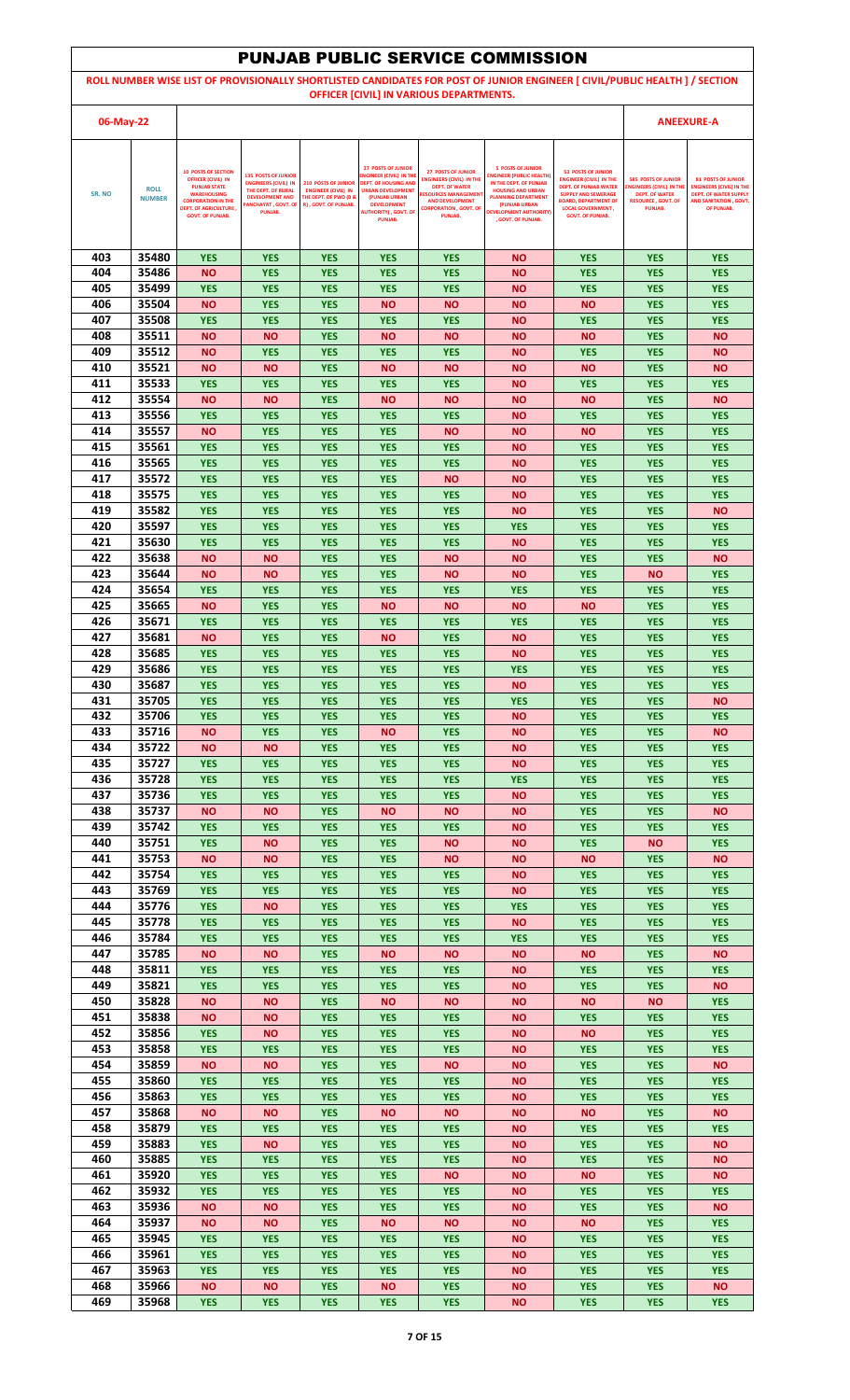|            |                              |                                                                                |                                                           |                                                                |                                                                                    |                                                                               | <b>PUNJAB PUBLIC SERVICE COMMISSION</b>                                               |                                                                                                                             |                                                                                      |                                                                                                 |
|------------|------------------------------|--------------------------------------------------------------------------------|-----------------------------------------------------------|----------------------------------------------------------------|------------------------------------------------------------------------------------|-------------------------------------------------------------------------------|---------------------------------------------------------------------------------------|-----------------------------------------------------------------------------------------------------------------------------|--------------------------------------------------------------------------------------|-------------------------------------------------------------------------------------------------|
|            |                              |                                                                                |                                                           |                                                                |                                                                                    |                                                                               |                                                                                       | ROLL NUMBER WISE LIST OF PROVISIONALLY SHORTLISTED CANDIDATES FOR POST OF JUNIOR ENGINEER [ CIVIL/PUBLIC HEALTH ] / SECTION |                                                                                      |                                                                                                 |
|            |                              |                                                                                |                                                           |                                                                |                                                                                    | OFFICER [CIVIL] IN VARIOUS DEPARTMENTS.                                       |                                                                                       |                                                                                                                             |                                                                                      |                                                                                                 |
| 06-May-22  |                              |                                                                                |                                                           |                                                                |                                                                                    |                                                                               |                                                                                       |                                                                                                                             |                                                                                      | <b>ANEEXURE-A</b>                                                                               |
|            |                              |                                                                                |                                                           |                                                                |                                                                                    |                                                                               |                                                                                       |                                                                                                                             |                                                                                      |                                                                                                 |
|            |                              | <b>10 POSTS OF SECTION</b><br><b>OFFICER (CIVIL) IN</b><br><b>PUNJAB STATE</b> | <b>135 POSTS OF JUNIOR</b><br><b>ENGINEERS (CIVIL) IN</b> | <b>210 POSTS OF JUNIOR</b>                                     | <b>27 POSTS OF JUNIOR</b><br>NGINEER (CIVIL) IN THE<br><b>DEPT. OF HOUSING AND</b> | <b>27 POSTS OF JUNIOR</b><br><b>ENGINEERS (CIVIL) IN THE</b>                  | <b>5 POSTS OF JUNIOR</b><br><b>INGINEER (PUBLIC HEALTH)</b><br>IN THE DEPT. OF PUNJAB | <b>53 POSTS OF JUNIOR</b><br><b>ENGINEER (CIVIL) IN THE</b>                                                                 | <b>585 POSTS OF JUNIOR</b>                                                           | <b>81 POSTS OF JUNIOR</b>                                                                       |
| SR. NO     | <b>ROLL</b><br><b>NUMBER</b> | <b>WAREHOUSING</b><br><b>CORPORATION IN THE</b>                                | THE DEPT. OF RURAL<br><b>DEVELOPMENT AND</b>              | <b>ENGINEER (CIVIL) IN</b><br><b>THE DEPT. OF PWD (B &amp;</b> | <b>URBAN DEVELOPMENT</b><br>(PUNJAB URBAN<br><b>DEVELOPMENT</b>                    | <b>DEPT. OF WATER</b><br><b>RESOURCES MANAGEMEN</b><br><b>AND DEVELOPMENT</b> | <b>HOUSING AND URBAN</b><br><b>PLANNING DEPARTMENT</b><br>(PUNJAB URBAN               | <b>DEPT. OF PUNJAB WATER</b><br><b>SUPPLY AND SEWERAGE</b><br><b>BOARD, DEPARTMENT OF</b>                                   | <b>ENGINEERS (CIVIL) IN TH</b><br><b>DEPT. OF WATER</b><br><b>RESOURCE, GOVT, OF</b> | <b>ENGINEERS (CIVIL) IN THE</b><br><b>DEPT. OF WATER SUPPLY</b><br><b>AND SANITATION, GOVT.</b> |
|            |                              | <b>DEPT. OF AGRICULTURE,</b><br><b>GOVT. OF PUNJAB.</b>                        | <b>ANCHAYAT, GOVT. OF</b><br>PUNJAB.                      | R), GOVT. OF PUNJAB.                                           | <b>AUTHORITY), GOVT. OF</b><br><b>PUNJAB.</b>                                      | <b>CORPORATION , GOVT, OF</b><br>PUNJAB.                                      | <b>DEVELOPMENT AUTHORITY)</b><br>. GOVT. OF PUNJAB.                                   | <b>LOCAL GOVERNMENT,</b><br><b>GOVT. OF PUNJAB.</b>                                                                         | PUNJAB.                                                                              | OF PUNJAB.                                                                                      |
|            |                              |                                                                                |                                                           |                                                                |                                                                                    |                                                                               |                                                                                       |                                                                                                                             |                                                                                      |                                                                                                 |
| 470        | 35971                        | <b>YES</b>                                                                     | <b>YES</b>                                                | <b>YES</b>                                                     | <b>YES</b>                                                                         | <b>YES</b>                                                                    | <b>NO</b>                                                                             | <b>YES</b>                                                                                                                  | <b>YES</b>                                                                           | <b>YES</b>                                                                                      |
| 471        | 35972                        | <b>YES</b>                                                                     | <b>YES</b>                                                | <b>YES</b>                                                     | <b>YES</b>                                                                         | <b>YES</b>                                                                    | <b>NO</b>                                                                             | <b>YES</b>                                                                                                                  | <b>YES</b>                                                                           | <b>YES</b>                                                                                      |
| 472        | 35985                        | <b>NO</b>                                                                      | <b>YES</b>                                                | <b>YES</b>                                                     | <b>NO</b>                                                                          | <b>NO</b>                                                                     | <b>NO</b>                                                                             | <b>NO</b>                                                                                                                   | <b>YES</b>                                                                           | <b>NO</b>                                                                                       |
| 473<br>474 | 35990<br>35991               | <b>YES</b><br><b>YES</b>                                                       | <b>YES</b><br><b>YES</b>                                  | <b>YES</b><br><b>YES</b>                                       | <b>YES</b><br><b>YES</b>                                                           | <b>YES</b><br><b>YES</b>                                                      | <b>NO</b><br><b>NO</b>                                                                | <b>YES</b><br><b>YES</b>                                                                                                    | <b>YES</b><br><b>YES</b>                                                             | <b>YES</b><br><b>YES</b>                                                                        |
| 475        | 35996                        | <b>YES</b>                                                                     | <b>YES</b>                                                | <b>NO</b>                                                      | <b>YES</b>                                                                         | <b>YES</b>                                                                    | <b>NO</b>                                                                             | <b>YES</b>                                                                                                                  | <b>YES</b>                                                                           | <b>YES</b>                                                                                      |
| 476        | 35999                        | <b>NO</b>                                                                      | <b>NO</b>                                                 | <b>YES</b>                                                     | <b>NO</b>                                                                          | <b>NO</b>                                                                     | <b>NO</b>                                                                             | <b>NO</b>                                                                                                                   | <b>YES</b>                                                                           | <b>NO</b>                                                                                       |
| 477        | 36002                        | <b>YES</b>                                                                     | <b>YES</b>                                                | <b>YES</b>                                                     | <b>YES</b>                                                                         | <b>YES</b>                                                                    | <b>NO</b>                                                                             | <b>YES</b>                                                                                                                  | <b>YES</b>                                                                           | <b>YES</b>                                                                                      |
| 478<br>479 | 36014<br>36023               | <b>NO</b><br><b>NO</b>                                                         | <b>YES</b><br>ΝO                                          | <b>YES</b><br><b>YES</b>                                       | <b>YES</b><br><b>YES</b>                                                           | <b>NO</b><br><b>YES</b>                                                       | <b>NO</b>                                                                             | <b>NO</b><br><b>NO</b>                                                                                                      | <b>YES</b><br><b>YES</b>                                                             | <b>YES</b><br><b>NO</b>                                                                         |
| 480        | 36034                        | <b>YES</b>                                                                     | <b>YES</b>                                                | <b>YES</b>                                                     | <b>YES</b>                                                                         | <b>YES</b>                                                                    | <b>NO</b><br><b>NO</b>                                                                | <b>YES</b>                                                                                                                  | <b>YES</b>                                                                           | <b>YES</b>                                                                                      |
| 481        | 36037                        | <b>YES</b>                                                                     | <b>YES</b>                                                | <b>YES</b>                                                     | <b>YES</b>                                                                         | <b>YES</b>                                                                    | <b>YES</b>                                                                            | <b>YES</b>                                                                                                                  | <b>YES</b>                                                                           | <b>YES</b>                                                                                      |
| 482        | 36040                        | <b>YES</b>                                                                     | <b>YES</b>                                                | <b>YES</b>                                                     | <b>YES</b>                                                                         | <b>YES</b>                                                                    | <b>NO</b>                                                                             | <b>YES</b>                                                                                                                  | <b>YES</b>                                                                           | <b>YES</b>                                                                                      |
| 483        | 36046                        | <b>YES</b>                                                                     | ΝO                                                        | <b>YES</b>                                                     | <b>YES</b>                                                                         | <b>YES</b>                                                                    | <b>NO</b>                                                                             | <b>YES</b>                                                                                                                  | <b>YES</b>                                                                           | <b>NO</b>                                                                                       |
| 484<br>485 | 36048<br>36056               | <b>YES</b><br><b>NO</b>                                                        | <b>YES</b><br><b>NO</b>                                   | <b>YES</b><br><b>YES</b>                                       | <b>YES</b><br><b>NO</b>                                                            | <b>YES</b><br><b>NO</b>                                                       | <b>NO</b><br><b>NO</b>                                                                | <b>YES</b><br><b>NO</b>                                                                                                     | <b>YES</b><br><b>YES</b>                                                             | <b>YES</b><br><b>NO</b>                                                                         |
| 486        | 36061                        | <b>YES</b>                                                                     | <b>YES</b>                                                | <b>YES</b>                                                     | <b>YES</b>                                                                         | <b>YES</b>                                                                    | <b>NO</b>                                                                             | <b>YES</b>                                                                                                                  | <b>YES</b>                                                                           | <b>YES</b>                                                                                      |
| 487        | 36066                        | <b>NO</b>                                                                      | <b>YES</b>                                                | <b>YES</b>                                                     | <b>NO</b>                                                                          | <b>NO</b>                                                                     | <b>NO</b>                                                                             | <b>NO</b>                                                                                                                   | <b>YES</b>                                                                           | <b>YES</b>                                                                                      |
| 488        | 36067                        | <b>YES</b>                                                                     | <b>YES</b>                                                | <b>YES</b>                                                     | <b>YES</b>                                                                         | <b>YES</b>                                                                    | <b>YES</b>                                                                            | <b>YES</b>                                                                                                                  | <b>YES</b>                                                                           | <b>YES</b>                                                                                      |
| 489<br>490 | 36075<br>36076               | <b>YES</b><br><b>YES</b>                                                       | <b>YES</b><br>NΟ                                          | <b>YES</b><br><b>YES</b>                                       | <b>YES</b><br><b>NO</b>                                                            | <b>YES</b><br><b>YES</b>                                                      | <b>NO</b><br><b>NO</b>                                                                | <b>YES</b><br><b>YES</b>                                                                                                    | <b>YES</b><br><b>YES</b>                                                             | <b>YES</b><br><b>NO</b>                                                                         |
| 491        | 36078                        | <b>YES</b>                                                                     | <b>YES</b>                                                | <b>YES</b>                                                     | <b>YES</b>                                                                         | <b>YES</b>                                                                    | <b>NO</b>                                                                             | <b>YES</b>                                                                                                                  | <b>YES</b>                                                                           | <b>YES</b>                                                                                      |
| 492        | 36085                        | <b>YES</b>                                                                     | <b>YES</b>                                                | <b>YES</b>                                                     | <b>YES</b>                                                                         | <b>YES</b>                                                                    | <b>NO</b>                                                                             | <b>YES</b>                                                                                                                  | <b>YES</b>                                                                           | <b>YES</b>                                                                                      |
| 493        | 36096                        | <b>YES</b>                                                                     | <b>YES</b>                                                | <b>YES</b>                                                     | <b>YES</b>                                                                         | <b>YES</b>                                                                    | <b>NO</b>                                                                             | <b>YES</b>                                                                                                                  | <b>YES</b>                                                                           | <b>YES</b>                                                                                      |
| 494<br>495 | 36114<br>36116               | <b>YES</b><br><b>YES</b>                                                       | <b>YES</b><br><b>YES</b>                                  | <b>YES</b><br><b>YES</b>                                       | <b>YES</b><br><b>YES</b>                                                           | <b>YES</b><br><b>YES</b>                                                      | <b>NO</b><br><b>NO</b>                                                                | <b>YES</b><br><b>YES</b>                                                                                                    | <b>YES</b><br><b>YES</b>                                                             | <b>YES</b><br><b>YES</b>                                                                        |
| 496        | 36128                        | <b>YES</b>                                                                     | <b>YES</b>                                                | <b>YES</b>                                                     | <b>YES</b>                                                                         | <b>YES</b>                                                                    | <b>YES</b>                                                                            | <b>YES</b>                                                                                                                  | <b>YES</b>                                                                           | <b>YES</b>                                                                                      |
| 497        | 36135                        | <b>NO</b>                                                                      | <b>YES</b>                                                | <b>YES</b>                                                     | <b>YES</b>                                                                         | <b>YES</b>                                                                    | <b>NO</b>                                                                             | <b>YES</b>                                                                                                                  | <b>YES</b>                                                                           | <b>YES</b>                                                                                      |
| 498        | 36143                        | <b>NO</b>                                                                      | <b>YES</b>                                                | <b>YES</b>                                                     | <b>NO</b>                                                                          | <b>NO</b>                                                                     | <b>NO</b>                                                                             | <b>NO</b>                                                                                                                   | <b>YES</b>                                                                           | <b>NO</b>                                                                                       |
| 499        | 36162                        | <b>YES</b>                                                                     | <b>YES</b>                                                | <b>YES</b>                                                     | <b>YES</b>                                                                         | <b>YES</b>                                                                    | <b>NO</b>                                                                             | <b>YES</b>                                                                                                                  | <b>YES</b>                                                                           | <b>YES</b>                                                                                      |
| 500<br>501 | 36177<br>36180               | <b>YES</b><br><b>YES</b>                                                       | <b>YES</b><br><b>YES</b>                                  | <b>YES</b><br><b>YES</b>                                       | <b>YES</b><br><b>YES</b>                                                           | <b>YES</b><br><b>YES</b>                                                      | <b>NO</b><br><b>YES</b>                                                               | <b>YES</b><br><b>YES</b>                                                                                                    | <b>YES</b><br><b>YES</b>                                                             | <b>YES</b><br><b>YES</b>                                                                        |
| 502        | 36192                        | <b>YES</b>                                                                     | <b>YES</b>                                                | <b>YES</b>                                                     | <b>YES</b>                                                                         | <b>YES</b>                                                                    | <b>NO</b>                                                                             | <b>YES</b>                                                                                                                  | <b>YES</b>                                                                           | <b>YES</b>                                                                                      |
| 503        | 36194                        | <b>YES</b>                                                                     | <b>YES</b>                                                | <b>YES</b>                                                     | <b>YES</b>                                                                         | <b>YES</b>                                                                    | <b>YES</b>                                                                            | <b>YES</b>                                                                                                                  | <b>YES</b>                                                                           | <b>YES</b>                                                                                      |
| 504        | 36198                        | <b>NO</b>                                                                      | <b>YES</b>                                                | <b>YES</b>                                                     | <b>NO</b>                                                                          | <b>NO</b>                                                                     | <b>NO</b>                                                                             | <b>NO</b>                                                                                                                   | <b>YES</b>                                                                           | <b>NO</b>                                                                                       |
| 505<br>506 | 36200<br>36212               | <b>NO</b><br><b>YES</b>                                                        | <b>NO</b><br><b>YES</b>                                   | <b>YES</b><br><b>YES</b>                                       | <b>NO</b><br><b>YES</b>                                                            | <b>NO</b><br><b>YES</b>                                                       | <b>NO</b><br><b>NO</b>                                                                | <b>NO</b><br><b>YES</b>                                                                                                     | <b>YES</b><br><b>YES</b>                                                             | <b>NO</b><br><b>YES</b>                                                                         |
| 507        | 36217                        | <b>YES</b>                                                                     | <b>YES</b>                                                | <b>YES</b>                                                     | <b>YES</b>                                                                         | <b>YES</b>                                                                    | <b>NO</b>                                                                             | <b>YES</b>                                                                                                                  | <b>YES</b>                                                                           | <b>YES</b>                                                                                      |
| 508        | 36223                        | <b>YES</b>                                                                     | <b>YES</b>                                                | <b>YES</b>                                                     | <b>YES</b>                                                                         | <b>YES</b>                                                                    | <b>NO</b>                                                                             | <b>YES</b>                                                                                                                  | <b>YES</b>                                                                           | <b>YES</b>                                                                                      |
| 509        | 36227<br>36229               | <b>YES</b>                                                                     | <b>YES</b>                                                | <b>YES</b>                                                     | <b>YES</b>                                                                         | <b>YES</b>                                                                    | <b>NO</b>                                                                             | <b>YES</b>                                                                                                                  | <b>YES</b>                                                                           | <b>YES</b>                                                                                      |
| 510<br>511 | 36234                        | <b>YES</b><br><b>NO</b>                                                        | <b>YES</b><br><b>YES</b>                                  | <b>YES</b><br><b>YES</b>                                       | <b>YES</b><br><b>YES</b>                                                           | <b>YES</b><br><b>NO</b>                                                       | <b>NO</b><br>ΝO                                                                       | <b>YES</b><br><b>YES</b>                                                                                                    | <b>YES</b><br><b>YES</b>                                                             | <b>YES</b><br><b>YES</b>                                                                        |
| 512        | 36235                        | <b>NO</b>                                                                      | <b>YES</b>                                                | <b>YES</b>                                                     | <b>NO</b>                                                                          | <b>NO</b>                                                                     | <b>NO</b>                                                                             | <b>YES</b>                                                                                                                  | <b>YES</b>                                                                           | <b>YES</b>                                                                                      |
| 513        | 36246                        | <b>YES</b>                                                                     | <b>YES</b>                                                | <b>YES</b>                                                     | <b>YES</b>                                                                         | <b>YES</b>                                                                    | <b>YES</b>                                                                            | <b>YES</b>                                                                                                                  | <b>YES</b>                                                                           | <b>YES</b>                                                                                      |
| 514        | 36252                        | <b>YES</b>                                                                     | <b>YES</b>                                                | <b>YES</b>                                                     | <b>YES</b>                                                                         | <b>YES</b>                                                                    | <b>NO</b>                                                                             | <b>YES</b>                                                                                                                  | <b>YES</b>                                                                           | <b>YES</b>                                                                                      |
| 515<br>516 | 36255<br>36262               | <b>NO</b><br><b>NO</b>                                                         | <b>YES</b><br><b>YES</b>                                  | <b>YES</b><br><b>YES</b>                                       | <b>YES</b><br><b>YES</b>                                                           | <b>NO</b><br><b>NO</b>                                                        | <b>NO</b><br><b>NO</b>                                                                | <b>YES</b><br><b>YES</b>                                                                                                    | <b>YES</b><br><b>YES</b>                                                             | <b>YES</b><br><b>YES</b>                                                                        |
| 517        | 36270                        | <b>YES</b>                                                                     | <b>YES</b>                                                | <b>YES</b>                                                     | <b>NO</b>                                                                          | <b>YES</b>                                                                    | <b>NO</b>                                                                             | <b>YES</b>                                                                                                                  | <b>YES</b>                                                                           | <b>YES</b>                                                                                      |
| 518        | 36282                        | <b>NO</b>                                                                      | <b>YES</b>                                                | <b>YES</b>                                                     | <b>YES</b>                                                                         | <b>YES</b>                                                                    | <b>NO</b>                                                                             | <b>YES</b>                                                                                                                  | <b>YES</b>                                                                           | <b>YES</b>                                                                                      |
| 519        | 36294                        | <b>YES</b>                                                                     | <b>YES</b>                                                | <b>YES</b>                                                     | <b>YES</b>                                                                         | <b>YES</b>                                                                    | <b>YES</b>                                                                            | <b>YES</b>                                                                                                                  | <b>YES</b>                                                                           | <b>YES</b>                                                                                      |
| 520<br>521 | 36296<br>36300               | <b>NO</b><br><b>NO</b>                                                         | <b>YES</b><br><b>YES</b>                                  | <b>YES</b><br><b>YES</b>                                       | <b>YES</b><br><b>YES</b>                                                           | <b>YES</b><br><b>YES</b>                                                      | <b>NO</b><br><b>NO</b>                                                                | <b>YES</b><br><b>YES</b>                                                                                                    | <b>YES</b><br><b>YES</b>                                                             | <b>YES</b><br><b>YES</b>                                                                        |
| 522        | 36318                        | <b>NO</b>                                                                      | <b>YES</b>                                                | <b>YES</b>                                                     | <b>NO</b>                                                                          | <b>NO</b>                                                                     | <b>NO</b>                                                                             | <b>YES</b>                                                                                                                  | <b>YES</b>                                                                           | <b>YES</b>                                                                                      |
| 523        | 36322                        | <b>NO</b>                                                                      | ΝO                                                        | <b>YES</b>                                                     | <b>NO</b>                                                                          | <b>NO</b>                                                                     | <b>NO</b>                                                                             | <b>NO</b>                                                                                                                   | <b>YES</b>                                                                           | <b>NO</b>                                                                                       |
| 524        | 36325                        | <b>NO</b>                                                                      | <b>YES</b>                                                | <b>YES</b>                                                     | <b>YES</b>                                                                         | <b>NO</b>                                                                     | <b>NO</b>                                                                             | <b>YES</b>                                                                                                                  | <b>YES</b>                                                                           | <b>YES</b>                                                                                      |
| 525<br>526 | 36326<br>36330               | <b>YES</b><br><b>YES</b>                                                       | <b>YES</b><br><b>YES</b>                                  | <b>YES</b><br><b>YES</b>                                       | <b>YES</b><br><b>YES</b>                                                           | <b>YES</b><br><b>YES</b>                                                      | <b>YES</b><br><b>NO</b>                                                               | <b>YES</b><br><b>YES</b>                                                                                                    | <b>YES</b><br><b>YES</b>                                                             | <b>YES</b><br><b>YES</b>                                                                        |
| 527        | 36331                        | <b>YES</b>                                                                     | <b>YES</b>                                                | <b>YES</b>                                                     | <b>YES</b>                                                                         | <b>YES</b>                                                                    | <b>NO</b>                                                                             | <b>YES</b>                                                                                                                  | <b>YES</b>                                                                           | <b>YES</b>                                                                                      |
| 528        | 36333                        | <b>NO</b>                                                                      | <b>YES</b>                                                | <b>YES</b>                                                     | <b>YES</b>                                                                         | <b>YES</b>                                                                    | <b>YES</b>                                                                            | <b>YES</b>                                                                                                                  | <b>YES</b>                                                                           | <b>YES</b>                                                                                      |
| 529        | 36339                        | <b>NO</b>                                                                      | <b>YES</b>                                                | <b>YES</b>                                                     | <b>NO</b>                                                                          | <b>YES</b>                                                                    | <b>NO</b>                                                                             | <b>NO</b>                                                                                                                   | <b>YES</b>                                                                           | <b>YES</b>                                                                                      |
| 530<br>531 | 36343<br>36344               | <b>YES</b>                                                                     | <b>YES</b>                                                | <b>YES</b>                                                     | <b>YES</b>                                                                         | <b>YES</b>                                                                    | <b>NO</b>                                                                             | <b>YES</b>                                                                                                                  | <b>YES</b>                                                                           | <b>YES</b><br><b>YES</b>                                                                        |
| 532        | 36348                        | <b>YES</b><br><b>NO</b>                                                        | <b>YES</b><br><b>YES</b>                                  | <b>YES</b><br><b>YES</b>                                       | <b>YES</b><br><b>YES</b>                                                           | <b>YES</b><br><b>YES</b>                                                      | <b>NO</b><br><b>NO</b>                                                                | <b>YES</b><br><b>YES</b>                                                                                                    | <b>YES</b><br><b>YES</b>                                                             | <b>YES</b>                                                                                      |
| 533        | 36355                        | <b>NO</b>                                                                      | <b>YES</b>                                                | <b>YES</b>                                                     | <b>NO</b>                                                                          | <b>YES</b>                                                                    | <b>NO</b>                                                                             | <b>YES</b>                                                                                                                  | <b>YES</b>                                                                           | <b>YES</b>                                                                                      |
| 534        | 36358                        | <b>YES</b>                                                                     | <b>YES</b>                                                | <b>YES</b>                                                     | <b>YES</b>                                                                         | <b>YES</b>                                                                    | <b>NO</b>                                                                             | <b>YES</b>                                                                                                                  | <b>YES</b>                                                                           | <b>YES</b>                                                                                      |
| 535        | 36368                        | <b>NO</b>                                                                      | ΝO                                                        | <b>YES</b>                                                     | <b>NO</b>                                                                          | <b>NO</b>                                                                     | <b>NO</b>                                                                             | <b>NO</b>                                                                                                                   | <b>YES</b>                                                                           | <b>NO</b>                                                                                       |
| 536        | 36370                        | <b>YES</b>                                                                     | <b>YES</b>                                                | <b>YES</b>                                                     | <b>YES</b>                                                                         | <b>YES</b>                                                                    | <b>NO</b>                                                                             | <b>YES</b>                                                                                                                  | <b>YES</b>                                                                           | <b>YES</b>                                                                                      |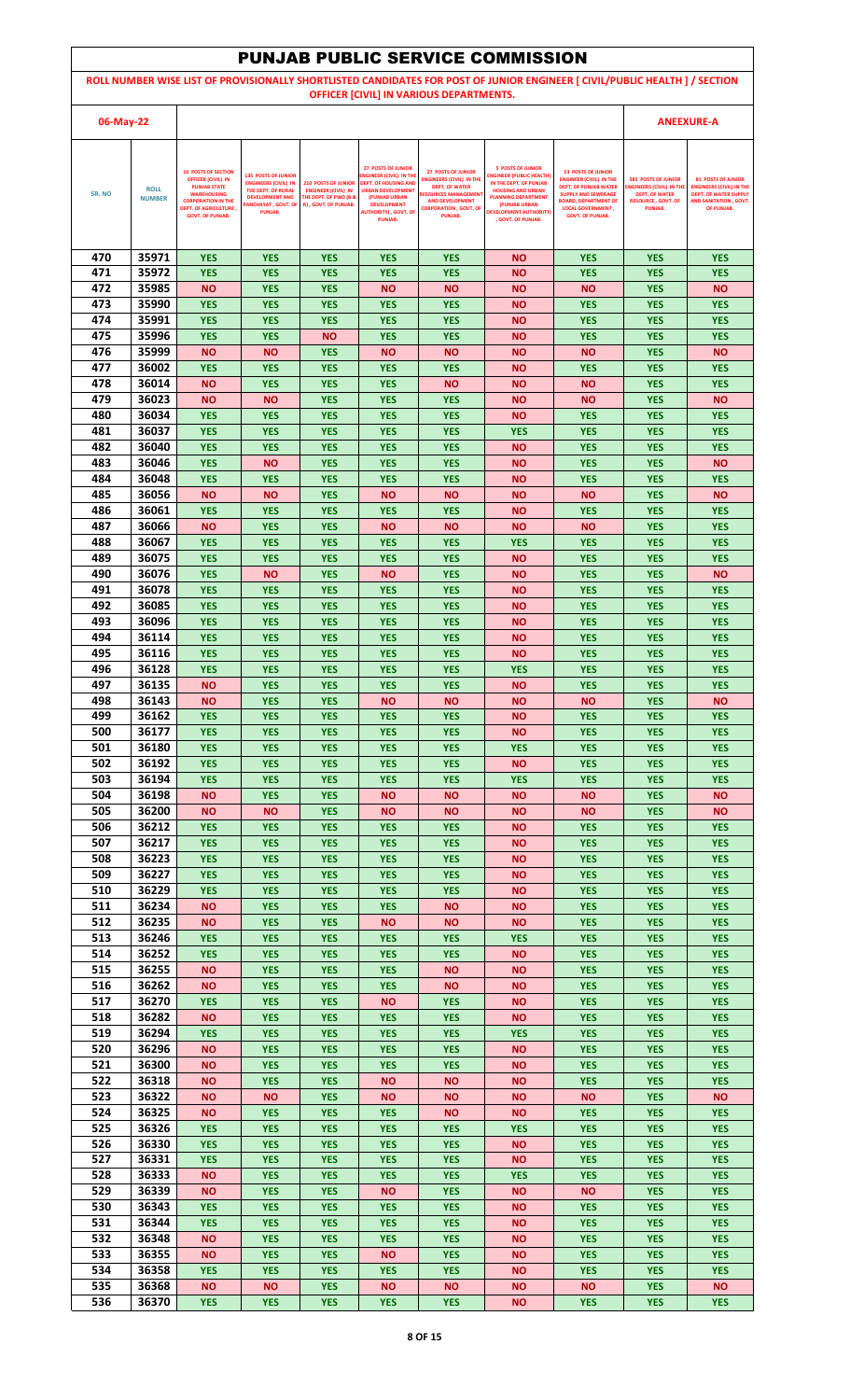|            |                              |                                                                                                                                                                                              |                                                                                                                                                   |                                                                                                                      |                                                                                                                                                                                                        |                                                                                                                                                                                           | <b>PUNJAB PUBLIC SERVICE COMMISSION</b>                                                                                                                                                                                 |                                                                                                                                                                                                                 |                                                                                                                               |                                                                                                                                      |
|------------|------------------------------|----------------------------------------------------------------------------------------------------------------------------------------------------------------------------------------------|---------------------------------------------------------------------------------------------------------------------------------------------------|----------------------------------------------------------------------------------------------------------------------|--------------------------------------------------------------------------------------------------------------------------------------------------------------------------------------------------------|-------------------------------------------------------------------------------------------------------------------------------------------------------------------------------------------|-------------------------------------------------------------------------------------------------------------------------------------------------------------------------------------------------------------------------|-----------------------------------------------------------------------------------------------------------------------------------------------------------------------------------------------------------------|-------------------------------------------------------------------------------------------------------------------------------|--------------------------------------------------------------------------------------------------------------------------------------|
|            |                              |                                                                                                                                                                                              |                                                                                                                                                   |                                                                                                                      |                                                                                                                                                                                                        | OFFICER [CIVIL] IN VARIOUS DEPARTMENTS.                                                                                                                                                   |                                                                                                                                                                                                                         | ROLL NUMBER WISE LIST OF PROVISIONALLY SHORTLISTED CANDIDATES FOR POST OF JUNIOR ENGINEER [ CIVIL/PUBLIC HEALTH ] / SECTION                                                                                     |                                                                                                                               |                                                                                                                                      |
|            |                              |                                                                                                                                                                                              |                                                                                                                                                   |                                                                                                                      |                                                                                                                                                                                                        |                                                                                                                                                                                           |                                                                                                                                                                                                                         |                                                                                                                                                                                                                 |                                                                                                                               |                                                                                                                                      |
| 06-May-22  |                              |                                                                                                                                                                                              |                                                                                                                                                   |                                                                                                                      |                                                                                                                                                                                                        |                                                                                                                                                                                           |                                                                                                                                                                                                                         |                                                                                                                                                                                                                 |                                                                                                                               | <b>ANEEXURE-A</b>                                                                                                                    |
| SR. NO     | <b>ROLL</b><br><b>NUMBER</b> | <b>10 POSTS OF SECTION</b><br><b>OFFICER (CIVIL) IN</b><br><b>PUNJAB STATE</b><br><b>WAREHOUSING</b><br><b>CORPORATION IN THE</b><br><b>DEPT. OF AGRICULTURE,</b><br><b>GOVT. OF PUNJAB.</b> | <b>135 POSTS OF JUNIOR</b><br><b>ENGINEERS (CIVIL) IN</b><br>THE DEPT. OF RURAL<br><b>DEVELOPMENT AND</b><br><b>ANCHAYAT, GOVT. OF</b><br>PUNJAB. | <b>210 POSTS OF JUNIOR</b><br><b>ENGINEER (CIVIL) IN</b><br><b>THE DEPT. OF PWD (B &amp;</b><br>R), GOVT. OF PUNJAB. | <b>27 POSTS OF JUNIOR</b><br>NGINEER (CIVIL) IN THE<br><b>DEPT. OF HOUSING AND</b><br><b>URBAN DEVELOPMENT</b><br>(PUNJAB URBAN<br><b>DEVELOPMENT</b><br><b>AUTHORITY), GOVT. OF</b><br><b>PUNJAB.</b> | <b>27 POSTS OF JUNIOR</b><br><b>ENGINEERS (CIVIL) IN THE</b><br><b>DEPT. OF WATER</b><br><b>RESOURCES MANAGEMEN</b><br><b>AND DEVELOPMENT</b><br><b>CORPORATION , GOVT, OF</b><br>PUNJAB. | <b>5 POSTS OF JUNIOR</b><br><b>INGINEER (PUBLIC HEALTH)</b><br>IN THE DEPT. OF PUNJAB<br><b>HOUSING AND URBAN</b><br><b>PLANNING DEPARTMENT</b><br>(PUNJAB URBAN<br><b>DEVELOPMENT AUTHORITY)</b><br>. GOVT. OF PUNJAB. | <b>53 POSTS OF JUNIOR</b><br><b>ENGINEER (CIVIL) IN THE</b><br><b>DEPT. OF PUNJAB WATER</b><br><b>SUPPLY AND SEWERAGE</b><br><b>BOARD, DEPARTMENT OF</b><br><b>LOCAL GOVERNMENT,</b><br><b>GOVT. OF PUNJAB.</b> | <b>585 POSTS OF JUNIOR</b><br><b>ENGINEERS (CIVIL) IN TH</b><br><b>DEPT. OF WATER</b><br><b>RESOURCE, GOVT, OF</b><br>PUNJAB. | <b>81 POSTS OF JUNIOR</b><br><b>ENGINEERS (CIVIL) IN THE</b><br><b>DEPT. OF WATER SUPPLY</b><br>AND SANITATION . GOVT.<br>OF PUNJAB. |
|            |                              |                                                                                                                                                                                              |                                                                                                                                                   |                                                                                                                      |                                                                                                                                                                                                        |                                                                                                                                                                                           |                                                                                                                                                                                                                         |                                                                                                                                                                                                                 |                                                                                                                               |                                                                                                                                      |
| 537<br>538 | 36371<br>36379               | <b>YES</b><br><b>YES</b>                                                                                                                                                                     | <b>YES</b><br><b>YES</b>                                                                                                                          | <b>YES</b><br><b>YES</b>                                                                                             | <b>YES</b><br><b>YES</b>                                                                                                                                                                               | <b>YES</b><br><b>YES</b>                                                                                                                                                                  | <b>NO</b><br><b>NO</b>                                                                                                                                                                                                  | <b>YES</b><br><b>YES</b>                                                                                                                                                                                        | <b>YES</b><br><b>YES</b>                                                                                                      | <b>YES</b><br><b>YES</b>                                                                                                             |
| 539        | 36386                        | <b>YES</b>                                                                                                                                                                                   | <b>YES</b>                                                                                                                                        | <b>YES</b>                                                                                                           | <b>YES</b>                                                                                                                                                                                             | <b>YES</b>                                                                                                                                                                                | <b>NO</b>                                                                                                                                                                                                               | <b>YES</b>                                                                                                                                                                                                      | <b>YES</b>                                                                                                                    | <b>YES</b>                                                                                                                           |
| 540        | 36389                        | <b>NO</b>                                                                                                                                                                                    | ΝO                                                                                                                                                | <b>YES</b>                                                                                                           | <b>NO</b>                                                                                                                                                                                              | <b>NO</b>                                                                                                                                                                                 | <b>NO</b>                                                                                                                                                                                                               | <b>NO</b>                                                                                                                                                                                                       | <b>NO</b>                                                                                                                     | <b>NO</b>                                                                                                                            |
| 541<br>542 | 36391<br>36392               | <b>YES</b><br><b>NO</b>                                                                                                                                                                      | <b>YES</b><br><b>NO</b>                                                                                                                           | <b>YES</b><br><b>YES</b>                                                                                             | <b>YES</b><br><b>NO</b>                                                                                                                                                                                | <b>YES</b><br><b>YES</b>                                                                                                                                                                  | <b>NO</b><br><b>NO</b>                                                                                                                                                                                                  | <b>YES</b><br><b>YES</b>                                                                                                                                                                                        | <b>YES</b><br><b>YES</b>                                                                                                      | <b>YES</b><br><b>NO</b>                                                                                                              |
| 543        | 36404                        | <b>YES</b>                                                                                                                                                                                   | ΝO                                                                                                                                                | <b>YES</b>                                                                                                           | <b>YES</b>                                                                                                                                                                                             | <b>YES</b>                                                                                                                                                                                | <b>NO</b>                                                                                                                                                                                                               | <b>YES</b>                                                                                                                                                                                                      | <b>YES</b>                                                                                                                    | <b>NO</b>                                                                                                                            |
| 544<br>545 | 36405<br>36420               | <b>YES</b><br><b>YES</b>                                                                                                                                                                     | <b>NO</b><br><b>YES</b>                                                                                                                           | <b>YES</b><br><b>YES</b>                                                                                             | <b>YES</b><br><b>YES</b>                                                                                                                                                                               | <b>YES</b><br><b>YES</b>                                                                                                                                                                  | <b>YES</b><br><b>NO</b>                                                                                                                                                                                                 | <b>YES</b><br><b>YES</b>                                                                                                                                                                                        | <b>YES</b><br><b>YES</b>                                                                                                      | <b>YES</b><br><b>YES</b>                                                                                                             |
| 546        | 36432                        | <b>YES</b>                                                                                                                                                                                   | <b>YES</b>                                                                                                                                        | <b>YES</b>                                                                                                           | <b>YES</b>                                                                                                                                                                                             | <b>YES</b>                                                                                                                                                                                | <b>NO</b>                                                                                                                                                                                                               | <b>YES</b>                                                                                                                                                                                                      | <b>YES</b>                                                                                                                    | <b>YES</b>                                                                                                                           |
| 547        | 36436                        | <b>YES</b>                                                                                                                                                                                   | <b>YES</b>                                                                                                                                        | <b>YES</b>                                                                                                           | <b>YES</b>                                                                                                                                                                                             | <b>YES</b>                                                                                                                                                                                | <b>YES</b>                                                                                                                                                                                                              | <b>YES</b>                                                                                                                                                                                                      | <b>YES</b>                                                                                                                    | <b>YES</b>                                                                                                                           |
| 548<br>549 | 36441<br>36444               | <b>NO</b><br><b>NO</b>                                                                                                                                                                       | <b>YES</b><br><b>NO</b>                                                                                                                           | <b>YES</b><br><b>YES</b>                                                                                             | <b>NO</b><br><b>NO</b>                                                                                                                                                                                 | <b>NO</b><br><b>NO</b>                                                                                                                                                                    | <b>NO</b><br><b>NO</b>                                                                                                                                                                                                  | <b>YES</b><br><b>NO</b>                                                                                                                                                                                         | <b>YES</b><br><b>NO</b>                                                                                                       | <b>YES</b><br><b>NO</b>                                                                                                              |
| 550        | 36447                        | <b>YES</b>                                                                                                                                                                                   | <b>YES</b>                                                                                                                                        | <b>YES</b>                                                                                                           | <b>YES</b>                                                                                                                                                                                             | <b>YES</b>                                                                                                                                                                                | <b>NO</b>                                                                                                                                                                                                               | <b>YES</b>                                                                                                                                                                                                      | <b>YES</b>                                                                                                                    | <b>YES</b>                                                                                                                           |
| 551<br>552 | 36452<br>36458               | <b>YES</b><br><b>NO</b>                                                                                                                                                                      | <b>YES</b><br><b>YES</b>                                                                                                                          | <b>YES</b><br><b>YES</b>                                                                                             | <b>YES</b><br><b>YES</b>                                                                                                                                                                               | <b>YES</b><br><b>YES</b>                                                                                                                                                                  | <b>NO</b><br><b>NO</b>                                                                                                                                                                                                  | <b>YES</b><br><b>YES</b>                                                                                                                                                                                        | <b>YES</b><br><b>YES</b>                                                                                                      | <b>NO</b><br><b>YES</b>                                                                                                              |
| 553        | 36464                        | <b>YES</b>                                                                                                                                                                                   | <b>YES</b>                                                                                                                                        | <b>YES</b>                                                                                                           | <b>YES</b>                                                                                                                                                                                             | <b>YES</b>                                                                                                                                                                                | <b>NO</b>                                                                                                                                                                                                               | <b>YES</b>                                                                                                                                                                                                      | <b>YES</b>                                                                                                                    | <b>YES</b>                                                                                                                           |
| 554<br>555 | 36465                        | <b>YES</b>                                                                                                                                                                                   | <b>NO</b>                                                                                                                                         | <b>YES</b>                                                                                                           | <b>YES</b>                                                                                                                                                                                             | <b>NO</b>                                                                                                                                                                                 | <b>NO</b>                                                                                                                                                                                                               | <b>NO</b>                                                                                                                                                                                                       | <b>YES</b>                                                                                                                    | <b>NO</b>                                                                                                                            |
| 556        | 36469<br>36476               | <b>YES</b><br><b>YES</b>                                                                                                                                                                     | <b>YES</b><br><b>YES</b>                                                                                                                          | <b>YES</b><br><b>YES</b>                                                                                             | <b>YES</b><br><b>YES</b>                                                                                                                                                                               | <b>YES</b><br><b>YES</b>                                                                                                                                                                  | <b>NO</b><br><b>NO</b>                                                                                                                                                                                                  | <b>YES</b><br><b>YES</b>                                                                                                                                                                                        | <b>YES</b><br><b>YES</b>                                                                                                      | <b>YES</b><br><b>YES</b>                                                                                                             |
| 557        | 36478                        | <b>NO</b>                                                                                                                                                                                    | <b>YES</b>                                                                                                                                        | <b>YES</b>                                                                                                           | <b>YES</b>                                                                                                                                                                                             | <b>YES</b>                                                                                                                                                                                | <b>NO</b>                                                                                                                                                                                                               | <b>YES</b>                                                                                                                                                                                                      | <b>YES</b>                                                                                                                    | <b>NO</b>                                                                                                                            |
| 558<br>559 | 36486<br>36491               | <b>YES</b><br><b>YES</b>                                                                                                                                                                     | <b>YES</b><br><b>YES</b>                                                                                                                          | <b>YES</b><br><b>YES</b>                                                                                             | <b>YES</b><br><b>YES</b>                                                                                                                                                                               | <b>YES</b><br><b>YES</b>                                                                                                                                                                  | <b>NO</b><br><b>NO</b>                                                                                                                                                                                                  | <b>YES</b><br><b>YES</b>                                                                                                                                                                                        | <b>YES</b><br><b>YES</b>                                                                                                      | <b>YES</b><br><b>YES</b>                                                                                                             |
| 560        | 36492                        | <b>NO</b>                                                                                                                                                                                    | <b>YES</b>                                                                                                                                        | <b>NO</b>                                                                                                            | <b>NO</b>                                                                                                                                                                                              | <b>NO</b>                                                                                                                                                                                 | <b>NO</b>                                                                                                                                                                                                               | <b>YES</b>                                                                                                                                                                                                      | <b>NO</b>                                                                                                                     | <b>NO</b>                                                                                                                            |
| 561        | 36506                        | <b>NO</b>                                                                                                                                                                                    | <b>NO</b>                                                                                                                                         | <b>NO</b>                                                                                                            | <b>NO</b>                                                                                                                                                                                              | <b>NO</b>                                                                                                                                                                                 | <b>NO</b>                                                                                                                                                                                                               | <b>NO</b>                                                                                                                                                                                                       | <b>YES</b>                                                                                                                    | <b>NO</b>                                                                                                                            |
| 562<br>563 | 36512<br>36514               | <b>YES</b><br><b>NO</b>                                                                                                                                                                      | <b>YES</b><br>ΝO                                                                                                                                  | <b>YES</b><br><b>YES</b>                                                                                             | <b>YES</b><br><b>NO</b>                                                                                                                                                                                | <b>YES</b><br><b>NO</b>                                                                                                                                                                   | <b>YES</b><br>ΝO                                                                                                                                                                                                        | <b>YES</b><br><b>YES</b>                                                                                                                                                                                        | <b>YES</b><br><b>YES</b>                                                                                                      | <b>YES</b><br><b>NO</b>                                                                                                              |
| 564        | 36519                        | <b>NO</b>                                                                                                                                                                                    | <b>NO</b>                                                                                                                                         | <b>YES</b>                                                                                                           | <b>YES</b>                                                                                                                                                                                             | <b>YES</b>                                                                                                                                                                                | <b>NO</b>                                                                                                                                                                                                               | <b>YES</b>                                                                                                                                                                                                      | <b>YES</b>                                                                                                                    | <b>NO</b>                                                                                                                            |
| 565<br>566 | 36521<br>36527               | <b>YES</b><br><b>YES</b>                                                                                                                                                                     | <b>YES</b><br><b>YES</b>                                                                                                                          | <b>YES</b><br><b>YES</b>                                                                                             | <b>YES</b><br><b>YES</b>                                                                                                                                                                               | <b>YES</b><br><b>YES</b>                                                                                                                                                                  | <b>NO</b><br><b>NO</b>                                                                                                                                                                                                  | <b>YES</b><br><b>YES</b>                                                                                                                                                                                        | <b>YES</b><br><b>YES</b>                                                                                                      | <b>YES</b><br><b>YES</b>                                                                                                             |
| 567        | 36533                        | <b>YES</b>                                                                                                                                                                                   | <b>YES</b>                                                                                                                                        | <b>YES</b>                                                                                                           | <b>YES</b>                                                                                                                                                                                             | <b>YES</b>                                                                                                                                                                                | <b>NO</b>                                                                                                                                                                                                               | <b>YES</b>                                                                                                                                                                                                      | <b>YES</b>                                                                                                                    | <b>YES</b>                                                                                                                           |
| 568        | 36549                        | <b>NO</b>                                                                                                                                                                                    | ΝO                                                                                                                                                | <b>YES</b>                                                                                                           | <b>YES</b>                                                                                                                                                                                             | <b>YES</b>                                                                                                                                                                                | <b>NO</b>                                                                                                                                                                                                               | <b>NO</b>                                                                                                                                                                                                       | <b>YES</b>                                                                                                                    | <b>YES</b>                                                                                                                           |
| 569<br>570 | 36554<br>36558               | <b>NO</b><br><b>NO</b>                                                                                                                                                                       | ΝO<br>ΝO                                                                                                                                          | <b>NO</b><br><b>YES</b>                                                                                              | <b>NO</b><br><b>NO</b>                                                                                                                                                                                 | <b>NO</b><br><b>NO</b>                                                                                                                                                                    | <b>NO</b><br><b>NO</b>                                                                                                                                                                                                  | <b>NO</b><br><b>NO</b>                                                                                                                                                                                          | <b>YES</b><br><b>YES</b>                                                                                                      | <b>YES</b><br><b>NO</b>                                                                                                              |
| 571        | 36561                        | <b>YES</b>                                                                                                                                                                                   | <b>YES</b>                                                                                                                                        | <b>YES</b>                                                                                                           | <b>YES</b>                                                                                                                                                                                             | <b>YES</b>                                                                                                                                                                                | <b>NO</b>                                                                                                                                                                                                               | <b>YES</b>                                                                                                                                                                                                      | <b>YES</b>                                                                                                                    | <b>YES</b>                                                                                                                           |
| 572<br>573 | 36575<br>36580               | <b>NO</b><br><b>YES</b>                                                                                                                                                                      | <b>NO</b><br><b>YES</b>                                                                                                                           | <b>NO</b><br><b>YES</b>                                                                                              | <b>NO</b><br><b>YES</b>                                                                                                                                                                                | <b>NO</b><br><b>YES</b>                                                                                                                                                                   | <b>NO</b><br><b>YES</b>                                                                                                                                                                                                 | <b>NO</b><br><b>YES</b>                                                                                                                                                                                         | <b>YES</b><br><b>YES</b>                                                                                                      | <b>NO</b><br><b>YES</b>                                                                                                              |
| 574        | 36584                        | <b>NO</b>                                                                                                                                                                                    | <b>YES</b>                                                                                                                                        | <b>YES</b>                                                                                                           | <b>YES</b>                                                                                                                                                                                             | <b>YES</b>                                                                                                                                                                                | <b>NO</b>                                                                                                                                                                                                               | <b>YES</b>                                                                                                                                                                                                      | <b>YES</b>                                                                                                                    | <b>YES</b>                                                                                                                           |
| 575<br>576 | 36586<br>36594               | <b>YES</b><br><b>YES</b>                                                                                                                                                                     | <b>YES</b><br><b>YES</b>                                                                                                                          | <b>YES</b><br><b>YES</b>                                                                                             | <b>YES</b><br><b>YES</b>                                                                                                                                                                               | <b>YES</b><br><b>YES</b>                                                                                                                                                                  | <b>NO</b><br><b>NO</b>                                                                                                                                                                                                  | <b>YES</b><br><b>YES</b>                                                                                                                                                                                        | <b>YES</b><br><b>YES</b>                                                                                                      | <b>YES</b><br><b>YES</b>                                                                                                             |
| 577        | 36596                        | <b>YES</b>                                                                                                                                                                                   | <b>YES</b>                                                                                                                                        | <b>YES</b>                                                                                                           | <b>YES</b>                                                                                                                                                                                             | <b>YES</b>                                                                                                                                                                                | <b>NO</b>                                                                                                                                                                                                               | <b>YES</b>                                                                                                                                                                                                      | <b>YES</b>                                                                                                                    | <b>YES</b>                                                                                                                           |
| 578        | 36606                        | <b>YES</b>                                                                                                                                                                                   | <b>YES</b>                                                                                                                                        | <b>YES</b>                                                                                                           | <b>YES</b>                                                                                                                                                                                             | <b>YES</b>                                                                                                                                                                                | ΝO                                                                                                                                                                                                                      | <b>YES</b>                                                                                                                                                                                                      | <b>YES</b>                                                                                                                    | <b>YES</b>                                                                                                                           |
| 579<br>580 | 36610<br>36624               | <b>NO</b><br><b>YES</b>                                                                                                                                                                      | <b>NO</b><br><b>YES</b>                                                                                                                           | <b>YES</b><br><b>YES</b>                                                                                             | <b>NO</b><br><b>YES</b>                                                                                                                                                                                | <b>NO</b><br><b>YES</b>                                                                                                                                                                   | <b>NO</b><br><b>NO</b>                                                                                                                                                                                                  | <b>NO</b><br><b>YES</b>                                                                                                                                                                                         | <b>YES</b><br><b>YES</b>                                                                                                      | <b>NO</b><br><b>YES</b>                                                                                                              |
| 581        | 36625                        | <b>YES</b>                                                                                                                                                                                   | <b>YES</b>                                                                                                                                        | <b>YES</b>                                                                                                           | <b>YES</b>                                                                                                                                                                                             | <b>YES</b>                                                                                                                                                                                | <b>NO</b>                                                                                                                                                                                                               | <b>YES</b>                                                                                                                                                                                                      | <b>YES</b>                                                                                                                    | <b>YES</b>                                                                                                                           |
| 582<br>583 | 36627<br>36642               | <b>YES</b><br><b>YES</b>                                                                                                                                                                     | <b>YES</b><br><b>YES</b>                                                                                                                          | <b>YES</b><br><b>YES</b>                                                                                             | <b>NO</b><br><b>YES</b>                                                                                                                                                                                | <b>YES</b><br><b>YES</b>                                                                                                                                                                  | <b>NO</b><br><b>NO</b>                                                                                                                                                                                                  | <b>NO</b><br><b>YES</b>                                                                                                                                                                                         | <b>YES</b><br><b>YES</b>                                                                                                      | <b>YES</b><br><b>YES</b>                                                                                                             |
| 584        | 36657                        | <b>NO</b>                                                                                                                                                                                    | <b>NO</b>                                                                                                                                         | <b>YES</b>                                                                                                           | <b>NO</b>                                                                                                                                                                                              | <b>NO</b>                                                                                                                                                                                 | <b>NO</b>                                                                                                                                                                                                               | <b>NO</b>                                                                                                                                                                                                       | <b>YES</b>                                                                                                                    | <b>NO</b>                                                                                                                            |
| 585        | 36660                        | <b>YES</b>                                                                                                                                                                                   | <b>YES</b>                                                                                                                                        | <b>YES</b>                                                                                                           | <b>YES</b>                                                                                                                                                                                             | <b>YES</b>                                                                                                                                                                                | <b>NO</b>                                                                                                                                                                                                               | <b>YES</b>                                                                                                                                                                                                      | <b>YES</b>                                                                                                                    | <b>YES</b>                                                                                                                           |
| 586<br>587 | 36672<br>36682               | <b>YES</b><br><b>YES</b>                                                                                                                                                                     | <b>YES</b><br><b>YES</b>                                                                                                                          | <b>YES</b><br><b>YES</b>                                                                                             | <b>YES</b><br><b>YES</b>                                                                                                                                                                               | <b>YES</b><br><b>YES</b>                                                                                                                                                                  | <b>NO</b><br><b>NO</b>                                                                                                                                                                                                  | <b>YES</b><br><b>YES</b>                                                                                                                                                                                        | <b>YES</b><br><b>YES</b>                                                                                                      | <b>YES</b><br><b>YES</b>                                                                                                             |
| 588        | 36683                        | <b>YES</b>                                                                                                                                                                                   | <b>YES</b>                                                                                                                                        | <b>YES</b>                                                                                                           | <b>YES</b>                                                                                                                                                                                             | <b>YES</b>                                                                                                                                                                                | <b>NO</b>                                                                                                                                                                                                               | <b>YES</b>                                                                                                                                                                                                      | <b>YES</b>                                                                                                                    | <b>YES</b>                                                                                                                           |
| 589<br>590 | 36692<br>36695               | <b>YES</b><br><b>YES</b>                                                                                                                                                                     | <b>YES</b><br>ΝO                                                                                                                                  | <b>YES</b><br><b>YES</b>                                                                                             | <b>YES</b><br><b>YES</b>                                                                                                                                                                               | <b>YES</b><br><b>YES</b>                                                                                                                                                                  | <b>NO</b><br><b>YES</b>                                                                                                                                                                                                 | <b>YES</b><br><b>YES</b>                                                                                                                                                                                        | <b>YES</b><br><b>YES</b>                                                                                                      | <b>NO</b><br><b>YES</b>                                                                                                              |
| 591        | 36697                        | <b>YES</b>                                                                                                                                                                                   | <b>YES</b>                                                                                                                                        | <b>YES</b>                                                                                                           | <b>YES</b>                                                                                                                                                                                             | <b>YES</b>                                                                                                                                                                                | <b>NO</b>                                                                                                                                                                                                               | <b>YES</b>                                                                                                                                                                                                      | <b>YES</b>                                                                                                                    | <b>YES</b>                                                                                                                           |
| 592        | 36698                        | <b>YES</b>                                                                                                                                                                                   | <b>NO</b>                                                                                                                                         | <b>YES</b>                                                                                                           | <b>YES</b>                                                                                                                                                                                             | <b>YES</b>                                                                                                                                                                                | <b>NO</b>                                                                                                                                                                                                               | <b>YES</b>                                                                                                                                                                                                      | <b>YES</b>                                                                                                                    | <b>YES</b>                                                                                                                           |
| 593<br>594 | 36700<br>36705               | <b>NO</b><br><b>NO</b>                                                                                                                                                                       | ΝO<br><b>YES</b>                                                                                                                                  | <b>YES</b><br><b>YES</b>                                                                                             | <b>NO</b><br><b>NO</b>                                                                                                                                                                                 | <b>YES</b><br><b>NO</b>                                                                                                                                                                   | <b>NO</b><br><b>NO</b>                                                                                                                                                                                                  | <b>NO</b><br><b>NO</b>                                                                                                                                                                                          | <b>YES</b><br><b>YES</b>                                                                                                      | <b>YES</b><br><b>NO</b>                                                                                                              |
| 595        | 36707                        | <b>YES</b>                                                                                                                                                                                   | <b>YES</b>                                                                                                                                        | <b>YES</b>                                                                                                           | <b>YES</b>                                                                                                                                                                                             | <b>YES</b>                                                                                                                                                                                | <b>NO</b>                                                                                                                                                                                                               | <b>YES</b>                                                                                                                                                                                                      | <b>YES</b>                                                                                                                    | <b>YES</b>                                                                                                                           |
| 596<br>597 | 36714<br>36715               | <b>YES</b><br><b>YES</b>                                                                                                                                                                     | <b>YES</b><br><b>YES</b>                                                                                                                          | <b>YES</b><br><b>YES</b>                                                                                             | <b>YES</b><br><b>YES</b>                                                                                                                                                                               | <b>YES</b><br><b>YES</b>                                                                                                                                                                  | <b>YES</b><br><b>YES</b>                                                                                                                                                                                                | <b>YES</b><br><b>YES</b>                                                                                                                                                                                        | <b>YES</b><br><b>YES</b>                                                                                                      | <b>YES</b><br><b>NO</b>                                                                                                              |
| 598        | 36719                        | <b>YES</b>                                                                                                                                                                                   | <b>YES</b>                                                                                                                                        | <b>YES</b>                                                                                                           | <b>YES</b>                                                                                                                                                                                             | <b>YES</b>                                                                                                                                                                                | <b>NO</b>                                                                                                                                                                                                               | <b>YES</b>                                                                                                                                                                                                      | <b>YES</b>                                                                                                                    | <b>YES</b>                                                                                                                           |
| 599        | 36721                        | <b>YES</b>                                                                                                                                                                                   | <b>YES</b>                                                                                                                                        | <b>YES</b>                                                                                                           | <b>YES</b>                                                                                                                                                                                             | <b>YES</b>                                                                                                                                                                                | <b>NO</b>                                                                                                                                                                                                               | <b>YES</b>                                                                                                                                                                                                      | <b>YES</b>                                                                                                                    | <b>YES</b>                                                                                                                           |
| 600<br>601 | 36723<br>36726               | <b>YES</b><br><b>YES</b>                                                                                                                                                                     | <b>YES</b><br><b>YES</b>                                                                                                                          | <b>YES</b><br><b>YES</b>                                                                                             | <b>YES</b><br><b>YES</b>                                                                                                                                                                               | <b>YES</b><br><b>YES</b>                                                                                                                                                                  | <b>YES</b><br><b>YES</b>                                                                                                                                                                                                | <b>YES</b><br><b>YES</b>                                                                                                                                                                                        | <b>YES</b><br><b>YES</b>                                                                                                      | <b>YES</b><br><b>YES</b>                                                                                                             |
| 602        | 36730                        | <b>YES</b>                                                                                                                                                                                   | ΝO                                                                                                                                                | <b>YES</b>                                                                                                           | <b>YES</b>                                                                                                                                                                                             | <b>YES</b>                                                                                                                                                                                | <b>NO</b>                                                                                                                                                                                                               | <b>YES</b>                                                                                                                                                                                                      | <b>YES</b>                                                                                                                    | <b>YES</b>                                                                                                                           |
| 603        | 36733                        | <b>NO</b>                                                                                                                                                                                    | <b>NO</b>                                                                                                                                         | <b>YES</b>                                                                                                           | <b>YES</b>                                                                                                                                                                                             | <b>YES</b>                                                                                                                                                                                | <b>NO</b>                                                                                                                                                                                                               | <b>YES</b>                                                                                                                                                                                                      | <b>YES</b>                                                                                                                    | <b>YES</b>                                                                                                                           |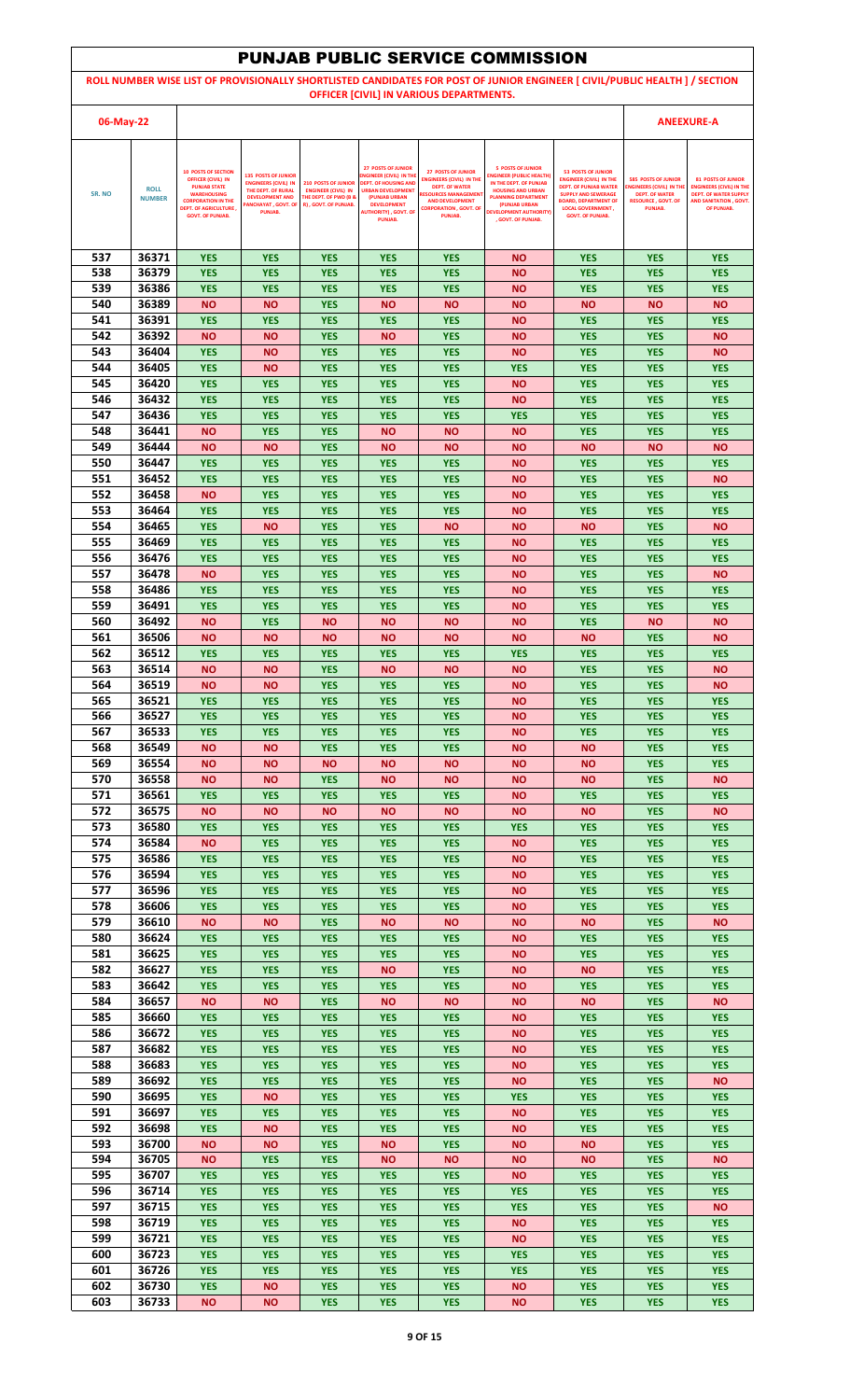|            |                              |                                                                                                                                                                                              |                                                                                                                                                   |                                                                                                                      |                                                                                                                                                                                                        |                                                                                                                                                                                           | <b>PUNJAB PUBLIC SERVICE COMMISSION</b>                                                                                                                                                                                 |                                                                                                                                                                                                                 |                                                                                                                               |                                                                                                                                      |
|------------|------------------------------|----------------------------------------------------------------------------------------------------------------------------------------------------------------------------------------------|---------------------------------------------------------------------------------------------------------------------------------------------------|----------------------------------------------------------------------------------------------------------------------|--------------------------------------------------------------------------------------------------------------------------------------------------------------------------------------------------------|-------------------------------------------------------------------------------------------------------------------------------------------------------------------------------------------|-------------------------------------------------------------------------------------------------------------------------------------------------------------------------------------------------------------------------|-----------------------------------------------------------------------------------------------------------------------------------------------------------------------------------------------------------------|-------------------------------------------------------------------------------------------------------------------------------|--------------------------------------------------------------------------------------------------------------------------------------|
|            |                              |                                                                                                                                                                                              |                                                                                                                                                   |                                                                                                                      |                                                                                                                                                                                                        |                                                                                                                                                                                           |                                                                                                                                                                                                                         | ROLL NUMBER WISE LIST OF PROVISIONALLY SHORTLISTED CANDIDATES FOR POST OF JUNIOR ENGINEER [ CIVIL/PUBLIC HEALTH ] / SECTION                                                                                     |                                                                                                                               |                                                                                                                                      |
| 06-May-22  |                              |                                                                                                                                                                                              |                                                                                                                                                   |                                                                                                                      |                                                                                                                                                                                                        | OFFICER [CIVIL] IN VARIOUS DEPARTMENTS.                                                                                                                                                   |                                                                                                                                                                                                                         |                                                                                                                                                                                                                 |                                                                                                                               | <b>ANEEXURE-A</b>                                                                                                                    |
|            |                              |                                                                                                                                                                                              |                                                                                                                                                   |                                                                                                                      |                                                                                                                                                                                                        |                                                                                                                                                                                           |                                                                                                                                                                                                                         |                                                                                                                                                                                                                 |                                                                                                                               |                                                                                                                                      |
| SR. NO     | <b>ROLL</b><br><b>NUMBER</b> | <b>10 POSTS OF SECTION</b><br><b>OFFICER (CIVIL) IN</b><br><b>PUNJAB STATE</b><br><b>WAREHOUSING</b><br><b>CORPORATION IN THE</b><br><b>DEPT. OF AGRICULTURE,</b><br><b>GOVT. OF PUNJAB.</b> | <b>135 POSTS OF JUNIOR</b><br><b>ENGINEERS (CIVIL) IN</b><br>THE DEPT. OF RURAL<br><b>DEVELOPMENT AND</b><br><b>ANCHAYAT, GOVT. OF</b><br>PUNJAB. | <b>210 POSTS OF JUNIOR</b><br><b>ENGINEER (CIVIL) IN</b><br><b>THE DEPT. OF PWD (B &amp;</b><br>R), GOVT. OF PUNJAB. | <b>27 POSTS OF JUNIOR</b><br>NGINEER (CIVIL) IN THE<br><b>DEPT. OF HOUSING AND</b><br><b>URBAN DEVELOPMENT</b><br>(PUNJAB URBAN<br><b>DEVELOPMENT</b><br><b>AUTHORITY), GOVT. OF</b><br><b>PUNJAB.</b> | <b>27 POSTS OF JUNIOR</b><br><b>ENGINEERS (CIVIL) IN THE</b><br><b>DEPT. OF WATER</b><br><b>RESOURCES MANAGEMEN</b><br><b>AND DEVELOPMENT</b><br><b>CORPORATION , GOVT, OF</b><br>PUNJAB. | <b>5 POSTS OF JUNIOR</b><br><b>INGINEER (PUBLIC HEALTH)</b><br>IN THE DEPT. OF PUNJAB<br><b>HOUSING AND URBAN</b><br><b>PLANNING DEPARTMENT</b><br>(PUNJAB URBAN<br><b>DEVELOPMENT AUTHORITY)</b><br>. GOVT. OF PUNJAB. | <b>53 POSTS OF JUNIOR</b><br><b>ENGINEER (CIVIL) IN THE</b><br><b>DEPT. OF PUNJAB WATER</b><br><b>SUPPLY AND SEWERAGE</b><br><b>BOARD, DEPARTMENT OF</b><br><b>LOCAL GOVERNMENT,</b><br><b>GOVT. OF PUNJAB.</b> | <b>585 POSTS OF JUNIOR</b><br><b>ENGINEERS (CIVIL) IN TH</b><br><b>DEPT. OF WATER</b><br><b>RESOURCE, GOVT, OF</b><br>PUNJAB. | <b>81 POSTS OF JUNIOR</b><br><b>ENGINEERS (CIVIL) IN THE</b><br><b>DEPT. OF WATER SUPPLY</b><br>AND SANITATION . GOVT.<br>OF PUNJAB. |
|            |                              |                                                                                                                                                                                              |                                                                                                                                                   |                                                                                                                      |                                                                                                                                                                                                        |                                                                                                                                                                                           |                                                                                                                                                                                                                         |                                                                                                                                                                                                                 |                                                                                                                               |                                                                                                                                      |
| 604        | 36734                        | <b>NO</b>                                                                                                                                                                                    | <b>NO</b>                                                                                                                                         | <b>YES</b>                                                                                                           | <b>YES</b>                                                                                                                                                                                             | <b>YES</b>                                                                                                                                                                                | <b>NO</b>                                                                                                                                                                                                               | <b>YES</b>                                                                                                                                                                                                      | <b>YES</b>                                                                                                                    | <b>YES</b>                                                                                                                           |
| 605<br>606 | 36739<br>36741               | <b>YES</b><br><b>NO</b>                                                                                                                                                                      | <b>YES</b><br><b>YES</b>                                                                                                                          | <b>YES</b><br><b>YES</b>                                                                                             | <b>YES</b><br><b>NO</b>                                                                                                                                                                                | <b>YES</b><br><b>NO</b>                                                                                                                                                                   | <b>NO</b><br><b>NO</b>                                                                                                                                                                                                  | <b>YES</b><br><b>NO</b>                                                                                                                                                                                         | <b>YES</b><br><b>YES</b>                                                                                                      | <b>NO</b><br><b>NO</b>                                                                                                               |
| 607        | 36744                        | <b>YES</b>                                                                                                                                                                                   | <b>YES</b>                                                                                                                                        | <b>YES</b>                                                                                                           | <b>YES</b>                                                                                                                                                                                             | <b>YES</b>                                                                                                                                                                                | <b>YES</b>                                                                                                                                                                                                              | <b>YES</b>                                                                                                                                                                                                      | <b>YES</b>                                                                                                                    | <b>YES</b>                                                                                                                           |
| 608<br>609 | 36749<br>36761               | <b>YES</b><br><b>NO</b>                                                                                                                                                                      | <b>YES</b><br><b>NO</b>                                                                                                                           | <b>YES</b><br><b>YES</b>                                                                                             | <b>YES</b><br><b>NO</b>                                                                                                                                                                                | <b>YES</b><br><b>NO</b>                                                                                                                                                                   | <b>NO</b><br><b>NO</b>                                                                                                                                                                                                  | <b>YES</b><br><b>NO</b>                                                                                                                                                                                         | <b>YES</b><br><b>YES</b>                                                                                                      | <b>YES</b><br><b>NO</b>                                                                                                              |
| 610        | 36780                        | <b>NO</b>                                                                                                                                                                                    | ΝO                                                                                                                                                | <b>NO</b>                                                                                                            | <b>NO</b>                                                                                                                                                                                              | <b>NO</b>                                                                                                                                                                                 | <b>NO</b>                                                                                                                                                                                                               | <b>NO</b>                                                                                                                                                                                                       | <b>YES</b>                                                                                                                    | <b>NO</b>                                                                                                                            |
| 611<br>612 | 36782<br>36783               | <b>NO</b><br><b>YES</b>                                                                                                                                                                      | <b>NO</b><br><b>YES</b>                                                                                                                           | <b>YES</b><br><b>YES</b>                                                                                             | <b>NO</b><br><b>YES</b>                                                                                                                                                                                | <b>NO</b><br><b>YES</b>                                                                                                                                                                   | <b>NO</b><br><b>NO</b>                                                                                                                                                                                                  | <b>NO</b><br><b>YES</b>                                                                                                                                                                                         | <b>YES</b><br><b>YES</b>                                                                                                      | <b>NO</b><br><b>YES</b>                                                                                                              |
| 613        | 36791                        | <b>NO</b>                                                                                                                                                                                    | ΝO                                                                                                                                                | <b>YES</b>                                                                                                           | <b>NO</b>                                                                                                                                                                                              | <b>NO</b>                                                                                                                                                                                 | <b>NO</b>                                                                                                                                                                                                               | <b>NO</b>                                                                                                                                                                                                       | <b>NO</b>                                                                                                                     | <b>NO</b>                                                                                                                            |
| 614        | 36793                        | <b>YES</b>                                                                                                                                                                                   | <b>YES</b>                                                                                                                                        | <b>YES</b>                                                                                                           | <b>YES</b>                                                                                                                                                                                             | <b>YES</b>                                                                                                                                                                                | <b>NO</b>                                                                                                                                                                                                               | <b>YES</b>                                                                                                                                                                                                      | <b>YES</b>                                                                                                                    | <b>YES</b>                                                                                                                           |
| 615<br>616 | 36796<br>36797               | <b>NO</b><br><b>NO</b>                                                                                                                                                                       | <b>YES</b><br>NΟ                                                                                                                                  | <b>YES</b><br><b>YES</b>                                                                                             | <b>YES</b><br><b>NO</b>                                                                                                                                                                                | <b>YES</b><br><b>NO</b>                                                                                                                                                                   | ΝO<br><b>NO</b>                                                                                                                                                                                                         | <b>YES</b><br><b>NO</b>                                                                                                                                                                                         | <b>YES</b><br><b>YES</b>                                                                                                      | <b>YES</b><br><b>YES</b>                                                                                                             |
| 617        | 36801                        | <b>NO</b>                                                                                                                                                                                    | ΝO                                                                                                                                                | <b>YES</b>                                                                                                           | <b>NO</b>                                                                                                                                                                                              | <b>NO</b>                                                                                                                                                                                 | <b>NO</b>                                                                                                                                                                                                               | <b>NO</b>                                                                                                                                                                                                       | <b>YES</b>                                                                                                                    | <b>NO</b>                                                                                                                            |
| 618<br>619 | 36808<br>36838               | <b>YES</b><br><b>NO</b>                                                                                                                                                                      | <b>YES</b><br><b>YES</b>                                                                                                                          | <b>YES</b><br><b>YES</b>                                                                                             | <b>YES</b><br><b>NO</b>                                                                                                                                                                                | <b>YES</b><br><b>NO</b>                                                                                                                                                                   | <b>NO</b><br><b>NO</b>                                                                                                                                                                                                  | <b>YES</b><br><b>NO</b>                                                                                                                                                                                         | <b>YES</b><br><b>YES</b>                                                                                                      | <b>YES</b><br><b>YES</b>                                                                                                             |
| 620        | 36847                        | <b>YES</b>                                                                                                                                                                                   | <b>YES</b>                                                                                                                                        | <b>YES</b>                                                                                                           | <b>YES</b>                                                                                                                                                                                             | <b>YES</b>                                                                                                                                                                                | <b>NO</b>                                                                                                                                                                                                               | <b>YES</b>                                                                                                                                                                                                      | <b>YES</b>                                                                                                                    | <b>YES</b>                                                                                                                           |
| 621<br>622 | 36849<br>36850               | <b>YES</b><br><b>NO</b>                                                                                                                                                                      | <b>YES</b><br><b>YES</b>                                                                                                                          | <b>YES</b><br><b>YES</b>                                                                                             | <b>YES</b><br><b>NO</b>                                                                                                                                                                                | <b>YES</b><br><b>YES</b>                                                                                                                                                                  | <b>YES</b><br><b>NO</b>                                                                                                                                                                                                 | <b>YES</b><br><b>YES</b>                                                                                                                                                                                        | <b>YES</b><br><b>YES</b>                                                                                                      | <b>YES</b><br><b>YES</b>                                                                                                             |
| 623        | 36858                        | <b>YES</b>                                                                                                                                                                                   | <b>YES</b>                                                                                                                                        | <b>YES</b>                                                                                                           | <b>YES</b>                                                                                                                                                                                             | <b>YES</b>                                                                                                                                                                                | <b>NO</b>                                                                                                                                                                                                               | <b>YES</b>                                                                                                                                                                                                      | <b>YES</b>                                                                                                                    | <b>YES</b>                                                                                                                           |
| 624<br>625 | 36861<br>36881               | <b>NO</b><br><b>YES</b>                                                                                                                                                                      | NΟ<br><b>YES</b>                                                                                                                                  | <b>YES</b><br><b>YES</b>                                                                                             | <b>YES</b><br><b>YES</b>                                                                                                                                                                               | <b>YES</b><br><b>YES</b>                                                                                                                                                                  | <b>NO</b><br>ΝO                                                                                                                                                                                                         | <b>YES</b><br><b>YES</b>                                                                                                                                                                                        | <b>YES</b><br><b>YES</b>                                                                                                      | <b>NO</b><br><b>YES</b>                                                                                                              |
| 626        | 36887                        | <b>YES</b>                                                                                                                                                                                   | <b>YES</b>                                                                                                                                        | <b>YES</b>                                                                                                           | <b>YES</b>                                                                                                                                                                                             | <b>YES</b>                                                                                                                                                                                | <b>NO</b>                                                                                                                                                                                                               | <b>YES</b>                                                                                                                                                                                                      | <b>YES</b>                                                                                                                    | <b>YES</b>                                                                                                                           |
| 627        | 36893                        | <b>YES</b>                                                                                                                                                                                   | <b>YES</b>                                                                                                                                        | <b>YES</b>                                                                                                           | <b>YES</b>                                                                                                                                                                                             | <b>YES</b>                                                                                                                                                                                | <b>NO</b>                                                                                                                                                                                                               | <b>YES</b>                                                                                                                                                                                                      | <b>YES</b>                                                                                                                    | <b>YES</b>                                                                                                                           |
| 628<br>629 | 36895<br>36896               | <b>YES</b><br><b>NO</b>                                                                                                                                                                      | <b>NO</b><br>NΟ                                                                                                                                   | <b>YES</b><br><b>NO</b>                                                                                              | <b>YES</b><br><b>NO</b>                                                                                                                                                                                | <b>YES</b><br><b>NO</b>                                                                                                                                                                   | <b>NO</b><br><b>NO</b>                                                                                                                                                                                                  | <b>YES</b><br><b>NO</b>                                                                                                                                                                                         | <b>YES</b><br><b>YES</b>                                                                                                      | <b>YES</b><br><b>NO</b>                                                                                                              |
| 630        | 36902                        | <b>YES</b>                                                                                                                                                                                   | ΝO                                                                                                                                                | <b>YES</b>                                                                                                           | <b>YES</b>                                                                                                                                                                                             | <b>YES</b>                                                                                                                                                                                | ΝO                                                                                                                                                                                                                      | <b>YES</b>                                                                                                                                                                                                      | <b>YES</b>                                                                                                                    | <b>NO</b>                                                                                                                            |
| 631<br>632 | 36910<br>36912               | <b>NO</b><br><b>YES</b>                                                                                                                                                                      | <b>YES</b><br><b>YES</b>                                                                                                                          | <b>YES</b><br><b>YES</b>                                                                                             | <b>NO</b><br><b>YES</b>                                                                                                                                                                                | <b>NO</b><br><b>YES</b>                                                                                                                                                                   | <b>NO</b><br><b>NO</b>                                                                                                                                                                                                  | <b>NO</b><br><b>YES</b>                                                                                                                                                                                         | <b>YES</b><br><b>YES</b>                                                                                                      | <b>YES</b><br><b>YES</b>                                                                                                             |
| 633        | 36923                        | <b>NO</b>                                                                                                                                                                                    | <b>NO</b>                                                                                                                                         | <b>YES</b>                                                                                                           | <b>NO</b>                                                                                                                                                                                              | <b>NO</b>                                                                                                                                                                                 | <b>NO</b>                                                                                                                                                                                                               | <b>NO</b>                                                                                                                                                                                                       | <b>YES</b>                                                                                                                    | <b>NO</b>                                                                                                                            |
| 634<br>635 | 36924<br>36935               | <b>NO</b>                                                                                                                                                                                    | <b>YES</b>                                                                                                                                        | <b>YES</b>                                                                                                           | <b>NO</b>                                                                                                                                                                                              | <b>YES</b>                                                                                                                                                                                | <b>NO</b>                                                                                                                                                                                                               | <b>YES</b>                                                                                                                                                                                                      | <b>YES</b>                                                                                                                    | <b>YES</b><br><b>YES</b>                                                                                                             |
| 636        | 36947                        | <b>YES</b><br><b>NO</b>                                                                                                                                                                      | <b>YES</b><br><b>NO</b>                                                                                                                           | <b>YES</b><br><b>NO</b>                                                                                              | <b>YES</b><br><b>NO</b>                                                                                                                                                                                | <b>YES</b><br><b>NO</b>                                                                                                                                                                   | <b>NO</b><br><b>NO</b>                                                                                                                                                                                                  | <b>YES</b><br><b>NO</b>                                                                                                                                                                                         | <b>YES</b><br><b>YES</b>                                                                                                      | <b>YES</b>                                                                                                                           |
| 637        | 36951                        | <b>YES</b>                                                                                                                                                                                   | <b>YES</b>                                                                                                                                        | <b>YES</b>                                                                                                           | <b>YES</b>                                                                                                                                                                                             | <b>YES</b>                                                                                                                                                                                | <b>NO</b>                                                                                                                                                                                                               | <b>YES</b>                                                                                                                                                                                                      | <b>YES</b>                                                                                                                    | <b>YES</b>                                                                                                                           |
| 638<br>639 | 36962<br>36966               | <b>YES</b><br><b>YES</b>                                                                                                                                                                     | <b>YES</b><br><b>YES</b>                                                                                                                          | <b>YES</b><br><b>YES</b>                                                                                             | <b>YES</b><br><b>YES</b>                                                                                                                                                                               | <b>YES</b><br><b>YES</b>                                                                                                                                                                  | <b>YES</b><br><b>NO</b>                                                                                                                                                                                                 | <b>YES</b><br><b>YES</b>                                                                                                                                                                                        | <b>YES</b><br><b>YES</b>                                                                                                      | <b>YES</b><br><b>NO</b>                                                                                                              |
| 640        | 36970                        | <b>NO</b>                                                                                                                                                                                    | <b>YES</b>                                                                                                                                        | <b>YES</b>                                                                                                           | <b>YES</b>                                                                                                                                                                                             | <b>NO</b>                                                                                                                                                                                 | <b>NO</b>                                                                                                                                                                                                               | <b>YES</b>                                                                                                                                                                                                      | <b>YES</b>                                                                                                                    | <b>NO</b>                                                                                                                            |
| 641<br>642 | 36992<br>36993               | <b>YES</b><br><b>YES</b>                                                                                                                                                                     | <b>YES</b><br><b>YES</b>                                                                                                                          | <b>YES</b><br><b>YES</b>                                                                                             | <b>YES</b><br><b>YES</b>                                                                                                                                                                               | <b>YES</b><br><b>YES</b>                                                                                                                                                                  | <b>NO</b><br><b>NO</b>                                                                                                                                                                                                  | <b>YES</b><br><b>YES</b>                                                                                                                                                                                        | <b>YES</b><br><b>YES</b>                                                                                                      | <b>YES</b><br><b>YES</b>                                                                                                             |
| 643        | 36998                        | <b>NO</b>                                                                                                                                                                                    | ΝO                                                                                                                                                | <b>YES</b>                                                                                                           | <b>YES</b>                                                                                                                                                                                             | <b>YES</b>                                                                                                                                                                                | <b>NO</b>                                                                                                                                                                                                               | <b>YES</b>                                                                                                                                                                                                      | <b>YES</b>                                                                                                                    | <b>NO</b>                                                                                                                            |
| 644<br>645 | 37019<br>37024               | <b>YES</b><br><b>YES</b>                                                                                                                                                                     | <b>YES</b><br><b>YES</b>                                                                                                                          | <b>YES</b><br><b>YES</b>                                                                                             | <b>YES</b><br><b>YES</b>                                                                                                                                                                               | <b>YES</b><br><b>YES</b>                                                                                                                                                                  | <b>NO</b><br>ΝO                                                                                                                                                                                                         | <b>NO</b><br><b>YES</b>                                                                                                                                                                                         | <b>YES</b><br><b>YES</b>                                                                                                      | <b>YES</b><br><b>YES</b>                                                                                                             |
| 646        | 37031                        | <b>YES</b>                                                                                                                                                                                   | <b>YES</b>                                                                                                                                        | <b>YES</b>                                                                                                           | <b>YES</b>                                                                                                                                                                                             | <b>YES</b>                                                                                                                                                                                | <b>NO</b>                                                                                                                                                                                                               | <b>YES</b>                                                                                                                                                                                                      | <b>YES</b>                                                                                                                    | <b>YES</b>                                                                                                                           |
| 647<br>648 | 37033<br>37035               | <b>YES</b><br><b>YES</b>                                                                                                                                                                     | <b>YES</b><br><b>YES</b>                                                                                                                          | <b>YES</b><br><b>YES</b>                                                                                             | <b>YES</b><br><b>YES</b>                                                                                                                                                                               | <b>NO</b><br><b>YES</b>                                                                                                                                                                   | <b>NO</b><br><b>NO</b>                                                                                                                                                                                                  | <b>NO</b><br><b>YES</b>                                                                                                                                                                                         | <b>YES</b><br><b>YES</b>                                                                                                      | <b>NO</b><br><b>YES</b>                                                                                                              |
| 649        | 37053                        | <b>YES</b>                                                                                                                                                                                   | <b>YES</b>                                                                                                                                        | <b>YES</b>                                                                                                           | <b>YES</b>                                                                                                                                                                                             | <b>YES</b>                                                                                                                                                                                | <b>NO</b>                                                                                                                                                                                                               | <b>YES</b>                                                                                                                                                                                                      | <b>YES</b>                                                                                                                    | <b>YES</b>                                                                                                                           |
| 650        | 37054                        | <b>YES</b>                                                                                                                                                                                   | <b>YES</b>                                                                                                                                        | <b>YES</b>                                                                                                           | <b>YES</b>                                                                                                                                                                                             | <b>YES</b>                                                                                                                                                                                | <b>YES</b>                                                                                                                                                                                                              | <b>YES</b>                                                                                                                                                                                                      | <b>YES</b>                                                                                                                    | <b>YES</b>                                                                                                                           |
| 651<br>652 | 37066<br>37067               | <b>YES</b><br><b>YES</b>                                                                                                                                                                     | <b>YES</b><br><b>YES</b>                                                                                                                          | <b>YES</b><br><b>YES</b>                                                                                             | <b>YES</b><br><b>YES</b>                                                                                                                                                                               | <b>YES</b><br><b>YES</b>                                                                                                                                                                  | <b>YES</b><br><b>NO</b>                                                                                                                                                                                                 | <b>YES</b><br><b>YES</b>                                                                                                                                                                                        | <b>YES</b><br><b>YES</b>                                                                                                      | <b>YES</b><br><b>YES</b>                                                                                                             |
| 653        | 37071                        | <b>NO</b>                                                                                                                                                                                    | <b>NO</b>                                                                                                                                         | <b>YES</b>                                                                                                           | <b>NO</b>                                                                                                                                                                                              | <b>NO</b>                                                                                                                                                                                 | <b>NO</b>                                                                                                                                                                                                               | <b>NO</b>                                                                                                                                                                                                       | <b>NO</b>                                                                                                                     | <b>NO</b>                                                                                                                            |
| 654<br>655 | 37075<br>37084               | <b>NO</b><br><b>NO</b>                                                                                                                                                                       | <b>YES</b><br>ΝO                                                                                                                                  | <b>YES</b><br><b>YES</b>                                                                                             | <b>YES</b><br><b>NO</b>                                                                                                                                                                                | <b>YES</b><br><b>NO</b>                                                                                                                                                                   | <b>NO</b><br><b>NO</b>                                                                                                                                                                                                  | <b>YES</b><br><b>YES</b>                                                                                                                                                                                        | <b>YES</b><br><b>YES</b>                                                                                                      | <b>YES</b><br><b>NO</b>                                                                                                              |
| 656        | 37085                        | <b>YES</b>                                                                                                                                                                                   | <b>YES</b>                                                                                                                                        | <b>YES</b>                                                                                                           | <b>YES</b>                                                                                                                                                                                             | <b>YES</b>                                                                                                                                                                                | <b>NO</b>                                                                                                                                                                                                               | <b>YES</b>                                                                                                                                                                                                      | <b>YES</b>                                                                                                                    | <b>YES</b>                                                                                                                           |
| 657<br>658 | 37086<br>37089               | <b>YES</b><br><b>NO</b>                                                                                                                                                                      | <b>YES</b><br><b>NO</b>                                                                                                                           | <b>YES</b><br><b>YES</b>                                                                                             | <b>YES</b><br><b>YES</b>                                                                                                                                                                               | <b>YES</b><br><b>NO</b>                                                                                                                                                                   | <b>NO</b><br><b>NO</b>                                                                                                                                                                                                  | <b>YES</b><br><b>YES</b>                                                                                                                                                                                        | <b>YES</b><br><b>YES</b>                                                                                                      | <b>YES</b><br><b>YES</b>                                                                                                             |
| 659        | 37094                        | <b>YES</b>                                                                                                                                                                                   | <b>YES</b>                                                                                                                                        | <b>YES</b>                                                                                                           | <b>YES</b>                                                                                                                                                                                             | <b>YES</b>                                                                                                                                                                                | <b>NO</b>                                                                                                                                                                                                               | <b>YES</b>                                                                                                                                                                                                      | <b>YES</b>                                                                                                                    | <b>YES</b>                                                                                                                           |
| 660        | 37120                        | <b>YES</b>                                                                                                                                                                                   | <b>YES</b>                                                                                                                                        | <b>YES</b>                                                                                                           | <b>YES</b>                                                                                                                                                                                             | <b>YES</b>                                                                                                                                                                                | <b>NO</b>                                                                                                                                                                                                               | <b>YES</b>                                                                                                                                                                                                      | <b>YES</b>                                                                                                                    | <b>YES</b>                                                                                                                           |
| 661<br>662 | 37125<br>37136               | <b>NO</b><br><b>YES</b>                                                                                                                                                                      | <b>NO</b><br><b>YES</b>                                                                                                                           | <b>YES</b><br><b>YES</b>                                                                                             | <b>NO</b><br><b>YES</b>                                                                                                                                                                                | <b>NO</b><br><b>YES</b>                                                                                                                                                                   | <b>NO</b><br><b>NO</b>                                                                                                                                                                                                  | <b>NO</b><br><b>YES</b>                                                                                                                                                                                         | <b>YES</b><br><b>YES</b>                                                                                                      | <b>NO</b><br><b>YES</b>                                                                                                              |
| 663        | 37155                        | <b>NO</b>                                                                                                                                                                                    | <b>YES</b>                                                                                                                                        | <b>YES</b>                                                                                                           | <b>YES</b>                                                                                                                                                                                             | <b>NO</b>                                                                                                                                                                                 | ΝO                                                                                                                                                                                                                      | <b>YES</b>                                                                                                                                                                                                      | <b>YES</b>                                                                                                                    | <b>YES</b>                                                                                                                           |
| 664<br>665 | 37158<br>37159               | <b>NO</b><br><b>YES</b>                                                                                                                                                                      | <b>YES</b><br><b>YES</b>                                                                                                                          | <b>YES</b><br><b>YES</b>                                                                                             | <b>NO</b><br><b>YES</b>                                                                                                                                                                                | <b>NO</b><br><b>YES</b>                                                                                                                                                                   | <b>NO</b><br><b>NO</b>                                                                                                                                                                                                  | <b>NO</b><br><b>YES</b>                                                                                                                                                                                         | <b>YES</b><br><b>YES</b>                                                                                                      | <b>NO</b><br><b>YES</b>                                                                                                              |
| 666        | 37160                        | <b>NO</b>                                                                                                                                                                                    | <b>NO</b>                                                                                                                                         | <b>YES</b>                                                                                                           | <b>NO</b>                                                                                                                                                                                              | <b>NO</b>                                                                                                                                                                                 | <b>NO</b>                                                                                                                                                                                                               | <b>NO</b>                                                                                                                                                                                                       | <b>NO</b>                                                                                                                     | <b>YES</b>                                                                                                                           |
| 667        | 37165                        | <b>YES</b>                                                                                                                                                                                   | <b>YES</b>                                                                                                                                        | <b>YES</b>                                                                                                           | <b>YES</b>                                                                                                                                                                                             | <b>YES</b>                                                                                                                                                                                | <b>NO</b>                                                                                                                                                                                                               | <b>YES</b>                                                                                                                                                                                                      | <b>YES</b>                                                                                                                    | <b>YES</b>                                                                                                                           |
| 668<br>669 | 37169<br>37173               | <b>YES</b><br><b>YES</b>                                                                                                                                                                     | <b>YES</b><br><b>YES</b>                                                                                                                          | <b>YES</b><br><b>YES</b>                                                                                             | <b>YES</b><br><b>YES</b>                                                                                                                                                                               | <b>YES</b><br><b>YES</b>                                                                                                                                                                  | <b>NO</b><br><b>NO</b>                                                                                                                                                                                                  | <b>YES</b><br><b>YES</b>                                                                                                                                                                                        | <b>YES</b><br><b>YES</b>                                                                                                      | <b>YES</b><br><b>YES</b>                                                                                                             |
| 670        | 37182                        | <b>NO</b>                                                                                                                                                                                    | <b>NO</b>                                                                                                                                         | <b>YES</b>                                                                                                           | <b>NO</b>                                                                                                                                                                                              | <b>YES</b>                                                                                                                                                                                | <b>NO</b>                                                                                                                                                                                                               | <b>YES</b>                                                                                                                                                                                                      | <b>YES</b>                                                                                                                    | <b>NO</b>                                                                                                                            |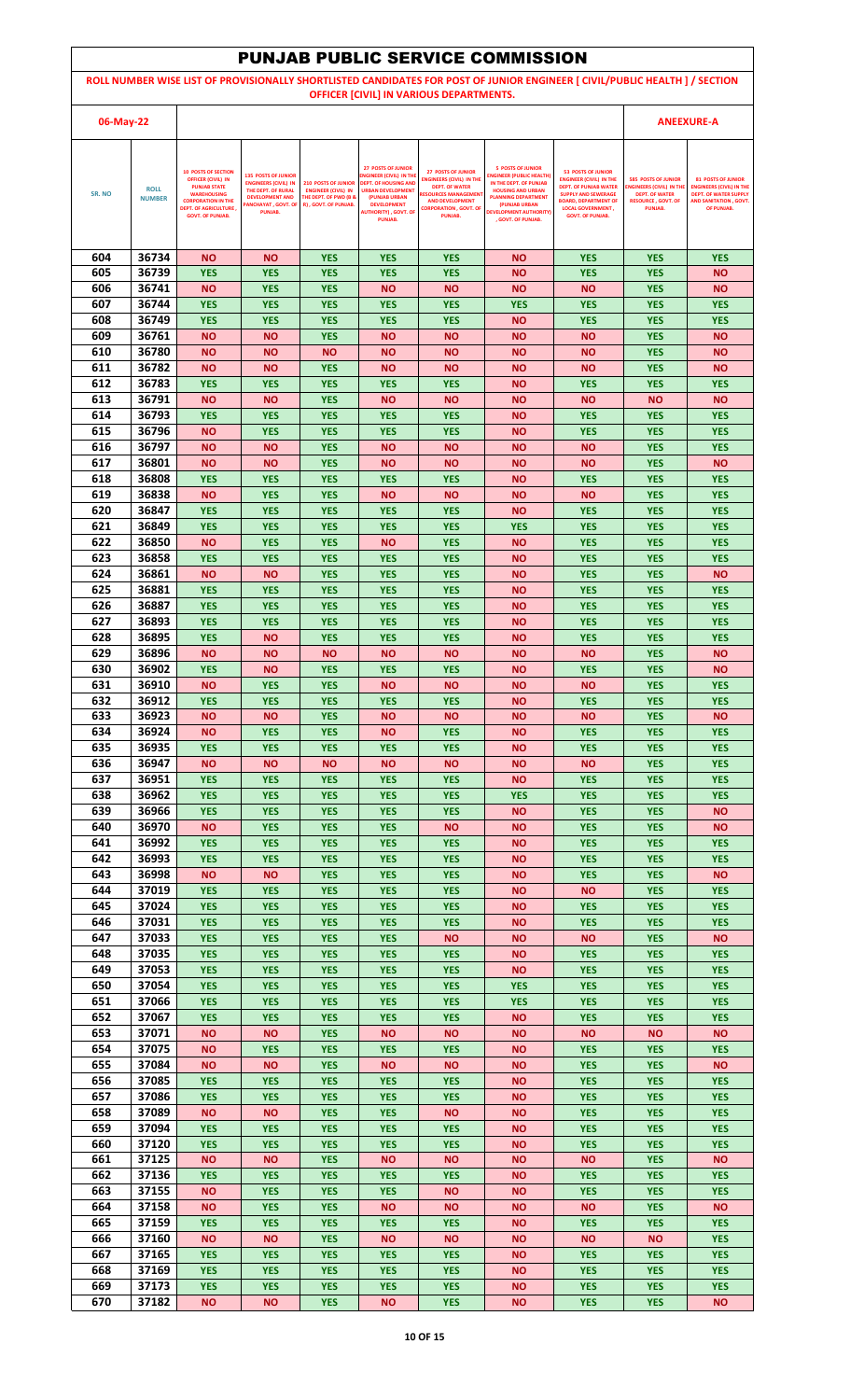|            |                |                                                                                      |                                                                                 |                                                          |                                                                                   |                                                                                        | <b>PUNJAB PUBLIC SERVICE COMMISSION</b>                                               |                                                                                                                             |                                                                                       |                                                                                              |
|------------|----------------|--------------------------------------------------------------------------------------|---------------------------------------------------------------------------------|----------------------------------------------------------|-----------------------------------------------------------------------------------|----------------------------------------------------------------------------------------|---------------------------------------------------------------------------------------|-----------------------------------------------------------------------------------------------------------------------------|---------------------------------------------------------------------------------------|----------------------------------------------------------------------------------------------|
|            |                |                                                                                      |                                                                                 |                                                          |                                                                                   |                                                                                        |                                                                                       | ROLL NUMBER WISE LIST OF PROVISIONALLY SHORTLISTED CANDIDATES FOR POST OF JUNIOR ENGINEER [ CIVIL/PUBLIC HEALTH ] / SECTION |                                                                                       |                                                                                              |
|            |                |                                                                                      |                                                                                 |                                                          |                                                                                   | OFFICER [CIVIL] IN VARIOUS DEPARTMENTS.                                                |                                                                                       |                                                                                                                             |                                                                                       |                                                                                              |
| 06-May-22  |                |                                                                                      |                                                                                 |                                                          |                                                                                   |                                                                                        |                                                                                       |                                                                                                                             |                                                                                       | <b>ANEEXURE-A</b>                                                                            |
|            |                | <b>10 POSTS OF SECTION</b>                                                           |                                                                                 |                                                          | <b>27 POSTS OF JUNIOR</b>                                                         | <b>27 POSTS OF JUNIOR</b>                                                              | <b>5 POSTS OF JUNIOR</b>                                                              | <b>53 POSTS OF JUNIOR</b>                                                                                                   |                                                                                       |                                                                                              |
| SR. NO     | <b>ROLL</b>    | <b>OFFICER (CIVIL) IN</b><br><b>PUNJAB STATE</b><br><b>WAREHOUSING</b>               | <b>135 POSTS OF JUNIOR</b><br><b>ENGINEERS (CIVIL) IN</b><br>THE DEPT. OF RURAL | <b>210 POSTS OF JUNIOR</b><br><b>ENGINEER (CIVIL) IN</b> | NGINEER (CIVIL) IN THE<br><b>DEPT. OF HOUSING AND</b><br><b>URBAN DEVELOPMENT</b> | <b>ENGINEERS (CIVIL) IN THE</b><br><b>DEPT. OF WATER</b><br><b>RESOURCES MANAGEMEN</b> | <b>INGINEER (PUBLIC HEALTH)</b><br>IN THE DEPT. OF PUNJAB<br><b>HOUSING AND URBAN</b> | <b>ENGINEER (CIVIL) IN THE</b><br><b>DEPT. OF PUNJAB WATER</b><br><b>SUPPLY AND SEWERAGE</b>                                | <b>585 POSTS OF JUNIOR</b><br><b>INGINEERS (CIVIL) IN TH</b><br><b>DEPT. OF WATER</b> | <b>81 POSTS OF JUNIOR</b><br><b>ENGINEERS (CIVIL) IN THE</b><br><b>DEPT. OF WATER SUPPLY</b> |
|            | <b>NUMBER</b>  | <b>CORPORATION IN THE</b><br><b>DEPT. OF AGRICULTURE,</b><br><b>GOVT. OF PUNJAB.</b> | <b>DEVELOPMENT AND</b><br><b>ANCHAYAT, GOVT. OF</b><br>PUNJAB.                  | <b>THE DEPT. OF PWD (B &amp;</b><br>R), GOVT. OF PUNJAB. | (PUNJAB URBAN<br><b>DEVELOPMENT</b><br><b>AUTHORITY), GOVT. OF</b>                | <b>AND DEVELOPMENT</b><br><b>CORPORATION , GOVT, OF</b><br>PUNJAB.                     | <b>PLANNING DEPARTMENT</b><br>(PUNJAB URBAN<br><b>DEVELOPMENT AUTHORITY)</b>          | <b>BOARD, DEPARTMENT OF</b><br><b>LOCAL GOVERNMENT,</b><br><b>GOVT. OF PUNJAB.</b>                                          | <b>RESOURCE, GOVT, OF</b><br>PUNJAB.                                                  | AND SANITATION . GOVT.<br>OF PUNJAB.                                                         |
|            |                |                                                                                      |                                                                                 |                                                          | <b>PUNJAB.</b>                                                                    |                                                                                        | . GOVT. OF PUNJAB.                                                                    |                                                                                                                             |                                                                                       |                                                                                              |
| 671        | 37184          | <b>YES</b>                                                                           | <b>YES</b>                                                                      | <b>YES</b>                                               | <b>YES</b>                                                                        | <b>YES</b>                                                                             | <b>NO</b>                                                                             | <b>YES</b>                                                                                                                  | <b>YES</b>                                                                            | <b>YES</b>                                                                                   |
| 672        | 37191          | <b>NO</b>                                                                            | <b>YES</b>                                                                      | <b>YES</b>                                               | <b>NO</b>                                                                         | <b>NO</b>                                                                              | <b>NO</b>                                                                             | <b>NO</b>                                                                                                                   | <b>YES</b>                                                                            | <b>NO</b>                                                                                    |
| 673        | 37198          | <b>NO</b>                                                                            | <b>NO</b>                                                                       | <b>YES</b>                                               | <b>NO</b>                                                                         | <b>NO</b>                                                                              | <b>NO</b>                                                                             | <b>YES</b>                                                                                                                  | <b>YES</b>                                                                            | <b>NO</b>                                                                                    |
| 674<br>675 | 37207<br>37221 | <b>YES</b><br><b>NO</b>                                                              | ΝO<br><b>YES</b>                                                                | <b>YES</b><br><b>YES</b>                                 | <b>YES</b><br><b>YES</b>                                                          | <b>YES</b><br><b>NO</b>                                                                | <b>YES</b><br><b>NO</b>                                                               | <b>YES</b><br><b>NO</b>                                                                                                     | <b>YES</b><br><b>YES</b>                                                              | <b>YES</b><br><b>YES</b>                                                                     |
| 676        | 37232          | <b>YES</b>                                                                           | <b>YES</b>                                                                      | <b>YES</b>                                               | <b>YES</b>                                                                        | <b>YES</b>                                                                             | <b>NO</b>                                                                             | <b>YES</b>                                                                                                                  | <b>YES</b>                                                                            | <b>YES</b>                                                                                   |
| 677        | 37233          | <b>YES</b>                                                                           | <b>YES</b>                                                                      | <b>YES</b>                                               | <b>YES</b>                                                                        | <b>YES</b>                                                                             | <b>NO</b>                                                                             | <b>YES</b>                                                                                                                  | <b>YES</b>                                                                            | <b>YES</b>                                                                                   |
| 678<br>679 | 37236<br>37238 | <b>YES</b><br><b>YES</b>                                                             | <b>YES</b><br><b>YES</b>                                                        | <b>YES</b><br><b>YES</b>                                 | <b>YES</b><br><b>YES</b>                                                          | <b>YES</b><br><b>YES</b>                                                               | <b>NO</b><br><b>NO</b>                                                                | <b>YES</b><br><b>YES</b>                                                                                                    | <b>YES</b><br><b>YES</b>                                                              | <b>YES</b><br><b>YES</b>                                                                     |
| 680        | 37240          | <b>NO</b>                                                                            | ΝO                                                                              | <b>YES</b>                                               | <b>NO</b>                                                                         | <b>NO</b>                                                                              | <b>NO</b>                                                                             | <b>NO</b>                                                                                                                   | <b>YES</b>                                                                            | <b>NO</b>                                                                                    |
| 681        | 37241          | <b>NO</b>                                                                            | <b>YES</b>                                                                      | <b>YES</b>                                               | <b>YES</b>                                                                        | <b>YES</b>                                                                             | <b>NO</b>                                                                             | <b>YES</b>                                                                                                                  | <b>YES</b>                                                                            | <b>YES</b>                                                                                   |
| 682        | 37277          | <b>YES</b>                                                                           | ΝO                                                                              | <b>YES</b>                                               | <b>YES</b>                                                                        | <b>YES</b>                                                                             | <b>YES</b>                                                                            | <b>YES</b>                                                                                                                  | <b>YES</b>                                                                            | <b>YES</b>                                                                                   |
| 683<br>684 | 37285<br>37291 | <b>YES</b><br><b>YES</b>                                                             | <b>YES</b><br>ΝO                                                                | <b>YES</b><br><b>YES</b>                                 | <b>YES</b><br><b>YES</b>                                                          | <b>YES</b><br><b>NO</b>                                                                | <b>YES</b><br><b>NO</b>                                                               | <b>YES</b><br><b>YES</b>                                                                                                    | <b>YES</b><br><b>YES</b>                                                              | <b>YES</b><br><b>YES</b>                                                                     |
| 685        | 37300          | <b>YES</b>                                                                           | <b>YES</b>                                                                      | <b>YES</b>                                               | <b>YES</b>                                                                        | <b>YES</b>                                                                             | <b>YES</b>                                                                            | <b>YES</b>                                                                                                                  | <b>YES</b>                                                                            | <b>YES</b>                                                                                   |
| 686        | 37301          | <b>YES</b>                                                                           | <b>YES</b>                                                                      | <b>YES</b>                                               | <b>YES</b>                                                                        | <b>YES</b>                                                                             | <b>NO</b>                                                                             | <b>YES</b>                                                                                                                  | <b>YES</b>                                                                            | <b>YES</b>                                                                                   |
| 687<br>688 | 37303<br>37311 | <b>YES</b><br><b>NO</b>                                                              | <b>YES</b><br><b>YES</b>                                                        | <b>YES</b><br><b>YES</b>                                 | <b>YES</b><br><b>NO</b>                                                           | <b>YES</b><br><b>NO</b>                                                                | <b>NO</b><br><b>NO</b>                                                                | <b>YES</b><br><b>YES</b>                                                                                                    | <b>YES</b><br><b>YES</b>                                                              | <b>YES</b><br><b>YES</b>                                                                     |
| 689        | 37327          | <b>YES</b>                                                                           | ΝO                                                                              | <b>YES</b>                                               | <b>YES</b>                                                                        | <b>YES</b>                                                                             | <b>NO</b>                                                                             | <b>YES</b>                                                                                                                  | <b>YES</b>                                                                            | <b>YES</b>                                                                                   |
| 690        | 37332          | <b>YES</b>                                                                           | <b>YES</b>                                                                      | <b>YES</b>                                               | <b>YES</b>                                                                        | <b>YES</b>                                                                             | <b>NO</b>                                                                             | <b>YES</b>                                                                                                                  | <b>YES</b>                                                                            | <b>YES</b>                                                                                   |
| 691<br>692 | 37336<br>37337 | <b>YES</b><br><b>YES</b>                                                             | <b>YES</b><br><b>YES</b>                                                        | <b>YES</b><br><b>YES</b>                                 | <b>YES</b><br><b>YES</b>                                                          | <b>YES</b><br><b>YES</b>                                                               | <b>NO</b><br><b>YES</b>                                                               | <b>YES</b><br><b>YES</b>                                                                                                    | <b>YES</b><br><b>YES</b>                                                              | <b>YES</b><br><b>YES</b>                                                                     |
| 693        | 37340          | <b>NO</b>                                                                            | ΝO                                                                              | <b>YES</b>                                               | <b>NO</b>                                                                         | <b>NO</b>                                                                              | <b>NO</b>                                                                             | <b>NO</b>                                                                                                                   | <b>YES</b>                                                                            | <b>NO</b>                                                                                    |
| 694        | 37349          | <b>NO</b>                                                                            | ΝO                                                                              | <b>YES</b>                                               | <b>NO</b>                                                                         | <b>NO</b>                                                                              | <b>NO</b>                                                                             | <b>NO</b>                                                                                                                   | <b>YES</b>                                                                            | <b>NO</b>                                                                                    |
| 695        | 37352          | <b>YES</b>                                                                           | <b>YES</b>                                                                      | <b>YES</b>                                               | <b>YES</b>                                                                        | <b>YES</b>                                                                             | <b>NO</b>                                                                             | <b>YES</b>                                                                                                                  | <b>YES</b>                                                                            | <b>YES</b>                                                                                   |
| 696<br>697 | 37355<br>37361 | <b>YES</b><br><b>YES</b>                                                             | <b>YES</b><br><b>YES</b>                                                        | <b>YES</b><br><b>YES</b>                                 | <b>YES</b><br><b>YES</b>                                                          | <b>YES</b><br><b>YES</b>                                                               | <b>YES</b><br>ΝO                                                                      | <b>YES</b><br><b>YES</b>                                                                                                    | <b>YES</b><br><b>YES</b>                                                              | <b>YES</b><br><b>YES</b>                                                                     |
| 698        | 37362          | <b>NO</b>                                                                            | <b>NO</b>                                                                       | <b>YES</b>                                               | <b>YES</b>                                                                        | <b>NO</b>                                                                              | <b>NO</b>                                                                             | <b>YES</b>                                                                                                                  | <b>YES</b>                                                                            | <b>YES</b>                                                                                   |
| 699        | 37369          | <b>YES</b>                                                                           | <b>YES</b>                                                                      | <b>YES</b>                                               | <b>YES</b>                                                                        | <b>YES</b>                                                                             | <b>NO</b>                                                                             | <b>YES</b>                                                                                                                  | <b>YES</b>                                                                            | <b>YES</b>                                                                                   |
| 700<br>701 | 37372<br>37377 | <b>YES</b><br><b>YES</b>                                                             | <b>YES</b><br><b>YES</b>                                                        | <b>YES</b><br><b>YES</b>                                 | <b>YES</b><br><b>YES</b>                                                          | <b>YES</b><br><b>YES</b>                                                               | <b>NO</b><br><b>YES</b>                                                               | <b>YES</b><br><b>YES</b>                                                                                                    | <b>YES</b><br><b>YES</b>                                                              | <b>YES</b><br><b>YES</b>                                                                     |
| 702        | 37397          | <b>YES</b>                                                                           | <b>YES</b>                                                                      | <b>YES</b>                                               | <b>YES</b>                                                                        | <b>YES</b>                                                                             | <b>NO</b>                                                                             | <b>YES</b>                                                                                                                  | <b>YES</b>                                                                            | <b>YES</b>                                                                                   |
| 703        | 37404          | <b>YES</b>                                                                           | <b>YES</b>                                                                      | <b>YES</b>                                               | <b>YES</b>                                                                        | <b>YES</b>                                                                             | <b>NO</b>                                                                             | <b>YES</b>                                                                                                                  | <b>YES</b>                                                                            | <b>YES</b>                                                                                   |
| 704<br>705 | 37406<br>37415 | <b>NO</b><br><b>NO</b>                                                               | ΝO<br><b>YES</b>                                                                | <b>NO</b><br><b>YES</b>                                  | <b>NO</b><br><b>YES</b>                                                           | <b>NO</b><br><b>YES</b>                                                                | <b>NO</b><br><b>NO</b>                                                                | <b>NO</b><br><b>YES</b>                                                                                                     | <b>NO</b><br><b>YES</b>                                                               | <b>YES</b><br><b>YES</b>                                                                     |
| 706        | 37417          | <b>YES</b>                                                                           | <b>YES</b>                                                                      | <b>YES</b>                                               | <b>YES</b>                                                                        | <b>YES</b>                                                                             | <b>NO</b>                                                                             | <b>YES</b>                                                                                                                  | <b>YES</b>                                                                            | <b>YES</b>                                                                                   |
| 707        | 37423          | <b>NO</b>                                                                            | <b>NO</b>                                                                       | <b>YES</b>                                               | <b>NO</b>                                                                         | <b>NO</b>                                                                              | <b>NO</b>                                                                             | <b>NO</b>                                                                                                                   | <b>YES</b>                                                                            | <b>NO</b>                                                                                    |
| 708<br>709 | 37426<br>37433 | <b>YES</b>                                                                           | <b>YES</b>                                                                      | <b>YES</b>                                               | <b>YES</b>                                                                        | <b>YES</b>                                                                             | <b>NO</b>                                                                             | <b>YES</b>                                                                                                                  | <b>YES</b>                                                                            | <b>YES</b>                                                                                   |
| 710        | 37439          | <b>YES</b><br><b>NO</b>                                                              | <b>YES</b><br>ΝO                                                                | <b>YES</b><br><b>YES</b>                                 | <b>YES</b><br><b>NO</b>                                                           | <b>YES</b><br><b>NO</b>                                                                | <b>NO</b><br><b>NO</b>                                                                | <b>YES</b><br><b>NO</b>                                                                                                     | <b>YES</b><br><b>YES</b>                                                              | <b>YES</b><br><b>NO</b>                                                                      |
| 711        | 37455          | <b>YES</b>                                                                           | <b>YES</b>                                                                      | <b>YES</b>                                               | <b>YES</b>                                                                        | <b>YES</b>                                                                             | <b>YES</b>                                                                            | <b>YES</b>                                                                                                                  | <b>YES</b>                                                                            | <b>YES</b>                                                                                   |
| 712        | 37459          | <b>YES</b>                                                                           | <b>YES</b>                                                                      | <b>YES</b>                                               | <b>YES</b>                                                                        | <b>YES</b>                                                                             | <b>YES</b>                                                                            | <b>YES</b>                                                                                                                  | <b>YES</b>                                                                            | <b>YES</b>                                                                                   |
| 713<br>714 | 37468<br>37472 | <b>YES</b><br><b>YES</b>                                                             | <b>YES</b><br>ΝO                                                                | <b>YES</b><br><b>YES</b>                                 | <b>YES</b><br><b>YES</b>                                                          | <b>NO</b><br><b>YES</b>                                                                | <b>YES</b><br><b>NO</b>                                                               | <b>YES</b><br><b>YES</b>                                                                                                    | <b>NO</b><br><b>YES</b>                                                               | <b>NO</b><br><b>NO</b>                                                                       |
| 715        | 37474          | <b>YES</b>                                                                           | <b>YES</b>                                                                      | <b>YES</b>                                               | <b>YES</b>                                                                        | <b>YES</b>                                                                             | <b>NO</b>                                                                             | <b>YES</b>                                                                                                                  | <b>YES</b>                                                                            | <b>YES</b>                                                                                   |
| 716        | 37480          | <b>YES</b>                                                                           | <b>YES</b>                                                                      | <b>YES</b>                                               | <b>YES</b>                                                                        | <b>YES</b>                                                                             | <b>NO</b>                                                                             | <b>YES</b>                                                                                                                  | <b>YES</b>                                                                            | <b>YES</b>                                                                                   |
| 717<br>718 | 37510<br>37511 | <b>YES</b><br><b>YES</b>                                                             | <b>YES</b><br><b>YES</b>                                                        | <b>YES</b><br><b>YES</b>                                 | <b>YES</b><br><b>YES</b>                                                          | <b>YES</b><br><b>YES</b>                                                               | <b>NO</b><br><b>YES</b>                                                               | <b>YES</b><br><b>YES</b>                                                                                                    | <b>YES</b><br><b>YES</b>                                                              | <b>YES</b><br><b>NO</b>                                                                      |
| 719        | 37520          | <b>YES</b>                                                                           | <b>YES</b>                                                                      | <b>YES</b>                                               | <b>YES</b>                                                                        | <b>YES</b>                                                                             | <b>NO</b>                                                                             | <b>YES</b>                                                                                                                  | <b>YES</b>                                                                            | <b>NO</b>                                                                                    |
| 720        | 37522          | <b>YES</b>                                                                           | <b>NO</b>                                                                       | <b>YES</b>                                               | <b>YES</b>                                                                        | <b>YES</b>                                                                             | <b>NO</b>                                                                             | <b>YES</b>                                                                                                                  | <b>YES</b>                                                                            | <b>NO</b>                                                                                    |
| 721<br>722 | 37535<br>37537 | <b>NO</b><br><b>NO</b>                                                               | <b>YES</b><br>ΝO                                                                | <b>YES</b><br><b>YES</b>                                 | <b>YES</b><br><b>YES</b>                                                          | <b>NO</b><br><b>NO</b>                                                                 | <b>NO</b><br><b>NO</b>                                                                | <b>NO</b><br><b>YES</b>                                                                                                     | <b>YES</b><br><b>YES</b>                                                              | <b>YES</b><br><b>YES</b>                                                                     |
| 723        | 37538          | <b>NO</b>                                                                            | ΝO                                                                              | <b>YES</b>                                               | <b>NO</b>                                                                         | <b>NO</b>                                                                              | <b>NO</b>                                                                             | <b>NO</b>                                                                                                                   | <b>NO</b>                                                                             | <b>YES</b>                                                                                   |
| 724        | 37558          | <b>NO</b>                                                                            | ΝO                                                                              | <b>YES</b>                                               | <b>NO</b>                                                                         | <b>NO</b>                                                                              | <b>NO</b>                                                                             | <b>YES</b>                                                                                                                  | <b>YES</b>                                                                            | <b>NO</b>                                                                                    |
| 725<br>726 | 37571<br>37594 | <b>YES</b><br><b>YES</b>                                                             | <b>YES</b><br><b>NO</b>                                                         | <b>YES</b><br><b>YES</b>                                 | <b>YES</b><br><b>YES</b>                                                          | <b>YES</b><br><b>YES</b>                                                               | <b>NO</b><br><b>NO</b>                                                                | <b>YES</b><br><b>YES</b>                                                                                                    | <b>YES</b><br><b>YES</b>                                                              | <b>YES</b><br><b>NO</b>                                                                      |
| 727        | 37599          | <b>NO</b>                                                                            | ΝO                                                                              | <b>YES</b>                                               | <b>YES</b>                                                                        | <b>NO</b>                                                                              | <b>NO</b>                                                                             | <b>YES</b>                                                                                                                  | <b>YES</b>                                                                            | <b>YES</b>                                                                                   |
| 728        | 37619          | <b>YES</b>                                                                           | ΝO                                                                              | <b>YES</b>                                               | <b>YES</b>                                                                        | <b>YES</b>                                                                             | <b>NO</b>                                                                             | <b>YES</b>                                                                                                                  | <b>YES</b>                                                                            | <b>NO</b>                                                                                    |
| 729        | 37626          | <b>YES</b>                                                                           | <b>YES</b>                                                                      | <b>YES</b>                                               | <b>YES</b>                                                                        | <b>YES</b>                                                                             | <b>NO</b>                                                                             | <b>YES</b>                                                                                                                  | <b>YES</b>                                                                            | <b>YES</b>                                                                                   |
| 730<br>731 | 37634<br>37635 | <b>YES</b><br><b>YES</b>                                                             | <b>YES</b><br><b>YES</b>                                                        | <b>YES</b><br><b>YES</b>                                 | <b>YES</b><br><b>YES</b>                                                          | <b>YES</b><br><b>YES</b>                                                               | ΝO<br><b>NO</b>                                                                       | <b>YES</b><br><b>YES</b>                                                                                                    | <b>YES</b><br><b>YES</b>                                                              | <b>NO</b><br><b>NO</b>                                                                       |
| 732        | 37636          | <b>YES</b>                                                                           | <b>YES</b>                                                                      | <b>YES</b>                                               | <b>YES</b>                                                                        | <b>YES</b>                                                                             | <b>NO</b>                                                                             | <b>YES</b>                                                                                                                  | <b>YES</b>                                                                            | <b>NO</b>                                                                                    |
| 733        | 37643          | <b>NO</b>                                                                            | <b>YES</b>                                                                      | <b>YES</b>                                               | <b>YES</b>                                                                        | <b>YES</b>                                                                             | <b>NO</b>                                                                             | <b>YES</b>                                                                                                                  | <b>YES</b>                                                                            | <b>YES</b>                                                                                   |
| 734<br>735 | 37645<br>37666 | <b>YES</b><br><b>NO</b>                                                              | <b>YES</b><br><b>YES</b>                                                        | <b>YES</b><br><b>YES</b>                                 | <b>YES</b><br><b>YES</b>                                                          | <b>YES</b><br><b>YES</b>                                                               | <b>NO</b><br><b>NO</b>                                                                | <b>YES</b><br><b>YES</b>                                                                                                    | <b>YES</b><br><b>YES</b>                                                              | <b>YES</b><br><b>YES</b>                                                                     |
| 736        | 37680          | <b>YES</b>                                                                           | <b>YES</b>                                                                      | <b>YES</b>                                               | <b>YES</b>                                                                        | <b>YES</b>                                                                             | <b>NO</b>                                                                             | <b>YES</b>                                                                                                                  | <b>YES</b>                                                                            | <b>YES</b>                                                                                   |
| 737        | 37689          | <b>YES</b>                                                                           | <b>YES</b>                                                                      | <b>YES</b>                                               | <b>YES</b>                                                                        | <b>YES</b>                                                                             | <b>NO</b>                                                                             | <b>YES</b>                                                                                                                  | <b>YES</b>                                                                            | <b>YES</b>                                                                                   |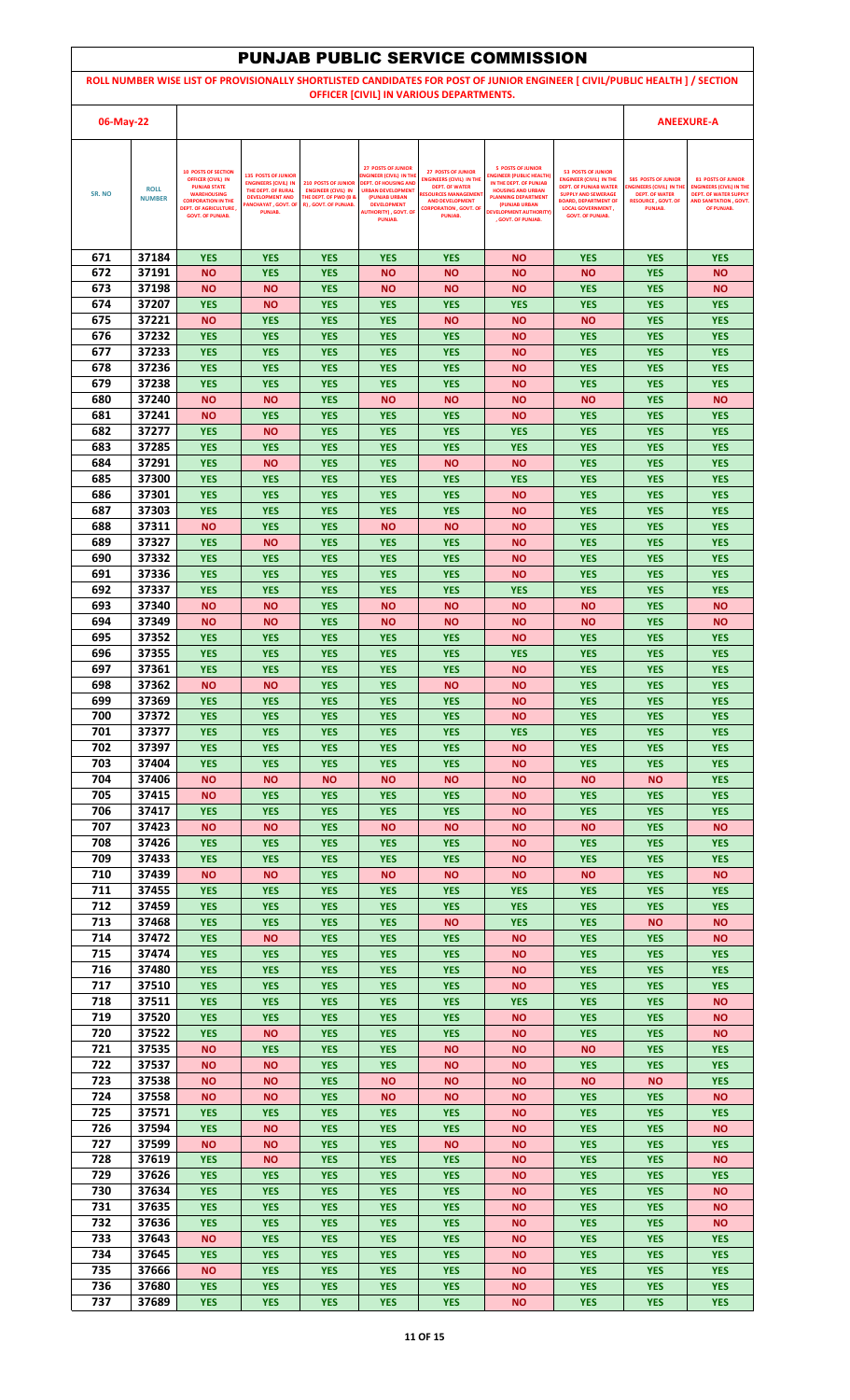|            |                              |                                                                                                                                                                                              |                                                                                                                                                   |                                                                                                                      |                                                                                                                                                                                                        |                                                                                                                                                                                           | <b>PUNJAB PUBLIC SERVICE COMMISSION</b>                                                                                                                                                                                 |                                                                                                                                                                                                                 |                                                                                                                               |                                                                                                                                      |
|------------|------------------------------|----------------------------------------------------------------------------------------------------------------------------------------------------------------------------------------------|---------------------------------------------------------------------------------------------------------------------------------------------------|----------------------------------------------------------------------------------------------------------------------|--------------------------------------------------------------------------------------------------------------------------------------------------------------------------------------------------------|-------------------------------------------------------------------------------------------------------------------------------------------------------------------------------------------|-------------------------------------------------------------------------------------------------------------------------------------------------------------------------------------------------------------------------|-----------------------------------------------------------------------------------------------------------------------------------------------------------------------------------------------------------------|-------------------------------------------------------------------------------------------------------------------------------|--------------------------------------------------------------------------------------------------------------------------------------|
|            |                              |                                                                                                                                                                                              |                                                                                                                                                   |                                                                                                                      |                                                                                                                                                                                                        |                                                                                                                                                                                           |                                                                                                                                                                                                                         | ROLL NUMBER WISE LIST OF PROVISIONALLY SHORTLISTED CANDIDATES FOR POST OF JUNIOR ENGINEER [ CIVIL/PUBLIC HEALTH ] / SECTION                                                                                     |                                                                                                                               |                                                                                                                                      |
| 06-May-22  |                              |                                                                                                                                                                                              |                                                                                                                                                   |                                                                                                                      |                                                                                                                                                                                                        | OFFICER [CIVIL] IN VARIOUS DEPARTMENTS.                                                                                                                                                   |                                                                                                                                                                                                                         |                                                                                                                                                                                                                 |                                                                                                                               | <b>ANEEXURE-A</b>                                                                                                                    |
|            |                              |                                                                                                                                                                                              |                                                                                                                                                   |                                                                                                                      |                                                                                                                                                                                                        |                                                                                                                                                                                           |                                                                                                                                                                                                                         |                                                                                                                                                                                                                 |                                                                                                                               |                                                                                                                                      |
| SR. NO     | <b>ROLL</b><br><b>NUMBER</b> | <b>10 POSTS OF SECTION</b><br><b>OFFICER (CIVIL) IN</b><br><b>PUNJAB STATE</b><br><b>WAREHOUSING</b><br><b>CORPORATION IN THE</b><br><b>DEPT. OF AGRICULTURE,</b><br><b>GOVT. OF PUNJAB.</b> | <b>135 POSTS OF JUNIOR</b><br><b>ENGINEERS (CIVIL) IN</b><br>THE DEPT. OF RURAL<br><b>DEVELOPMENT AND</b><br><b>ANCHAYAT, GOVT. OF</b><br>PUNJAB. | <b>210 POSTS OF JUNIOR</b><br><b>ENGINEER (CIVIL) IN</b><br><b>THE DEPT. OF PWD (B &amp;</b><br>R), GOVT. OF PUNJAB. | <b>27 POSTS OF JUNIOR</b><br>NGINEER (CIVIL) IN THE<br><b>DEPT. OF HOUSING AND</b><br><b>URBAN DEVELOPMENT</b><br>(PUNJAB URBAN<br><b>DEVELOPMENT</b><br><b>AUTHORITY), GOVT. OF</b><br><b>PUNJAB.</b> | <b>27 POSTS OF JUNIOR</b><br><b>ENGINEERS (CIVIL) IN THE</b><br><b>DEPT. OF WATER</b><br><b>RESOURCES MANAGEMEN</b><br><b>AND DEVELOPMENT</b><br><b>CORPORATION , GOVT, OF</b><br>PUNJAB. | <b>5 POSTS OF JUNIOR</b><br><b>INGINEER (PUBLIC HEALTH)</b><br>IN THE DEPT. OF PUNJAB<br><b>HOUSING AND URBAN</b><br><b>PLANNING DEPARTMENT</b><br>(PUNJAB URBAN<br><b>DEVELOPMENT AUTHORITY)</b><br>. GOVT. OF PUNJAB. | <b>53 POSTS OF JUNIOR</b><br><b>ENGINEER (CIVIL) IN THE</b><br><b>DEPT. OF PUNJAB WATER</b><br><b>SUPPLY AND SEWERAGE</b><br><b>BOARD, DEPARTMENT OF</b><br><b>LOCAL GOVERNMENT,</b><br><b>GOVT. OF PUNJAB.</b> | <b>585 POSTS OF JUNIOR</b><br><b>ENGINEERS (CIVIL) IN TH</b><br><b>DEPT. OF WATER</b><br><b>RESOURCE, GOVT, OF</b><br>PUNJAB. | <b>81 POSTS OF JUNIOR</b><br><b>ENGINEERS (CIVIL) IN THE</b><br><b>DEPT. OF WATER SUPPLY</b><br>AND SANITATION . GOVT.<br>OF PUNJAB. |
| 738        | 37690                        | <b>NO</b>                                                                                                                                                                                    | <b>NO</b>                                                                                                                                         | <b>YES</b>                                                                                                           | <b>NO</b>                                                                                                                                                                                              | <b>NO</b>                                                                                                                                                                                 | <b>NO</b>                                                                                                                                                                                                               | <b>NO</b>                                                                                                                                                                                                       | <b>YES</b>                                                                                                                    | <b>NO</b>                                                                                                                            |
| 739        | 37701                        | <b>YES</b>                                                                                                                                                                                   | ΝO                                                                                                                                                | <b>YES</b>                                                                                                           | <b>YES</b>                                                                                                                                                                                             | <b>YES</b>                                                                                                                                                                                | <b>NO</b>                                                                                                                                                                                                               | <b>YES</b>                                                                                                                                                                                                      | <b>YES</b>                                                                                                                    | <b>YES</b>                                                                                                                           |
| 740        | 37713                        | <b>YES</b>                                                                                                                                                                                   | <b>YES</b>                                                                                                                                        | <b>YES</b>                                                                                                           | <b>YES</b>                                                                                                                                                                                             | <b>YES</b>                                                                                                                                                                                | <b>NO</b>                                                                                                                                                                                                               | <b>YES</b>                                                                                                                                                                                                      | <b>YES</b>                                                                                                                    | <b>YES</b>                                                                                                                           |
| 741        | 37715                        | <b>YES</b>                                                                                                                                                                                   | <b>YES</b>                                                                                                                                        | <b>YES</b>                                                                                                           | <b>YES</b>                                                                                                                                                                                             | <b>YES</b>                                                                                                                                                                                | <b>NO</b>                                                                                                                                                                                                               | <b>YES</b>                                                                                                                                                                                                      | <b>YES</b>                                                                                                                    | <b>YES</b>                                                                                                                           |
| 742<br>743 | 37716<br>37724               | <b>YES</b><br><b>NO</b>                                                                                                                                                                      | <b>YES</b><br><b>YES</b>                                                                                                                          | <b>YES</b><br><b>YES</b>                                                                                             | <b>YES</b><br><b>YES</b>                                                                                                                                                                               | <b>YES</b><br><b>YES</b>                                                                                                                                                                  | <b>NO</b><br><b>NO</b>                                                                                                                                                                                                  | <b>YES</b><br><b>NO</b>                                                                                                                                                                                         | <b>YES</b><br><b>YES</b>                                                                                                      | <b>YES</b><br><b>NO</b>                                                                                                              |
| 744        | 37726                        | <b>NO</b>                                                                                                                                                                                    | <b>YES</b>                                                                                                                                        | <b>YES</b>                                                                                                           | <b>YES</b>                                                                                                                                                                                             | <b>NO</b>                                                                                                                                                                                 | <b>NO</b>                                                                                                                                                                                                               | <b>YES</b>                                                                                                                                                                                                      | <b>YES</b>                                                                                                                    | <b>YES</b>                                                                                                                           |
| 745        | 37729                        | <b>YES</b>                                                                                                                                                                                   | <b>YES</b>                                                                                                                                        | <b>YES</b>                                                                                                           | <b>YES</b>                                                                                                                                                                                             | <b>YES</b>                                                                                                                                                                                | <b>NO</b>                                                                                                                                                                                                               | <b>YES</b>                                                                                                                                                                                                      | <b>YES</b>                                                                                                                    | <b>NO</b>                                                                                                                            |
| 746        | 37730                        | <b>NO</b>                                                                                                                                                                                    | ΝO                                                                                                                                                | <b>YES</b>                                                                                                           | <b>NO</b>                                                                                                                                                                                              | <b>NO</b>                                                                                                                                                                                 | <b>NO</b>                                                                                                                                                                                                               | <b>NO</b>                                                                                                                                                                                                       | <b>YES</b>                                                                                                                    | <b>NO</b>                                                                                                                            |
| 747        | 37734                        | <b>NO</b>                                                                                                                                                                                    | <b>YES</b>                                                                                                                                        | <b>YES</b>                                                                                                           | <b>YES</b>                                                                                                                                                                                             | <b>YES</b>                                                                                                                                                                                | <b>NO</b>                                                                                                                                                                                                               | <b>YES</b>                                                                                                                                                                                                      | <b>YES</b>                                                                                                                    | <b>NO</b>                                                                                                                            |
| 748<br>749 | 37736<br>37740               | <b>NO</b><br><b>YES</b>                                                                                                                                                                      | <b>YES</b><br><b>YES</b>                                                                                                                          | <b>YES</b><br><b>YES</b>                                                                                             | <b>NO</b><br><b>YES</b>                                                                                                                                                                                | <b>NO</b><br><b>YES</b>                                                                                                                                                                   | <b>NO</b><br>ΝO                                                                                                                                                                                                         | <b>YES</b><br><b>YES</b>                                                                                                                                                                                        | <b>YES</b><br><b>YES</b>                                                                                                      | <b>YES</b><br><b>NO</b>                                                                                                              |
| 750        | 37751                        | <b>YES</b>                                                                                                                                                                                   | <b>YES</b>                                                                                                                                        | <b>YES</b>                                                                                                           | <b>YES</b>                                                                                                                                                                                             | <b>YES</b>                                                                                                                                                                                | <b>NO</b>                                                                                                                                                                                                               | <b>YES</b>                                                                                                                                                                                                      | <b>YES</b>                                                                                                                    | <b>YES</b>                                                                                                                           |
| 751        | 37760                        | <b>YES</b>                                                                                                                                                                                   | <b>YES</b>                                                                                                                                        | <b>YES</b>                                                                                                           | <b>YES</b>                                                                                                                                                                                             | <b>YES</b>                                                                                                                                                                                | <b>NO</b>                                                                                                                                                                                                               | <b>YES</b>                                                                                                                                                                                                      | <b>YES</b>                                                                                                                    | <b>NO</b>                                                                                                                            |
| 752        | 37771                        | <b>YES</b>                                                                                                                                                                                   | <b>YES</b>                                                                                                                                        | <b>YES</b>                                                                                                           | <b>YES</b>                                                                                                                                                                                             | <b>YES</b>                                                                                                                                                                                | <b>NO</b>                                                                                                                                                                                                               | <b>YES</b>                                                                                                                                                                                                      | <b>YES</b>                                                                                                                    | <b>YES</b>                                                                                                                           |
| 753<br>754 | 37777<br>37778               | <b>YES</b><br><b>YES</b>                                                                                                                                                                     | <b>YES</b>                                                                                                                                        | <b>YES</b>                                                                                                           | <b>YES</b>                                                                                                                                                                                             | <b>YES</b>                                                                                                                                                                                | <b>NO</b>                                                                                                                                                                                                               | <b>YES</b>                                                                                                                                                                                                      | <b>YES</b><br><b>YES</b>                                                                                                      | <b>YES</b>                                                                                                                           |
| 755        | 37783                        | <b>YES</b>                                                                                                                                                                                   | <b>YES</b><br><b>YES</b>                                                                                                                          | <b>YES</b><br><b>YES</b>                                                                                             | <b>YES</b><br><b>YES</b>                                                                                                                                                                               | <b>YES</b><br><b>YES</b>                                                                                                                                                                  | <b>YES</b><br><b>NO</b>                                                                                                                                                                                                 | <b>YES</b><br><b>YES</b>                                                                                                                                                                                        | <b>YES</b>                                                                                                                    | <b>YES</b><br><b>YES</b>                                                                                                             |
| 756        | 37786                        | <b>NO</b>                                                                                                                                                                                    | <b>YES</b>                                                                                                                                        | <b>YES</b>                                                                                                           | <b>NO</b>                                                                                                                                                                                              | <b>NO</b>                                                                                                                                                                                 | <b>NO</b>                                                                                                                                                                                                               | <b>YES</b>                                                                                                                                                                                                      | <b>YES</b>                                                                                                                    | <b>YES</b>                                                                                                                           |
| 757        | 37791                        | <b>YES</b>                                                                                                                                                                                   | <b>YES</b>                                                                                                                                        | <b>YES</b>                                                                                                           | <b>YES</b>                                                                                                                                                                                             | <b>YES</b>                                                                                                                                                                                | <b>NO</b>                                                                                                                                                                                                               | <b>YES</b>                                                                                                                                                                                                      | <b>YES</b>                                                                                                                    | <b>YES</b>                                                                                                                           |
| 758        | 37803                        | <b>NO</b>                                                                                                                                                                                    | NΟ                                                                                                                                                | <b>NO</b>                                                                                                            | <b>NO</b>                                                                                                                                                                                              | <b>NO</b>                                                                                                                                                                                 | <b>NO</b>                                                                                                                                                                                                               | <b>NO</b>                                                                                                                                                                                                       | <b>YES</b>                                                                                                                    | <b>NO</b>                                                                                                                            |
| 759<br>760 | 37809<br>37814               | <b>YES</b><br><b>NO</b>                                                                                                                                                                      | <b>YES</b><br>ΝO                                                                                                                                  | <b>YES</b><br><b>YES</b>                                                                                             | <b>YES</b><br><b>YES</b>                                                                                                                                                                               | <b>YES</b><br><b>YES</b>                                                                                                                                                                  | <b>YES</b><br><b>NO</b>                                                                                                                                                                                                 | <b>YES</b><br><b>YES</b>                                                                                                                                                                                        | <b>YES</b><br><b>YES</b>                                                                                                      | <b>YES</b><br><b>NO</b>                                                                                                              |
| 761        | 37815                        | <b>NO</b>                                                                                                                                                                                    | ΝO                                                                                                                                                | <b>YES</b>                                                                                                           | <b>NO</b>                                                                                                                                                                                              | <b>YES</b>                                                                                                                                                                                | <b>NO</b>                                                                                                                                                                                                               | <b>NO</b>                                                                                                                                                                                                       | <b>YES</b>                                                                                                                    | <b>YES</b>                                                                                                                           |
| 762        | 37816                        | <b>YES</b>                                                                                                                                                                                   | <b>YES</b>                                                                                                                                        | <b>YES</b>                                                                                                           | <b>YES</b>                                                                                                                                                                                             | <b>YES</b>                                                                                                                                                                                | <b>YES</b>                                                                                                                                                                                                              | <b>YES</b>                                                                                                                                                                                                      | <b>YES</b>                                                                                                                    | <b>YES</b>                                                                                                                           |
| 763        | 37819                        | <b>YES</b>                                                                                                                                                                                   | <b>YES</b>                                                                                                                                        | <b>YES</b>                                                                                                           | <b>YES</b>                                                                                                                                                                                             | <b>YES</b>                                                                                                                                                                                | <b>NO</b>                                                                                                                                                                                                               | <b>YES</b>                                                                                                                                                                                                      | <b>YES</b>                                                                                                                    | <b>YES</b>                                                                                                                           |
| 764<br>765 | 37821                        | <b>YES</b>                                                                                                                                                                                   | ΝO                                                                                                                                                | <b>YES</b>                                                                                                           | <b>YES</b>                                                                                                                                                                                             | <b>NO</b>                                                                                                                                                                                 | <b>YES</b>                                                                                                                                                                                                              | <b>YES</b>                                                                                                                                                                                                      | <b>YES</b>                                                                                                                    | <b>YES</b>                                                                                                                           |
| 766        | 37822<br>37824               | <b>YES</b><br><b>YES</b>                                                                                                                                                                     | <b>YES</b><br><b>YES</b>                                                                                                                          | <b>YES</b><br><b>YES</b>                                                                                             | <b>YES</b><br><b>YES</b>                                                                                                                                                                               | <b>YES</b><br><b>YES</b>                                                                                                                                                                  | <b>NO</b><br><b>NO</b>                                                                                                                                                                                                  | <b>YES</b><br><b>YES</b>                                                                                                                                                                                        | <b>YES</b><br><b>YES</b>                                                                                                      | <b>NO</b><br><b>YES</b>                                                                                                              |
| 767        | 37827                        | <b>YES</b>                                                                                                                                                                                   | <b>YES</b>                                                                                                                                        | <b>YES</b>                                                                                                           | <b>YES</b>                                                                                                                                                                                             | <b>YES</b>                                                                                                                                                                                | <b>NO</b>                                                                                                                                                                                                               | <b>YES</b>                                                                                                                                                                                                      | <b>YES</b>                                                                                                                    | <b>YES</b>                                                                                                                           |
| 768        | 37830                        | <b>NO</b>                                                                                                                                                                                    | <b>NO</b>                                                                                                                                         | <b>YES</b>                                                                                                           | <b>NO</b>                                                                                                                                                                                              | <b>NO</b>                                                                                                                                                                                 | <b>NO</b>                                                                                                                                                                                                               | <b>NO</b>                                                                                                                                                                                                       | <b>YES</b>                                                                                                                    | <b>NO</b>                                                                                                                            |
| 769        | 37835                        | <b>YES</b>                                                                                                                                                                                   | <b>YES</b>                                                                                                                                        | <b>YES</b>                                                                                                           | <b>YES</b>                                                                                                                                                                                             | <b>YES</b>                                                                                                                                                                                | <b>YES</b>                                                                                                                                                                                                              | <b>YES</b>                                                                                                                                                                                                      | <b>YES</b>                                                                                                                    | <b>YES</b>                                                                                                                           |
| 770<br>771 | 37838<br>37842               | <b>YES</b><br><b>YES</b>                                                                                                                                                                     | <b>YES</b><br><b>YES</b>                                                                                                                          | <b>YES</b><br><b>YES</b>                                                                                             | <b>YES</b><br><b>YES</b>                                                                                                                                                                               | <b>YES</b><br><b>YES</b>                                                                                                                                                                  | <b>NO</b><br><b>NO</b>                                                                                                                                                                                                  | <b>YES</b><br><b>YES</b>                                                                                                                                                                                        | <b>YES</b><br><b>YES</b>                                                                                                      | <b>NO</b><br><b>NO</b>                                                                                                               |
| 772        | 37848                        | <b>NO</b>                                                                                                                                                                                    | <b>YES</b>                                                                                                                                        | <b>YES</b>                                                                                                           | <b>NO</b>                                                                                                                                                                                              | <b>YES</b>                                                                                                                                                                                | <b>NO</b>                                                                                                                                                                                                               | <b>YES</b>                                                                                                                                                                                                      | <b>YES</b>                                                                                                                    | <b>YES</b>                                                                                                                           |
| 773        | 37850                        | <b>YES</b>                                                                                                                                                                                   | <b>YES</b>                                                                                                                                        | <b>YES</b>                                                                                                           | <b>YES</b>                                                                                                                                                                                             | <b>YES</b>                                                                                                                                                                                | <b>NO</b>                                                                                                                                                                                                               | <b>YES</b>                                                                                                                                                                                                      | <b>YES</b>                                                                                                                    | <b>YES</b>                                                                                                                           |
| 774        | 37853                        | <b>NO</b>                                                                                                                                                                                    | <b>YES</b>                                                                                                                                        | <b>YES</b>                                                                                                           | <b>NO</b>                                                                                                                                                                                              | <b>NO</b>                                                                                                                                                                                 | <b>NO</b>                                                                                                                                                                                                               | <b>NO</b>                                                                                                                                                                                                       | <b>YES</b>                                                                                                                    | <b>NO</b>                                                                                                                            |
| 775<br>776 | 37859<br>37860               | <b>YES</b><br><b>YES</b>                                                                                                                                                                     | <b>NO</b><br><b>YES</b>                                                                                                                           | <b>YES</b><br><b>YES</b>                                                                                             | <b>YES</b><br><b>YES</b>                                                                                                                                                                               | <b>YES</b><br><b>YES</b>                                                                                                                                                                  | <b>NO</b><br><b>NO</b>                                                                                                                                                                                                  | <b>YES</b><br><b>YES</b>                                                                                                                                                                                        | <b>YES</b><br><b>YES</b>                                                                                                      | <b>YES</b><br><b>YES</b>                                                                                                             |
| 777        | 37864                        | <b>YES</b>                                                                                                                                                                                   | <b>YES</b>                                                                                                                                        | <b>YES</b>                                                                                                           | <b>YES</b>                                                                                                                                                                                             | <b>YES</b>                                                                                                                                                                                | <b>YES</b>                                                                                                                                                                                                              | <b>YES</b>                                                                                                                                                                                                      | <b>YES</b>                                                                                                                    | <b>YES</b>                                                                                                                           |
| 778        | 37865                        | <b>NO</b>                                                                                                                                                                                    | ΝO                                                                                                                                                | <b>YES</b>                                                                                                           | <b>YES</b>                                                                                                                                                                                             | <b>NO</b>                                                                                                                                                                                 | <b>NO</b>                                                                                                                                                                                                               | <b>YES</b>                                                                                                                                                                                                      | <b>YES</b>                                                                                                                    | <b>NO</b>                                                                                                                            |
| 779        | 37875                        | <b>YES</b>                                                                                                                                                                                   | <b>YES</b>                                                                                                                                        | <b>YES</b>                                                                                                           | <b>YES</b>                                                                                                                                                                                             | <b>YES</b>                                                                                                                                                                                | ΝO                                                                                                                                                                                                                      | <b>YES</b>                                                                                                                                                                                                      | <b>YES</b>                                                                                                                    | <b>YES</b>                                                                                                                           |
| 780<br>781 | 37877<br>37878               | <b>NO</b><br><b>YES</b>                                                                                                                                                                      | <b>NO</b><br><b>YES</b>                                                                                                                           | <b>NO</b><br><b>YES</b>                                                                                              | <b>NO</b><br><b>YES</b>                                                                                                                                                                                | <b>NO</b><br><b>YES</b>                                                                                                                                                                   | <b>NO</b><br><b>NO</b>                                                                                                                                                                                                  | <b>NO</b><br><b>YES</b>                                                                                                                                                                                         | <b>NO</b><br><b>YES</b>                                                                                                       | <b>YES</b><br><b>YES</b>                                                                                                             |
| 782        | 37879                        | <b>NO</b>                                                                                                                                                                                    | <b>NO</b>                                                                                                                                         | <b>NO</b>                                                                                                            | <b>NO</b>                                                                                                                                                                                              | <b>NO</b>                                                                                                                                                                                 | <b>NO</b>                                                                                                                                                                                                               | <b>NO</b>                                                                                                                                                                                                       | <b>NO</b>                                                                                                                     | <b>YES</b>                                                                                                                           |
| 783        | 37891                        | <b>YES</b>                                                                                                                                                                                   | <b>YES</b>                                                                                                                                        | <b>YES</b>                                                                                                           | <b>YES</b>                                                                                                                                                                                             | <b>YES</b>                                                                                                                                                                                | <b>NO</b>                                                                                                                                                                                                               | <b>YES</b>                                                                                                                                                                                                      | <b>YES</b>                                                                                                                    | <b>NO</b>                                                                                                                            |
| 784        | 37894                        | <b>NO</b>                                                                                                                                                                                    | <b>YES</b>                                                                                                                                        | <b>YES</b>                                                                                                           | <b>NO</b>                                                                                                                                                                                              | <b>NO</b>                                                                                                                                                                                 | <b>NO</b>                                                                                                                                                                                                               | <b>NO</b>                                                                                                                                                                                                       | <b>YES</b>                                                                                                                    | <b>NO</b>                                                                                                                            |
| 785<br>786 | 37899<br>37900               | <b>YES</b><br><b>NO</b>                                                                                                                                                                      | <b>NO</b><br><b>YES</b>                                                                                                                           | <b>YES</b><br><b>YES</b>                                                                                             | <b>NO</b><br><b>YES</b>                                                                                                                                                                                | <b>NO</b><br><b>NO</b>                                                                                                                                                                    | <b>NO</b><br><b>NO</b>                                                                                                                                                                                                  | <b>NO</b><br><b>YES</b>                                                                                                                                                                                         | <b>YES</b><br><b>YES</b>                                                                                                      | <b>NO</b><br><b>NO</b>                                                                                                               |
| 787        | 37912                        | <b>YES</b>                                                                                                                                                                                   | <b>YES</b>                                                                                                                                        | <b>YES</b>                                                                                                           | <b>YES</b>                                                                                                                                                                                             | <b>YES</b>                                                                                                                                                                                | <b>NO</b>                                                                                                                                                                                                               | <b>YES</b>                                                                                                                                                                                                      | <b>YES</b>                                                                                                                    | <b>YES</b>                                                                                                                           |
| 788        | 37915                        | <b>YES</b>                                                                                                                                                                                   | <b>YES</b>                                                                                                                                        | <b>YES</b>                                                                                                           | <b>YES</b>                                                                                                                                                                                             | <b>YES</b>                                                                                                                                                                                | <b>NO</b>                                                                                                                                                                                                               | <b>YES</b>                                                                                                                                                                                                      | <b>YES</b>                                                                                                                    | <b>YES</b>                                                                                                                           |
| 789        | 37932                        | <b>NO</b>                                                                                                                                                                                    | <b>YES</b>                                                                                                                                        | <b>YES</b>                                                                                                           | <b>YES</b>                                                                                                                                                                                             | <b>YES</b>                                                                                                                                                                                | <b>NO</b>                                                                                                                                                                                                               | <b>YES</b>                                                                                                                                                                                                      | <b>YES</b>                                                                                                                    | <b>NO</b>                                                                                                                            |
| 790<br>791 | 37936<br>37953               | <b>YES</b><br><b>YES</b>                                                                                                                                                                     | <b>YES</b>                                                                                                                                        | <b>YES</b>                                                                                                           | <b>YES</b>                                                                                                                                                                                             | <b>YES</b>                                                                                                                                                                                | <b>NO</b><br><b>YES</b>                                                                                                                                                                                                 | <b>YES</b>                                                                                                                                                                                                      | <b>YES</b>                                                                                                                    | <b>YES</b><br><b>YES</b>                                                                                                             |
| 792        | 37972                        | <b>YES</b>                                                                                                                                                                                   | <b>YES</b><br><b>NO</b>                                                                                                                           | <b>YES</b><br><b>YES</b>                                                                                             | <b>YES</b><br><b>YES</b>                                                                                                                                                                               | <b>YES</b><br><b>YES</b>                                                                                                                                                                  | <b>NO</b>                                                                                                                                                                                                               | <b>YES</b><br><b>YES</b>                                                                                                                                                                                        | <b>YES</b><br><b>YES</b>                                                                                                      | <b>YES</b>                                                                                                                           |
| 793        | 37974                        | <b>YES</b>                                                                                                                                                                                   | <b>YES</b>                                                                                                                                        | <b>YES</b>                                                                                                           | <b>YES</b>                                                                                                                                                                                             | <b>YES</b>                                                                                                                                                                                | <b>NO</b>                                                                                                                                                                                                               | <b>YES</b>                                                                                                                                                                                                      | <b>YES</b>                                                                                                                    | <b>YES</b>                                                                                                                           |
| 794        | 37983                        | <b>NO</b>                                                                                                                                                                                    | <b>NO</b>                                                                                                                                         | <b>YES</b>                                                                                                           | <b>YES</b>                                                                                                                                                                                             | <b>YES</b>                                                                                                                                                                                | <b>NO</b>                                                                                                                                                                                                               | <b>YES</b>                                                                                                                                                                                                      | <b>YES</b>                                                                                                                    | <b>NO</b>                                                                                                                            |
| 795        | 37990                        | <b>YES</b>                                                                                                                                                                                   | <b>YES</b>                                                                                                                                        | <b>YES</b>                                                                                                           | <b>YES</b>                                                                                                                                                                                             | <b>YES</b>                                                                                                                                                                                | <b>NO</b>                                                                                                                                                                                                               | <b>YES</b>                                                                                                                                                                                                      | <b>YES</b>                                                                                                                    | <b>YES</b>                                                                                                                           |
| 796<br>797 | 38003<br>38004               | <b>YES</b><br><b>NO</b>                                                                                                                                                                      | <b>YES</b><br>ΝO                                                                                                                                  | <b>YES</b><br><b>YES</b>                                                                                             | <b>YES</b><br><b>YES</b>                                                                                                                                                                               | <b>YES</b><br><b>NO</b>                                                                                                                                                                   | <b>NO</b><br>ΝO                                                                                                                                                                                                         | <b>YES</b><br><b>NO</b>                                                                                                                                                                                         | <b>YES</b><br><b>YES</b>                                                                                                      | <b>NO</b><br><b>YES</b>                                                                                                              |
| 798        | 38008                        | <b>YES</b>                                                                                                                                                                                   | <b>YES</b>                                                                                                                                        | <b>YES</b>                                                                                                           | <b>YES</b>                                                                                                                                                                                             | <b>YES</b>                                                                                                                                                                                | <b>NO</b>                                                                                                                                                                                                               | <b>YES</b>                                                                                                                                                                                                      | <b>YES</b>                                                                                                                    | <b>YES</b>                                                                                                                           |
| 799        | 38010                        | <b>NO</b>                                                                                                                                                                                    | <b>YES</b>                                                                                                                                        | <b>YES</b>                                                                                                           | <b>YES</b>                                                                                                                                                                                             | <b>YES</b>                                                                                                                                                                                | <b>NO</b>                                                                                                                                                                                                               | <b>YES</b>                                                                                                                                                                                                      | <b>YES</b>                                                                                                                    | <b>NO</b>                                                                                                                            |
| 800        | 38015                        | <b>NO</b>                                                                                                                                                                                    | <b>NO</b>                                                                                                                                         | <b>YES</b>                                                                                                           | <b>NO</b>                                                                                                                                                                                              | <b>NO</b>                                                                                                                                                                                 | <b>NO</b>                                                                                                                                                                                                               | <b>NO</b>                                                                                                                                                                                                       | <b>YES</b>                                                                                                                    | <b>NO</b>                                                                                                                            |
| 801<br>802 | 38022<br>38024               | <b>YES</b>                                                                                                                                                                                   | <b>YES</b>                                                                                                                                        | <b>YES</b>                                                                                                           | <b>YES</b>                                                                                                                                                                                             | <b>YES</b>                                                                                                                                                                                | <b>NO</b>                                                                                                                                                                                                               | <b>YES</b>                                                                                                                                                                                                      | <b>YES</b>                                                                                                                    | <b>YES</b>                                                                                                                           |
| 803        | 38031                        | <b>YES</b><br><b>NO</b>                                                                                                                                                                      | <b>YES</b><br><b>YES</b>                                                                                                                          | <b>YES</b><br><b>YES</b>                                                                                             | <b>YES</b><br><b>YES</b>                                                                                                                                                                               | <b>YES</b><br><b>YES</b>                                                                                                                                                                  | <b>NO</b><br><b>NO</b>                                                                                                                                                                                                  | <b>YES</b><br><b>YES</b>                                                                                                                                                                                        | <b>YES</b><br><b>YES</b>                                                                                                      | <b>YES</b><br><b>NO</b>                                                                                                              |
| 804        | 38036                        | <b>NO</b>                                                                                                                                                                                    | <b>NO</b>                                                                                                                                         | <b>NO</b>                                                                                                            | <b>NO</b>                                                                                                                                                                                              | <b>NO</b>                                                                                                                                                                                 | <b>NO</b>                                                                                                                                                                                                               | <b>NO</b>                                                                                                                                                                                                       | <b>YES</b>                                                                                                                    | <b>NO</b>                                                                                                                            |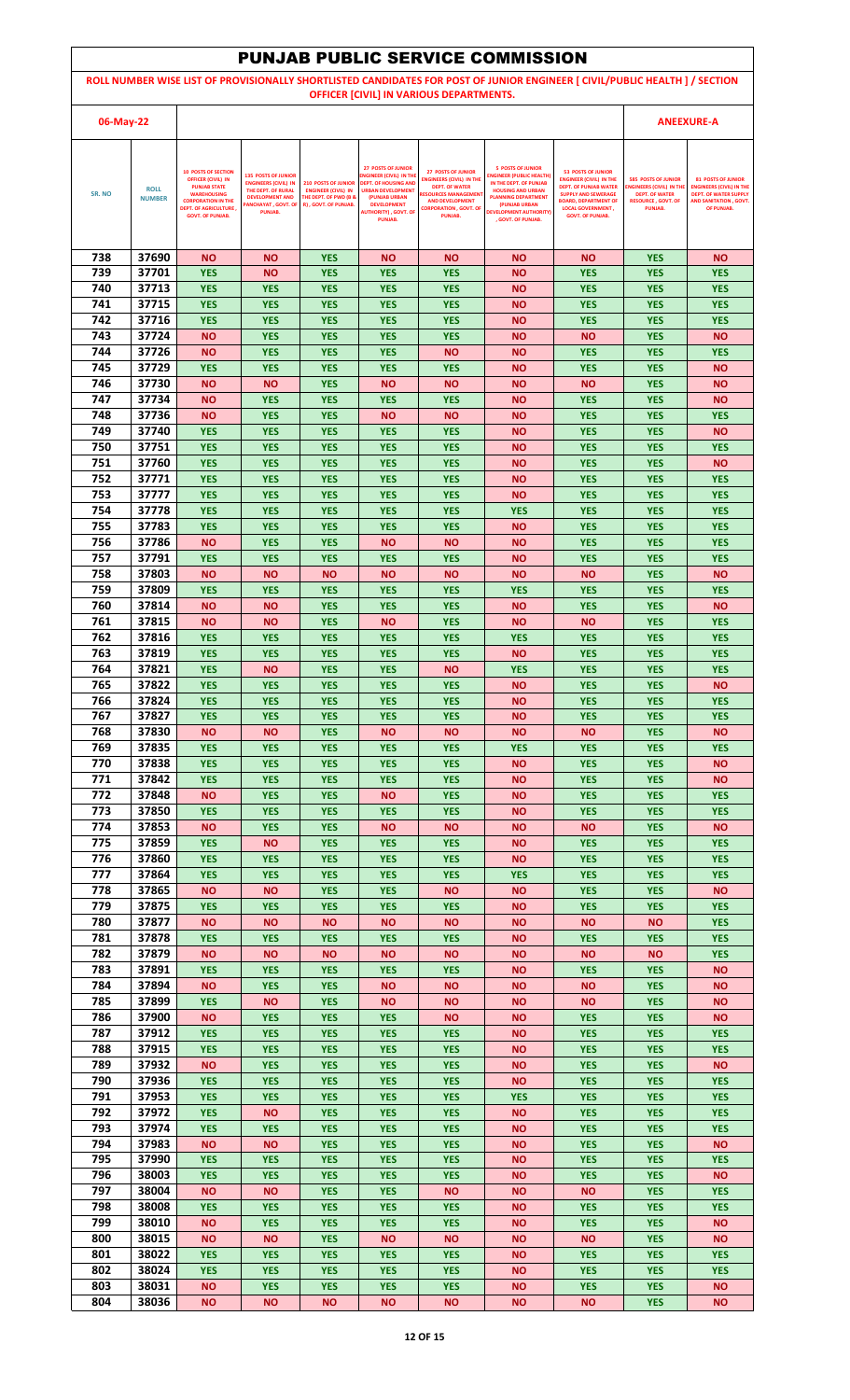| <b>PUNJAB PUBLIC SERVICE COMMISSION</b>                                                                                                                                |                              |                                                                                                                                                                                               |                                                                                                                                                   |                                                                                                                      |                                                                                                                                                                                                        |                                                                                                                                                                                           |                                                                                                                                                                                                                         |                                                                                                                                                                                                                 |                                                                                                                               |                                                                                                                                      |
|------------------------------------------------------------------------------------------------------------------------------------------------------------------------|------------------------------|-----------------------------------------------------------------------------------------------------------------------------------------------------------------------------------------------|---------------------------------------------------------------------------------------------------------------------------------------------------|----------------------------------------------------------------------------------------------------------------------|--------------------------------------------------------------------------------------------------------------------------------------------------------------------------------------------------------|-------------------------------------------------------------------------------------------------------------------------------------------------------------------------------------------|-------------------------------------------------------------------------------------------------------------------------------------------------------------------------------------------------------------------------|-----------------------------------------------------------------------------------------------------------------------------------------------------------------------------------------------------------------|-------------------------------------------------------------------------------------------------------------------------------|--------------------------------------------------------------------------------------------------------------------------------------|
| ROLL NUMBER WISE LIST OF PROVISIONALLY SHORTLISTED CANDIDATES FOR POST OF JUNIOR ENGINEER [ CIVIL/PUBLIC HEALTH ] / SECTION<br>OFFICER [CIVIL] IN VARIOUS DEPARTMENTS. |                              |                                                                                                                                                                                               |                                                                                                                                                   |                                                                                                                      |                                                                                                                                                                                                        |                                                                                                                                                                                           |                                                                                                                                                                                                                         |                                                                                                                                                                                                                 |                                                                                                                               |                                                                                                                                      |
| 06-May-22                                                                                                                                                              |                              |                                                                                                                                                                                               |                                                                                                                                                   |                                                                                                                      |                                                                                                                                                                                                        |                                                                                                                                                                                           |                                                                                                                                                                                                                         | <b>ANEEXURE-A</b>                                                                                                                                                                                               |                                                                                                                               |                                                                                                                                      |
|                                                                                                                                                                        |                              |                                                                                                                                                                                               |                                                                                                                                                   |                                                                                                                      |                                                                                                                                                                                                        |                                                                                                                                                                                           |                                                                                                                                                                                                                         |                                                                                                                                                                                                                 |                                                                                                                               |                                                                                                                                      |
| SR. NO                                                                                                                                                                 | <b>ROLL</b><br><b>NUMBER</b> | <b>10 POSTS OF SECTION</b><br><b>OFFICER (CIVIL) IN</b><br><b>PUNJAB STATE</b><br><b>WAREHOUSING</b><br><b>CORPORATION IN THE</b><br><b>DEPT. OF AGRICULTURE</b> ,<br><b>GOVT. OF PUNJAB.</b> | <b>135 POSTS OF JUNIOR</b><br><b>ENGINEERS (CIVIL) IN</b><br>THE DEPT. OF RURAL<br><b>DEVELOPMENT AND</b><br><b>ANCHAYAT, GOVT. OF</b><br>PUNJAB. | <b>210 POSTS OF JUNIOR</b><br><b>ENGINEER (CIVIL) IN</b><br><b>THE DEPT. OF PWD (B &amp;</b><br>R), GOVT. OF PUNJAB. | <b>27 POSTS OF JUNIOR</b><br>NGINEER (CIVIL) IN THE<br><b>DEPT. OF HOUSING AND</b><br><b>URBAN DEVELOPMENT</b><br>(PUNJAB URBAN<br><b>DEVELOPMENT</b><br><b>AUTHORITY), GOVT. OF</b><br><b>PUNJAB.</b> | <b>27 POSTS OF JUNIOR</b><br><b>ENGINEERS (CIVIL) IN THE</b><br><b>DEPT. OF WATER</b><br><b>RESOURCES MANAGEMEN</b><br><b>AND DEVELOPMENT</b><br><b>CORPORATION , GOVT, OF</b><br>PUNJAB. | <b>5 POSTS OF JUNIOR</b><br><b>INGINEER (PUBLIC HEALTH)</b><br>IN THE DEPT. OF PUNJAB<br><b>HOUSING AND URBAN</b><br><b>PLANNING DEPARTMENT</b><br>(PUNJAB URBAN<br><b>DEVELOPMENT AUTHORITY)</b><br>. GOVT. OF PUNJAB. | <b>53 POSTS OF JUNIOR</b><br><b>ENGINEER (CIVIL) IN THE</b><br><b>DEPT. OF PUNJAB WATER</b><br><b>SUPPLY AND SEWERAGE</b><br><b>BOARD, DEPARTMENT OF</b><br><b>LOCAL GOVERNMENT,</b><br><b>GOVT. OF PUNJAB.</b> | <b>585 POSTS OF JUNIOR</b><br><b>ENGINEERS (CIVIL) IN TH</b><br><b>DEPT. OF WATER</b><br><b>RESOURCE, GOVT, OF</b><br>PUNJAB. | <b>81 POSTS OF JUNIOR</b><br><b>ENGINEERS (CIVIL) IN THE</b><br><b>DEPT. OF WATER SUPPLY</b><br>AND SANITATION . GOVT.<br>OF PUNJAB. |
|                                                                                                                                                                        |                              |                                                                                                                                                                                               |                                                                                                                                                   |                                                                                                                      |                                                                                                                                                                                                        |                                                                                                                                                                                           |                                                                                                                                                                                                                         |                                                                                                                                                                                                                 |                                                                                                                               |                                                                                                                                      |
| 805                                                                                                                                                                    | 38047                        | <b>NO</b>                                                                                                                                                                                     | <b>YES</b>                                                                                                                                        | <b>YES</b>                                                                                                           | <b>YES</b>                                                                                                                                                                                             | <b>NO</b>                                                                                                                                                                                 | <b>NO</b>                                                                                                                                                                                                               | <b>YES</b>                                                                                                                                                                                                      | <b>YES</b>                                                                                                                    | <b>NO</b>                                                                                                                            |
| 806<br>807                                                                                                                                                             | 38066<br>38070               | <b>YES</b><br><b>YES</b>                                                                                                                                                                      | <b>YES</b><br><b>YES</b>                                                                                                                          | <b>YES</b><br><b>YES</b>                                                                                             | <b>YES</b><br><b>YES</b>                                                                                                                                                                               | <b>YES</b><br><b>YES</b>                                                                                                                                                                  | <b>NO</b><br><b>NO</b>                                                                                                                                                                                                  | <b>YES</b><br><b>YES</b>                                                                                                                                                                                        | <b>YES</b><br><b>YES</b>                                                                                                      | <b>YES</b><br><b>YES</b>                                                                                                             |
| 808                                                                                                                                                                    | 38073                        | <b>NO</b>                                                                                                                                                                                     | <b>YES</b>                                                                                                                                        | <b>YES</b>                                                                                                           | <b>YES</b>                                                                                                                                                                                             | <b>YES</b>                                                                                                                                                                                | <b>NO</b>                                                                                                                                                                                                               | <b>YES</b>                                                                                                                                                                                                      | <b>YES</b>                                                                                                                    | <b>YES</b>                                                                                                                           |
| 809<br>810                                                                                                                                                             | 38089<br>38095               | <b>NO</b><br><b>NO</b>                                                                                                                                                                        | <b>NO</b><br><b>YES</b>                                                                                                                           | <b>YES</b><br><b>YES</b>                                                                                             | <b>NO</b><br><b>YES</b>                                                                                                                                                                                | <b>NO</b><br><b>NO</b>                                                                                                                                                                    | <b>NO</b><br><b>NO</b>                                                                                                                                                                                                  | <b>NO</b><br><b>YES</b>                                                                                                                                                                                         | <b>YES</b><br><b>NO</b>                                                                                                       | <b>NO</b><br><b>NO</b>                                                                                                               |
| 811                                                                                                                                                                    | 38096                        | <b>NO</b>                                                                                                                                                                                     | <b>YES</b>                                                                                                                                        | <b>YES</b>                                                                                                           | <b>YES</b>                                                                                                                                                                                             | <b>YES</b>                                                                                                                                                                                | <b>NO</b>                                                                                                                                                                                                               | <b>YES</b>                                                                                                                                                                                                      | <b>YES</b>                                                                                                                    | <b>YES</b>                                                                                                                           |
| 812<br>813                                                                                                                                                             | 38103<br>38113               | <b>YES</b><br><b>NO</b>                                                                                                                                                                       | <b>YES</b><br><b>YES</b>                                                                                                                          | <b>YES</b><br><b>YES</b>                                                                                             | <b>YES</b><br><b>NO</b>                                                                                                                                                                                | <b>YES</b><br><b>NO</b>                                                                                                                                                                   | <b>NO</b><br><b>NO</b>                                                                                                                                                                                                  | <b>YES</b><br><b>NO</b>                                                                                                                                                                                         | <b>YES</b><br><b>YES</b>                                                                                                      | <b>YES</b><br><b>YES</b>                                                                                                             |
| 814                                                                                                                                                                    | 38116                        | <b>YES</b>                                                                                                                                                                                    | <b>YES</b>                                                                                                                                        | <b>YES</b>                                                                                                           | <b>YES</b>                                                                                                                                                                                             | <b>YES</b>                                                                                                                                                                                | <b>YES</b>                                                                                                                                                                                                              | <b>YES</b>                                                                                                                                                                                                      | <b>YES</b>                                                                                                                    | <b>YES</b>                                                                                                                           |
| 815                                                                                                                                                                    | 38118                        | <b>YES</b>                                                                                                                                                                                    | <b>YES</b>                                                                                                                                        | <b>YES</b>                                                                                                           | <b>YES</b>                                                                                                                                                                                             | <b>YES</b>                                                                                                                                                                                | <b>NO</b>                                                                                                                                                                                                               | <b>YES</b>                                                                                                                                                                                                      | <b>YES</b>                                                                                                                    | <b>NO</b>                                                                                                                            |
| 816<br>817                                                                                                                                                             | 38121<br>38130               | <b>YES</b><br><b>NO</b>                                                                                                                                                                       | <b>YES</b><br><b>NO</b>                                                                                                                           | <b>YES</b><br><b>YES</b>                                                                                             | <b>YES</b><br><b>NO</b>                                                                                                                                                                                | <b>YES</b><br><b>NO</b>                                                                                                                                                                   | <b>NO</b><br><b>NO</b>                                                                                                                                                                                                  | <b>YES</b><br><b>NO</b>                                                                                                                                                                                         | <b>YES</b><br><b>YES</b>                                                                                                      | <b>YES</b><br><b>NO</b>                                                                                                              |
| 818                                                                                                                                                                    | 38132                        | <b>YES</b>                                                                                                                                                                                    | <b>YES</b>                                                                                                                                        | <b>YES</b>                                                                                                           | <b>YES</b>                                                                                                                                                                                             | <b>YES</b>                                                                                                                                                                                | <b>NO</b>                                                                                                                                                                                                               | <b>YES</b>                                                                                                                                                                                                      | <b>YES</b>                                                                                                                    | <b>YES</b>                                                                                                                           |
| 819<br>820                                                                                                                                                             | 38141<br>38151               | <b>YES</b><br><b>NO</b>                                                                                                                                                                       | <b>YES</b><br><b>YES</b>                                                                                                                          | <b>YES</b><br><b>YES</b>                                                                                             | <b>YES</b><br><b>YES</b>                                                                                                                                                                               | <b>YES</b><br><b>YES</b>                                                                                                                                                                  | <b>YES</b><br><b>NO</b>                                                                                                                                                                                                 | <b>YES</b><br><b>YES</b>                                                                                                                                                                                        | <b>YES</b><br><b>YES</b>                                                                                                      | <b>YES</b><br><b>YES</b>                                                                                                             |
| 821                                                                                                                                                                    | 38153                        | <b>YES</b>                                                                                                                                                                                    | <b>YES</b>                                                                                                                                        | <b>YES</b>                                                                                                           | <b>YES</b>                                                                                                                                                                                             | <b>YES</b>                                                                                                                                                                                | <b>NO</b>                                                                                                                                                                                                               | <b>YES</b>                                                                                                                                                                                                      | <b>YES</b>                                                                                                                    | <b>YES</b>                                                                                                                           |
| 822                                                                                                                                                                    | 38154                        | <b>YES</b>                                                                                                                                                                                    | <b>YES</b>                                                                                                                                        | <b>YES</b>                                                                                                           | <b>YES</b>                                                                                                                                                                                             | <b>YES</b>                                                                                                                                                                                | <b>NO</b>                                                                                                                                                                                                               | <b>YES</b>                                                                                                                                                                                                      | <b>YES</b>                                                                                                                    | <b>YES</b>                                                                                                                           |
| 823<br>824                                                                                                                                                             | 38160<br>38161               | <b>YES</b><br><b>YES</b>                                                                                                                                                                      | <b>YES</b><br><b>YES</b>                                                                                                                          | <b>YES</b><br><b>YES</b>                                                                                             | <b>YES</b><br><b>YES</b>                                                                                                                                                                               | <b>YES</b><br><b>YES</b>                                                                                                                                                                  | <b>YES</b><br><b>NO</b>                                                                                                                                                                                                 | <b>YES</b><br><b>YES</b>                                                                                                                                                                                        | <b>YES</b><br><b>YES</b>                                                                                                      | <b>YES</b><br><b>YES</b>                                                                                                             |
| 825                                                                                                                                                                    | 38168                        | <b>YES</b>                                                                                                                                                                                    | <b>YES</b>                                                                                                                                        | <b>YES</b>                                                                                                           | <b>YES</b>                                                                                                                                                                                             | <b>YES</b>                                                                                                                                                                                | <b>NO</b>                                                                                                                                                                                                               | <b>YES</b>                                                                                                                                                                                                      | <b>YES</b>                                                                                                                    | <b>YES</b>                                                                                                                           |
| 826<br>827                                                                                                                                                             | 38169<br>38170               | <b>NO</b><br><b>NO</b>                                                                                                                                                                        | <b>YES</b><br><b>YES</b>                                                                                                                          | <b>YES</b><br><b>YES</b>                                                                                             | <b>YES</b><br><b>YES</b>                                                                                                                                                                               | <b>NO</b><br><b>NO</b>                                                                                                                                                                    | ΝO<br><b>NO</b>                                                                                                                                                                                                         | <b>YES</b><br><b>YES</b>                                                                                                                                                                                        | <b>YES</b><br><b>YES</b>                                                                                                      | <b>NO</b><br><b>NO</b>                                                                                                               |
| 828                                                                                                                                                                    | 38175                        | <b>YES</b>                                                                                                                                                                                    | <b>YES</b>                                                                                                                                        | <b>YES</b>                                                                                                           | <b>YES</b>                                                                                                                                                                                             | <b>YES</b>                                                                                                                                                                                | <b>NO</b>                                                                                                                                                                                                               | <b>YES</b>                                                                                                                                                                                                      | <b>YES</b>                                                                                                                    | <b>YES</b>                                                                                                                           |
| 829                                                                                                                                                                    | 38179                        | <b>YES</b>                                                                                                                                                                                    | <b>YES</b>                                                                                                                                        | <b>YES</b>                                                                                                           | <b>YES</b>                                                                                                                                                                                             | <b>YES</b>                                                                                                                                                                                | <b>NO</b>                                                                                                                                                                                                               | <b>YES</b>                                                                                                                                                                                                      | <b>YES</b>                                                                                                                    | <b>NO</b>                                                                                                                            |
| 830<br>831                                                                                                                                                             | 38180<br>38183               | <b>YES</b><br><b>YES</b>                                                                                                                                                                      | <b>YES</b><br><b>YES</b>                                                                                                                          | <b>YES</b><br><b>YES</b>                                                                                             | <b>YES</b><br><b>YES</b>                                                                                                                                                                               | <b>YES</b><br><b>YES</b>                                                                                                                                                                  | <b>NO</b><br>ΝO                                                                                                                                                                                                         | <b>YES</b><br><b>YES</b>                                                                                                                                                                                        | <b>YES</b><br><b>YES</b>                                                                                                      | <b>YES</b><br><b>YES</b>                                                                                                             |
| 832                                                                                                                                                                    | 38185                        | <b>YES</b>                                                                                                                                                                                    | <b>YES</b>                                                                                                                                        | <b>YES</b>                                                                                                           | <b>YES</b>                                                                                                                                                                                             | <b>YES</b>                                                                                                                                                                                | <b>NO</b>                                                                                                                                                                                                               | <b>YES</b>                                                                                                                                                                                                      | <b>YES</b>                                                                                                                    | <b>YES</b>                                                                                                                           |
| 833<br>834                                                                                                                                                             | 38201<br>38215               | <b>NO</b><br><b>YES</b>                                                                                                                                                                       | <b>YES</b><br><b>YES</b>                                                                                                                          | <b>YES</b><br><b>YES</b>                                                                                             | <b>YES</b><br><b>YES</b>                                                                                                                                                                               | <b>NO</b><br><b>YES</b>                                                                                                                                                                   | <b>NO</b><br><b>NO</b>                                                                                                                                                                                                  | <b>YES</b><br><b>YES</b>                                                                                                                                                                                        | <b>YES</b><br><b>YES</b>                                                                                                      | <b>YES</b><br><b>YES</b>                                                                                                             |
| 835                                                                                                                                                                    | 38218                        | <b>YES</b>                                                                                                                                                                                    | <b>YES</b>                                                                                                                                        | <b>YES</b>                                                                                                           | <b>YES</b>                                                                                                                                                                                             | <b>YES</b>                                                                                                                                                                                | <b>NO</b>                                                                                                                                                                                                               | <b>YES</b>                                                                                                                                                                                                      | <b>YES</b>                                                                                                                    | <b>YES</b>                                                                                                                           |
| 836                                                                                                                                                                    | 38224                        | <b>YES</b>                                                                                                                                                                                    | <b>YES</b>                                                                                                                                        | <b>YES</b>                                                                                                           | <b>YES</b>                                                                                                                                                                                             | <b>YES</b>                                                                                                                                                                                | <b>NO</b>                                                                                                                                                                                                               | <b>YES</b>                                                                                                                                                                                                      | <b>YES</b>                                                                                                                    | <b>YES</b>                                                                                                                           |
| 837<br>838                                                                                                                                                             | 38226<br>38231               | <b>NO</b><br><b>YES</b>                                                                                                                                                                       | <b>NO</b><br><b>YES</b>                                                                                                                           | <b>YES</b><br><b>YES</b>                                                                                             | <b>NO</b><br><b>YES</b>                                                                                                                                                                                | <b>NO</b><br><b>YES</b>                                                                                                                                                                   | <b>NO</b><br><b>NO</b>                                                                                                                                                                                                  | <b>NO</b><br><b>YES</b>                                                                                                                                                                                         | <b>YES</b><br><b>YES</b>                                                                                                      | <b>NO</b><br><b>NO</b>                                                                                                               |
| 839                                                                                                                                                                    | 38233                        | <b>NO</b>                                                                                                                                                                                     | <b>NO</b>                                                                                                                                         | <b>YES</b>                                                                                                           | <b>NO</b>                                                                                                                                                                                              | <b>NO</b>                                                                                                                                                                                 | <b>NO</b>                                                                                                                                                                                                               | <b>NO</b>                                                                                                                                                                                                       | <b>YES</b>                                                                                                                    | <b>NO</b>                                                                                                                            |
| 840<br>841                                                                                                                                                             | 38241<br>38247               | <b>YES</b><br><b>YES</b>                                                                                                                                                                      | <b>YES</b><br><b>YES</b>                                                                                                                          | <b>YES</b><br><b>YES</b>                                                                                             | <b>YES</b><br><b>YES</b>                                                                                                                                                                               | <b>YES</b><br><b>YES</b>                                                                                                                                                                  | <b>NO</b><br><b>NO</b>                                                                                                                                                                                                  | <b>YES</b><br><b>YES</b>                                                                                                                                                                                        | <b>YES</b><br><b>YES</b>                                                                                                      | <b>NO</b><br><b>YES</b>                                                                                                              |
| 842                                                                                                                                                                    | 38251                        | <b>YES</b>                                                                                                                                                                                    | <b>YES</b>                                                                                                                                        | <b>YES</b>                                                                                                           | <b>YES</b>                                                                                                                                                                                             | <b>YES</b>                                                                                                                                                                                | <b>YES</b>                                                                                                                                                                                                              | <b>YES</b>                                                                                                                                                                                                      | <b>YES</b>                                                                                                                    | <b>YES</b>                                                                                                                           |
| 843<br>844                                                                                                                                                             | 38257<br>38258               | <b>NO</b><br><b>NO</b>                                                                                                                                                                        | <b>YES</b><br>ΝO                                                                                                                                  | <b>YES</b><br><b>YES</b>                                                                                             | <b>YES</b><br><b>NO</b>                                                                                                                                                                                | <b>NO</b><br><b>NO</b>                                                                                                                                                                    | <b>NO</b><br><b>NO</b>                                                                                                                                                                                                  | <b>YES</b><br><b>NO</b>                                                                                                                                                                                         | <b>YES</b><br><b>YES</b>                                                                                                      | <b>YES</b><br><b>YES</b>                                                                                                             |
| 845                                                                                                                                                                    | 38261                        | <b>YES</b>                                                                                                                                                                                    | <b>YES</b>                                                                                                                                        | <b>YES</b>                                                                                                           | <b>YES</b>                                                                                                                                                                                             | <b>YES</b>                                                                                                                                                                                | <b>NO</b>                                                                                                                                                                                                               | <b>YES</b>                                                                                                                                                                                                      | <b>YES</b>                                                                                                                    | <b>YES</b>                                                                                                                           |
| 846                                                                                                                                                                    | 38263                        | <b>NO</b>                                                                                                                                                                                     | ΝO                                                                                                                                                | <b>YES</b>                                                                                                           | <b>NO</b>                                                                                                                                                                                              | <b>YES</b>                                                                                                                                                                                | ΝO                                                                                                                                                                                                                      | <b>NO</b>                                                                                                                                                                                                       | <b>YES</b>                                                                                                                    | <b>NO</b>                                                                                                                            |
| 847<br>848                                                                                                                                                             | 38272<br>38273               | <b>NO</b><br><b>YES</b>                                                                                                                                                                       | <b>NO</b><br><b>YES</b>                                                                                                                           | <b>YES</b><br><b>YES</b>                                                                                             | <b>YES</b><br><b>YES</b>                                                                                                                                                                               | <b>NO</b><br><b>YES</b>                                                                                                                                                                   | <b>NO</b><br><b>NO</b>                                                                                                                                                                                                  | <b>YES</b><br><b>YES</b>                                                                                                                                                                                        | <b>YES</b><br><b>YES</b>                                                                                                      | <b>NO</b><br><b>YES</b>                                                                                                              |
| 849                                                                                                                                                                    | 38276                        | <b>YES</b>                                                                                                                                                                                    | <b>YES</b>                                                                                                                                        | <b>YES</b>                                                                                                           | <b>YES</b>                                                                                                                                                                                             | <b>YES</b>                                                                                                                                                                                | <b>NO</b>                                                                                                                                                                                                               | <b>YES</b>                                                                                                                                                                                                      | <b>YES</b>                                                                                                                    | <b>YES</b>                                                                                                                           |
| 850<br>851                                                                                                                                                             | 38279<br>38282               | <b>YES</b><br><b>YES</b>                                                                                                                                                                      | <b>NO</b><br><b>YES</b>                                                                                                                           | <b>YES</b><br><b>YES</b>                                                                                             | <b>YES</b><br><b>YES</b>                                                                                                                                                                               | <b>YES</b><br><b>YES</b>                                                                                                                                                                  | <b>NO</b><br><b>NO</b>                                                                                                                                                                                                  | <b>YES</b><br><b>YES</b>                                                                                                                                                                                        | <b>YES</b><br><b>YES</b>                                                                                                      | <b>YES</b><br><b>NO</b>                                                                                                              |
| 852                                                                                                                                                                    | 38285                        | <b>YES</b>                                                                                                                                                                                    | <b>NO</b>                                                                                                                                         | <b>YES</b>                                                                                                           | <b>YES</b>                                                                                                                                                                                             | <b>YES</b>                                                                                                                                                                                | <b>NO</b>                                                                                                                                                                                                               | <b>YES</b>                                                                                                                                                                                                      | <b>YES</b>                                                                                                                    | <b>NO</b>                                                                                                                            |
| 853                                                                                                                                                                    | 38288                        | <b>YES</b>                                                                                                                                                                                    | <b>YES</b>                                                                                                                                        | <b>YES</b>                                                                                                           | <b>YES</b>                                                                                                                                                                                             | <b>YES</b>                                                                                                                                                                                | <b>NO</b>                                                                                                                                                                                                               | <b>YES</b>                                                                                                                                                                                                      | <b>YES</b>                                                                                                                    | <b>YES</b>                                                                                                                           |
| 854<br>855                                                                                                                                                             | 38303<br>38310               | <b>YES</b><br><b>YES</b>                                                                                                                                                                      | <b>YES</b><br><b>YES</b>                                                                                                                          | <b>YES</b><br><b>YES</b>                                                                                             | <b>YES</b><br><b>YES</b>                                                                                                                                                                               | <b>YES</b><br><b>YES</b>                                                                                                                                                                  | <b>NO</b><br><b>NO</b>                                                                                                                                                                                                  | <b>YES</b><br><b>YES</b>                                                                                                                                                                                        | <b>YES</b><br><b>YES</b>                                                                                                      | <b>YES</b><br><b>YES</b>                                                                                                             |
| 856                                                                                                                                                                    | 38321                        | <b>NO</b>                                                                                                                                                                                     | ΝO                                                                                                                                                | <b>YES</b>                                                                                                           | <b>NO</b>                                                                                                                                                                                              | <b>NO</b>                                                                                                                                                                                 | <b>NO</b>                                                                                                                                                                                                               | <b>NO</b>                                                                                                                                                                                                       | <b>YES</b>                                                                                                                    | <b>YES</b>                                                                                                                           |
| 857<br>858                                                                                                                                                             | 38325<br>38332               | <b>NO</b><br><b>NO</b>                                                                                                                                                                        | ΝO<br>ΝO                                                                                                                                          | <b>NO</b><br><b>YES</b>                                                                                              | <b>NO</b><br><b>YES</b>                                                                                                                                                                                | <b>NO</b><br><b>NO</b>                                                                                                                                                                    | <b>NO</b><br><b>NO</b>                                                                                                                                                                                                  | <b>NO</b><br><b>YES</b>                                                                                                                                                                                         | <b>NO</b><br><b>YES</b>                                                                                                       | <b>YES</b><br><b>NO</b>                                                                                                              |
| 859                                                                                                                                                                    | 38334                        | <b>NO</b>                                                                                                                                                                                     | <b>NO</b>                                                                                                                                         | <b>YES</b>                                                                                                           | <b>YES</b>                                                                                                                                                                                             | <b>NO</b>                                                                                                                                                                                 | <b>NO</b>                                                                                                                                                                                                               | <b>YES</b>                                                                                                                                                                                                      | <b>YES</b>                                                                                                                    | <b>NO</b>                                                                                                                            |
| 860                                                                                                                                                                    | 38336                        | <b>NO</b>                                                                                                                                                                                     | <b>YES</b>                                                                                                                                        | <b>YES</b>                                                                                                           | <b>YES</b>                                                                                                                                                                                             | <b>YES</b>                                                                                                                                                                                | <b>NO</b>                                                                                                                                                                                                               | <b>YES</b>                                                                                                                                                                                                      | <b>YES</b>                                                                                                                    | <b>YES</b>                                                                                                                           |
| 861<br>862                                                                                                                                                             | 38337<br>38338               | <b>NO</b><br><b>YES</b>                                                                                                                                                                       | <b>NO</b><br><b>YES</b>                                                                                                                           | <b>NO</b><br><b>YES</b>                                                                                              | <b>NO</b><br><b>YES</b>                                                                                                                                                                                | <b>NO</b><br><b>YES</b>                                                                                                                                                                   | <b>NO</b><br><b>NO</b>                                                                                                                                                                                                  | <b>NO</b><br><b>YES</b>                                                                                                                                                                                         | <b>YES</b><br><b>YES</b>                                                                                                      | <b>NO</b><br><b>YES</b>                                                                                                              |
| 863                                                                                                                                                                    | 38341                        | <b>YES</b>                                                                                                                                                                                    | <b>YES</b>                                                                                                                                        | <b>YES</b>                                                                                                           | <b>YES</b>                                                                                                                                                                                             | <b>YES</b>                                                                                                                                                                                | <b>NO</b>                                                                                                                                                                                                               | <b>YES</b>                                                                                                                                                                                                      | <b>YES</b>                                                                                                                    | <b>YES</b>                                                                                                                           |
| 864<br>865                                                                                                                                                             | 38344<br>38347               | <b>YES</b><br><b>YES</b>                                                                                                                                                                      | ΝO<br><b>YES</b>                                                                                                                                  | <b>YES</b><br><b>YES</b>                                                                                             | <b>YES</b><br><b>YES</b>                                                                                                                                                                               | <b>YES</b><br><b>YES</b>                                                                                                                                                                  | ΝO<br><b>NO</b>                                                                                                                                                                                                         | <b>YES</b><br><b>YES</b>                                                                                                                                                                                        | <b>YES</b><br><b>YES</b>                                                                                                      | <b>NO</b><br><b>YES</b>                                                                                                              |
| 866                                                                                                                                                                    | 38357                        | <b>YES</b>                                                                                                                                                                                    | <b>YES</b>                                                                                                                                        | <b>YES</b>                                                                                                           | <b>YES</b>                                                                                                                                                                                             | <b>NO</b>                                                                                                                                                                                 | <b>NO</b>                                                                                                                                                                                                               | <b>YES</b>                                                                                                                                                                                                      | <b>YES</b>                                                                                                                    | <b>YES</b>                                                                                                                           |
| 867                                                                                                                                                                    | 38358                        | <b>YES</b>                                                                                                                                                                                    | ΝO                                                                                                                                                | <b>YES</b>                                                                                                           | <b>YES</b>                                                                                                                                                                                             | <b>YES</b>                                                                                                                                                                                | <b>NO</b>                                                                                                                                                                                                               | <b>YES</b>                                                                                                                                                                                                      | <b>YES</b>                                                                                                                    | <b>YES</b>                                                                                                                           |
| 868<br>869                                                                                                                                                             | 38364<br>38367               | <b>YES</b><br><b>YES</b>                                                                                                                                                                      | ΝO<br><b>NO</b>                                                                                                                                   | <b>YES</b><br><b>YES</b>                                                                                             | <b>YES</b><br><b>YES</b>                                                                                                                                                                               | <b>YES</b><br><b>NO</b>                                                                                                                                                                   | <b>YES</b><br><b>YES</b>                                                                                                                                                                                                | <b>YES</b><br><b>NO</b>                                                                                                                                                                                         | <b>YES</b><br><b>NO</b>                                                                                                       | <b>NO</b><br><b>YES</b>                                                                                                              |
| 870                                                                                                                                                                    | 38368                        | <b>YES</b>                                                                                                                                                                                    | <b>YES</b>                                                                                                                                        | <b>YES</b>                                                                                                           | <b>YES</b>                                                                                                                                                                                             | <b>YES</b>                                                                                                                                                                                | <b>NO</b>                                                                                                                                                                                                               | <b>YES</b>                                                                                                                                                                                                      | <b>YES</b>                                                                                                                    | <b>YES</b>                                                                                                                           |
| 871                                                                                                                                                                    | 38374                        | <b>NO</b>                                                                                                                                                                                     | <b>YES</b>                                                                                                                                        | <b>NO</b>                                                                                                            | <b>NO</b>                                                                                                                                                                                              | <b>NO</b>                                                                                                                                                                                 | <b>NO</b>                                                                                                                                                                                                               | <b>NO</b>                                                                                                                                                                                                       | <b>YES</b>                                                                                                                    | <b>NO</b>                                                                                                                            |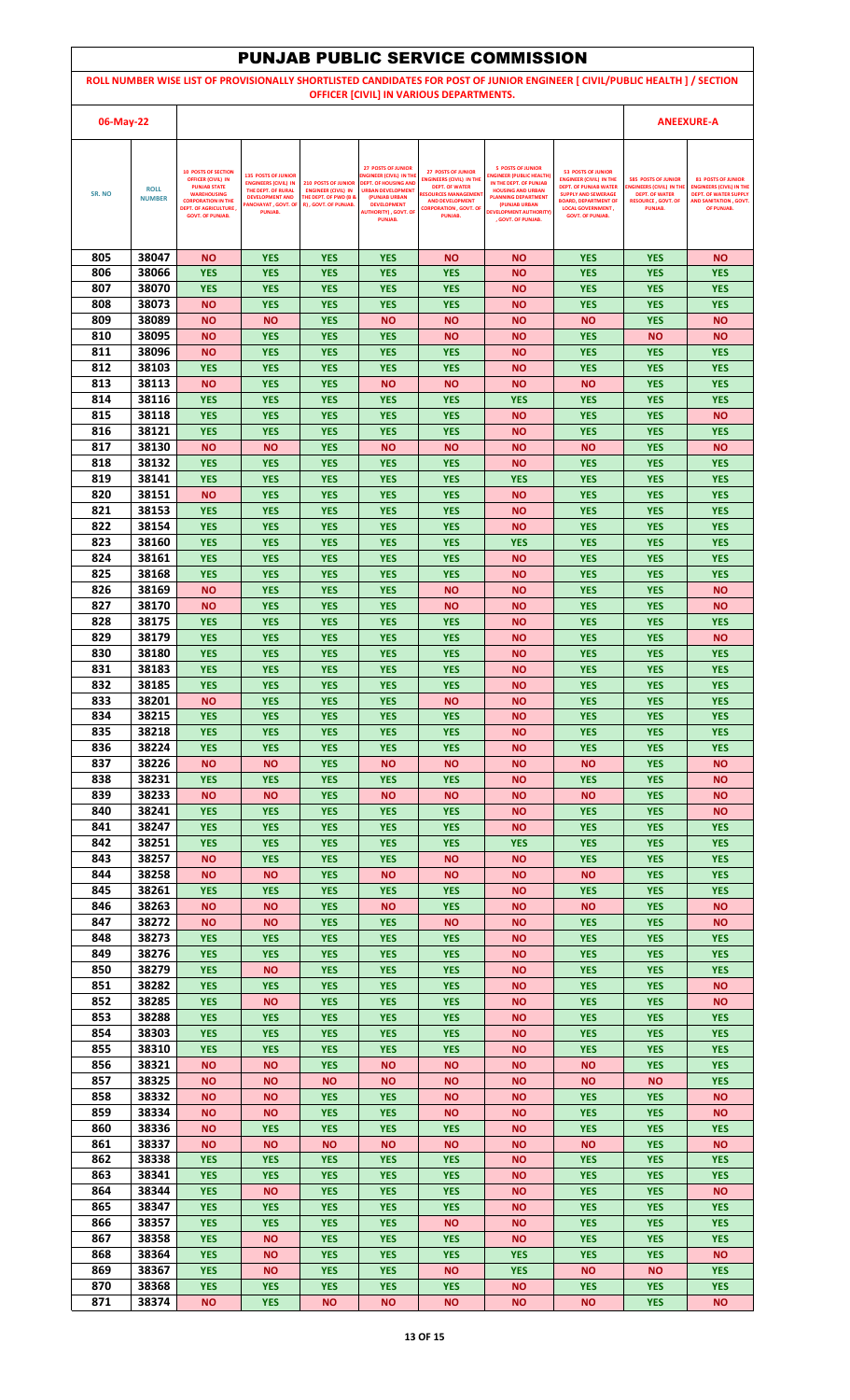| <b>PUNJAB PUBLIC SERVICE COMMISSION</b>                                                                                     |                              |                                                                                 |                                                                           |                                                                                        |                                                                                    |                                                                                       |                                                                                       |                                                                                             |                                                               |                                                                            |  |
|-----------------------------------------------------------------------------------------------------------------------------|------------------------------|---------------------------------------------------------------------------------|---------------------------------------------------------------------------|----------------------------------------------------------------------------------------|------------------------------------------------------------------------------------|---------------------------------------------------------------------------------------|---------------------------------------------------------------------------------------|---------------------------------------------------------------------------------------------|---------------------------------------------------------------|----------------------------------------------------------------------------|--|
| ROLL NUMBER WISE LIST OF PROVISIONALLY SHORTLISTED CANDIDATES FOR POST OF JUNIOR ENGINEER [ CIVIL/PUBLIC HEALTH ] / SECTION |                              |                                                                                 |                                                                           |                                                                                        |                                                                                    |                                                                                       |                                                                                       |                                                                                             |                                                               |                                                                            |  |
| OFFICER [CIVIL] IN VARIOUS DEPARTMENTS.                                                                                     |                              |                                                                                 |                                                                           |                                                                                        |                                                                                    |                                                                                       |                                                                                       |                                                                                             |                                                               |                                                                            |  |
| 06-May-22                                                                                                                   |                              |                                                                                 |                                                                           |                                                                                        |                                                                                    |                                                                                       |                                                                                       |                                                                                             |                                                               | <b>ANEEXURE-A</b>                                                          |  |
|                                                                                                                             |                              |                                                                                 |                                                                           |                                                                                        |                                                                                    |                                                                                       |                                                                                       |                                                                                             |                                                               |                                                                            |  |
|                                                                                                                             |                              | <b>10 POSTS OF SECTION</b><br><b>OFFICER (CIVIL) IN</b><br><b>PUNJAB STATE</b>  | <b>135 POSTS OF JUNIOR</b><br><b>ENGINEERS (CIVIL) IN</b>                 | <b>210 POSTS OF JUNIOR</b>                                                             | <b>27 POSTS OF JUNIOR</b><br>NGINEER (CIVIL) IN THE<br><b>DEPT. OF HOUSING AND</b> | <b>27 POSTS OF JUNIOR</b><br><b>ENGINEERS (CIVIL) IN THE</b><br><b>DEPT. OF WATER</b> | <b>5 POSTS OF JUNIOR</b><br><b>INGINEER (PUBLIC HEALTH)</b><br>IN THE DEPT. OF PUNJAB | <b>53 POSTS OF JUNIOR</b><br><b>ENGINEER (CIVIL) IN THE</b><br><b>DEPT. OF PUNJAB WATER</b> | <b>585 POSTS OF JUNIOR</b><br><b>ENGINEERS (CIVIL) IN TH</b>  | <b>81 POSTS OF JUNIOR</b><br><b>ENGINEERS (CIVIL) IN THE</b>               |  |
| SR. NO                                                                                                                      | <b>ROLL</b><br><b>NUMBER</b> | <b>WAREHOUSING</b><br><b>CORPORATION IN THE</b><br><b>DEPT. OF AGRICULTURE,</b> | THE DEPT. OF RURAL<br><b>DEVELOPMENT AND</b><br><b>ANCHAYAT, GOVT. OF</b> | <b>ENGINEER (CIVIL) IN</b><br><b>THE DEPT. OF PWD (B &amp;</b><br>R), GOVT. OF PUNJAB. | <b>URBAN DEVELOPMENT</b><br>(PUNJAB URBAN<br><b>DEVELOPMENT</b>                    | <b>RESOURCES MANAGEMEN</b><br><b>AND DEVELOPMENT</b><br><b>CORPORATION , GOVT, OF</b> | <b>HOUSING AND URBAN</b><br><b>PLANNING DEPARTMENT</b><br>(PUNJAB URBAN               | <b>SUPPLY AND SEWERAGE</b><br><b>BOARD, DEPARTMENT OF</b><br><b>LOCAL GOVERNMENT,</b>       | <b>DEPT. OF WATER</b><br><b>RESOURCE, GOVT, OF</b><br>PUNJAB. | <b>DEPT. OF WATER SUPPLY</b><br><b>AND SANITATION, GOVT.</b><br>OF PUNJAB. |  |
|                                                                                                                             |                              | <b>GOVT. OF PUNJAB.</b>                                                         | PUNJAB.                                                                   |                                                                                        | <b>AUTHORITY), GOVT. OF</b><br><b>PUNJAB.</b>                                      | PUNJAB.                                                                               | <b>DEVELOPMENT AUTHORITY)</b><br>. GOVT. OF PUNJAB.                                   | <b>GOVT. OF PUNJAB.</b>                                                                     |                                                               |                                                                            |  |
|                                                                                                                             |                              |                                                                                 |                                                                           |                                                                                        |                                                                                    |                                                                                       |                                                                                       |                                                                                             |                                                               |                                                                            |  |
| 872<br>873                                                                                                                  | 38383<br>38389               | <b>YES</b><br><b>YES</b>                                                        | <b>NO</b><br><b>YES</b>                                                   | <b>YES</b><br><b>YES</b>                                                               | <b>YES</b><br><b>YES</b>                                                           | <b>YES</b><br><b>YES</b>                                                              | <b>NO</b><br><b>YES</b>                                                               | <b>YES</b><br><b>YES</b>                                                                    | <b>YES</b><br><b>YES</b>                                      | <b>YES</b><br><b>YES</b>                                                   |  |
| 874                                                                                                                         | 38394                        | <b>YES</b>                                                                      | <b>YES</b>                                                                | <b>YES</b>                                                                             | <b>YES</b>                                                                         | <b>YES</b>                                                                            | <b>NO</b>                                                                             | <b>YES</b>                                                                                  | <b>YES</b>                                                    | <b>NO</b>                                                                  |  |
| 875                                                                                                                         | 38402                        | <b>YES</b>                                                                      | <b>YES</b>                                                                | <b>YES</b>                                                                             | <b>YES</b>                                                                         | <b>YES</b>                                                                            | <b>YES</b>                                                                            | <b>YES</b>                                                                                  | <b>YES</b>                                                    | <b>YES</b>                                                                 |  |
| 876<br>877                                                                                                                  | 38410<br>38417               | <b>YES</b><br><b>NO</b>                                                         | <b>YES</b><br><b>NO</b>                                                   | <b>YES</b><br><b>YES</b>                                                               | <b>YES</b><br><b>NO</b>                                                            | <b>YES</b><br><b>NO</b>                                                               | <b>NO</b><br><b>NO</b>                                                                | <b>YES</b><br><b>NO</b>                                                                     | <b>YES</b><br><b>YES</b>                                      | <b>NO</b><br><b>NO</b>                                                     |  |
| 878                                                                                                                         | 38419                        | <b>NO</b>                                                                       | ΝO                                                                        | <b>YES</b>                                                                             | <b>NO</b>                                                                          | <b>NO</b>                                                                             | <b>NO</b>                                                                             | <b>YES</b>                                                                                  | <b>YES</b>                                                    | <b>NO</b>                                                                  |  |
| 879                                                                                                                         | 38422                        | <b>YES</b>                                                                      | <b>YES</b>                                                                | <b>YES</b>                                                                             | <b>YES</b>                                                                         | <b>YES</b>                                                                            | <b>NO</b>                                                                             | <b>YES</b>                                                                                  | <b>YES</b>                                                    | <b>YES</b>                                                                 |  |
| 880<br>881                                                                                                                  | 38428<br>38433               | <b>NO</b><br><b>YES</b>                                                         | ΝO<br><b>YES</b>                                                          | <b>YES</b><br><b>YES</b>                                                               | <b>NO</b><br><b>YES</b>                                                            | <b>NO</b><br><b>YES</b>                                                               | <b>NO</b><br><b>YES</b>                                                               | <b>YES</b><br><b>YES</b>                                                                    | <b>YES</b><br><b>YES</b>                                      | <b>YES</b><br><b>YES</b>                                                   |  |
| 882                                                                                                                         | 38440                        | <b>YES</b>                                                                      | <b>YES</b>                                                                | <b>YES</b>                                                                             | <b>YES</b>                                                                         | <b>YES</b>                                                                            | <b>NO</b>                                                                             | <b>YES</b>                                                                                  | <b>YES</b>                                                    | <b>YES</b>                                                                 |  |
| 883                                                                                                                         | 38446                        | <b>YES</b>                                                                      | <b>YES</b>                                                                | <b>YES</b>                                                                             | <b>YES</b>                                                                         | <b>YES</b>                                                                            | <b>NO</b>                                                                             | <b>YES</b>                                                                                  | <b>YES</b>                                                    | <b>YES</b>                                                                 |  |
| 884<br>885                                                                                                                  | 38447<br>38459               | <b>NO</b><br><b>YES</b>                                                         | <b>YES</b><br><b>YES</b>                                                  | <b>YES</b><br><b>YES</b>                                                               | <b>YES</b><br><b>YES</b>                                                           | <b>YES</b><br><b>YES</b>                                                              | <b>NO</b><br><b>NO</b>                                                                | <b>YES</b><br><b>YES</b>                                                                    | <b>YES</b><br><b>YES</b>                                      | <b>YES</b><br><b>YES</b>                                                   |  |
| 886                                                                                                                         | 38470                        | <b>NO</b>                                                                       | <b>NO</b>                                                                 | <b>YES</b>                                                                             | <b>NO</b>                                                                          | <b>NO</b>                                                                             | <b>NO</b>                                                                             | <b>NO</b>                                                                                   | <b>YES</b>                                                    | <b>YES</b>                                                                 |  |
| 887                                                                                                                         | 38478                        | <b>YES</b>                                                                      | <b>YES</b>                                                                | <b>YES</b>                                                                             | <b>YES</b>                                                                         | <b>YES</b>                                                                            | <b>YES</b>                                                                            | <b>YES</b>                                                                                  | <b>YES</b>                                                    | <b>YES</b>                                                                 |  |
| 888<br>889                                                                                                                  | 38480<br>38482               | <b>NO</b><br><b>NO</b>                                                          | <b>YES</b><br><b>NO</b>                                                   | <b>YES</b><br><b>YES</b>                                                               | <b>YES</b><br><b>NO</b>                                                            | <b>YES</b><br><b>NO</b>                                                               | <b>NO</b><br><b>NO</b>                                                                | <b>YES</b><br><b>NO</b>                                                                     | <b>YES</b><br><b>YES</b>                                      | <b>YES</b><br><b>NO</b>                                                    |  |
| 890                                                                                                                         | 38484                        | <b>YES</b>                                                                      | ΝO                                                                        | <b>YES</b>                                                                             | <b>YES</b>                                                                         | <b>NO</b>                                                                             | <b>NO</b>                                                                             | <b>NO</b>                                                                                   | <b>YES</b>                                                    | <b>YES</b>                                                                 |  |
| 891<br>892                                                                                                                  | 38492<br>38494               | <b>YES</b><br><b>YES</b>                                                        | <b>YES</b><br><b>YES</b>                                                  | <b>YES</b><br><b>YES</b>                                                               | <b>YES</b><br><b>YES</b>                                                           | <b>NO</b><br><b>YES</b>                                                               | <b>NO</b><br><b>NO</b>                                                                | <b>YES</b><br><b>YES</b>                                                                    | <b>YES</b><br><b>YES</b>                                      | <b>YES</b><br><b>YES</b>                                                   |  |
| 893                                                                                                                         | 38496                        | <b>YES</b>                                                                      | <b>YES</b>                                                                | <b>YES</b>                                                                             | <b>YES</b>                                                                         | <b>YES</b>                                                                            | <b>NO</b>                                                                             | <b>YES</b>                                                                                  | <b>YES</b>                                                    | <b>YES</b>                                                                 |  |
| 894                                                                                                                         | 38497                        | <b>YES</b>                                                                      | <b>YES</b>                                                                | <b>YES</b>                                                                             | <b>YES</b>                                                                         | <b>YES</b>                                                                            | <b>NO</b>                                                                             | <b>YES</b>                                                                                  | <b>YES</b>                                                    | <b>YES</b>                                                                 |  |
| 895<br>896                                                                                                                  | 38499<br>38503               | <b>NO</b><br><b>YES</b>                                                         | <b>YES</b><br><b>YES</b>                                                  | <b>YES</b><br><b>YES</b>                                                               | <b>NO</b><br><b>YES</b>                                                            | <b>NO</b><br><b>YES</b>                                                               | <b>NO</b><br><b>YES</b>                                                               | <b>YES</b><br><b>YES</b>                                                                    | <b>YES</b><br><b>YES</b>                                      | <b>YES</b><br><b>YES</b>                                                   |  |
| 897                                                                                                                         | 38517                        | <b>YES</b>                                                                      | <b>YES</b>                                                                | <b>YES</b>                                                                             | <b>YES</b>                                                                         | <b>YES</b>                                                                            | <b>YES</b>                                                                            | <b>YES</b>                                                                                  | <b>YES</b>                                                    | <b>YES</b>                                                                 |  |
| 898                                                                                                                         | 38522                        | <b>YES</b>                                                                      | <b>YES</b>                                                                | <b>YES</b>                                                                             | <b>YES</b>                                                                         | <b>YES</b>                                                                            | ΝO                                                                                    | <b>YES</b>                                                                                  | <b>YES</b>                                                    | <b>YES</b>                                                                 |  |
| 899<br>900                                                                                                                  | 38531<br>38534               | <b>YES</b><br><b>YES</b>                                                        | <b>YES</b><br>ΝO                                                          | <b>YES</b><br><b>YES</b>                                                               | <b>YES</b><br><b>YES</b>                                                           | <b>YES</b><br><b>NO</b>                                                               | <b>NO</b><br><b>NO</b>                                                                | <b>YES</b><br><b>YES</b>                                                                    | <b>YES</b><br><b>YES</b>                                      | <b>YES</b><br><b>YES</b>                                                   |  |
| 901                                                                                                                         | 38550                        | <b>YES</b>                                                                      | <b>YES</b>                                                                | <b>YES</b>                                                                             | <b>YES</b>                                                                         | <b>YES</b>                                                                            | <b>NO</b>                                                                             | <b>YES</b>                                                                                  | <b>YES</b>                                                    | <b>YES</b>                                                                 |  |
| 902                                                                                                                         | 38551                        | <b>NO</b>                                                                       | <b>NO</b>                                                                 | <b>YES</b>                                                                             | <b>NO</b>                                                                          | <b>NO</b>                                                                             | <b>NO</b>                                                                             | <b>NO</b>                                                                                   | <b>YES</b>                                                    | <b>NO</b>                                                                  |  |
| 903<br>904                                                                                                                  | 38553<br>38556               | <b>NO</b><br><b>NO</b>                                                          | ΝO<br><b>YES</b>                                                          | <b>YES</b><br><b>YES</b>                                                               | <b>NO</b><br><b>YES</b>                                                            | <b>NO</b><br><b>YES</b>                                                               | <b>NO</b><br><b>NO</b>                                                                | <b>NO</b><br><b>YES</b>                                                                     | <b>YES</b><br><b>YES</b>                                      | <b>NO</b><br><b>NO</b>                                                     |  |
| 905                                                                                                                         | 38560                        | <b>NO</b>                                                                       | <b>YES</b>                                                                | <b>YES</b>                                                                             | <b>YES</b>                                                                         | <b>YES</b>                                                                            | <b>NO</b>                                                                             | <b>YES</b>                                                                                  | <b>YES</b>                                                    | <b>NO</b>                                                                  |  |
| 906<br>907                                                                                                                  | 38564<br>38568               | <b>YES</b><br><b>YES</b>                                                        | <b>YES</b>                                                                | <b>YES</b>                                                                             | <b>YES</b>                                                                         | <b>NO</b>                                                                             | <b>NO</b>                                                                             | <b>YES</b><br><b>YES</b>                                                                    | <b>NO</b>                                                     | <b>NO</b><br><b>NO</b>                                                     |  |
| 908                                                                                                                         | 38571                        | <b>YES</b>                                                                      | <b>NO</b><br><b>YES</b>                                                   | <b>YES</b><br><b>YES</b>                                                               | <b>YES</b><br><b>YES</b>                                                           | <b>YES</b><br><b>YES</b>                                                              | <b>NO</b><br><b>NO</b>                                                                | <b>YES</b>                                                                                  | <b>YES</b><br><b>YES</b>                                      | <b>YES</b>                                                                 |  |
| 909                                                                                                                         | 38575                        | <b>YES</b>                                                                      | <b>YES</b>                                                                | <b>YES</b>                                                                             | <b>YES</b>                                                                         | <b>YES</b>                                                                            | <b>NO</b>                                                                             | <b>YES</b>                                                                                  | <b>YES</b>                                                    | <b>YES</b>                                                                 |  |
| 910<br>911                                                                                                                  | 38597<br>38605               | <b>NO</b><br><b>YES</b>                                                         | ΝO<br><b>YES</b>                                                          | <b>YES</b><br><b>YES</b>                                                               | <b>YES</b><br><b>YES</b>                                                           | <b>NO</b><br><b>YES</b>                                                               | <b>NO</b><br><b>NO</b>                                                                | <b>YES</b><br><b>YES</b>                                                                    | <b>YES</b><br><b>YES</b>                                      | <b>NO</b><br><b>YES</b>                                                    |  |
| 912                                                                                                                         | 38607                        | <b>YES</b>                                                                      | <b>YES</b>                                                                | <b>YES</b>                                                                             | <b>YES</b>                                                                         | <b>YES</b>                                                                            | <b>NO</b>                                                                             | <b>YES</b>                                                                                  | <b>YES</b>                                                    | <b>YES</b>                                                                 |  |
| 913                                                                                                                         | 38649                        | <b>YES</b>                                                                      | <b>YES</b>                                                                | <b>YES</b>                                                                             | <b>YES</b>                                                                         | <b>YES</b>                                                                            | <b>NO</b>                                                                             | <b>YES</b>                                                                                  | <b>YES</b>                                                    | <b>YES</b>                                                                 |  |
| 914<br>915                                                                                                                  | 38652<br>38655               | <b>YES</b><br><b>YES</b>                                                        | <b>NO</b><br><b>YES</b>                                                   | <b>YES</b><br><b>YES</b>                                                               | <b>YES</b><br><b>YES</b>                                                           | <b>YES</b><br><b>YES</b>                                                              | <b>NO</b><br><b>NO</b>                                                                | <b>YES</b><br><b>YES</b>                                                                    | <b>YES</b><br><b>YES</b>                                      | <b>NO</b><br><b>YES</b>                                                    |  |
| 916                                                                                                                         | 38678                        | <b>YES</b>                                                                      | <b>YES</b>                                                                | <b>YES</b>                                                                             | <b>YES</b>                                                                         | <b>YES</b>                                                                            | <b>NO</b>                                                                             | <b>YES</b>                                                                                  | <b>YES</b>                                                    | <b>YES</b>                                                                 |  |
| 917                                                                                                                         | 38687                        | <b>NO</b>                                                                       | <b>YES</b>                                                                | <b>YES</b>                                                                             | <b>YES</b>                                                                         | <b>NO</b>                                                                             | <b>NO</b>                                                                             | <b>YES</b>                                                                                  | <b>YES</b>                                                    | <b>YES</b>                                                                 |  |
| 918<br>919                                                                                                                  | 38691<br>38692               | <b>YES</b><br><b>YES</b>                                                        | <b>YES</b><br><b>YES</b>                                                  | <b>YES</b><br><b>YES</b>                                                               | <b>YES</b><br><b>YES</b>                                                           | <b>YES</b><br><b>YES</b>                                                              | <b>NO</b><br><b>NO</b>                                                                | <b>YES</b><br><b>YES</b>                                                                    | <b>YES</b><br><b>YES</b>                                      | <b>YES</b><br><b>YES</b>                                                   |  |
| 920                                                                                                                         | 38693                        | <b>YES</b>                                                                      | <b>YES</b>                                                                | <b>YES</b>                                                                             | <b>YES</b>                                                                         | <b>YES</b>                                                                            | <b>NO</b>                                                                             | <b>YES</b>                                                                                  | <b>YES</b>                                                    | <b>YES</b>                                                                 |  |
| 921<br>922                                                                                                                  | 38695<br>38696               | <b>NO</b><br><b>NO</b>                                                          | <b>NO</b><br>ΝO                                                           | <b>YES</b><br><b>NO</b>                                                                | <b>YES</b><br><b>NO</b>                                                            | <b>YES</b><br><b>NO</b>                                                               | <b>NO</b><br><b>NO</b>                                                                | <b>YES</b><br><b>NO</b>                                                                     | <b>YES</b><br><b>NO</b>                                       | <b>NO</b><br><b>YES</b>                                                    |  |
| 923                                                                                                                         | 38704                        | <b>NO</b>                                                                       | ΝO                                                                        | <b>YES</b>                                                                             | <b>NO</b>                                                                          | <b>NO</b>                                                                             | <b>NO</b>                                                                             | <b>NO</b>                                                                                   | <b>YES</b>                                                    | <b>YES</b>                                                                 |  |
| 924                                                                                                                         | 38705                        | <b>NO</b>                                                                       | <b>YES</b>                                                                | <b>YES</b>                                                                             | <b>NO</b>                                                                          | <b>YES</b>                                                                            | <b>NO</b>                                                                             | <b>YES</b>                                                                                  | <b>NO</b>                                                     | <b>YES</b>                                                                 |  |
| 925<br>926                                                                                                                  | 38712<br>38714               | <b>YES</b><br><b>NO</b>                                                         | ΝO<br><b>YES</b>                                                          | <b>YES</b><br><b>YES</b>                                                               | <b>NO</b><br><b>NO</b>                                                             | <b>YES</b><br><b>NO</b>                                                               | <b>NO</b><br><b>NO</b>                                                                | <b>NO</b><br><b>NO</b>                                                                      | <b>YES</b><br><b>YES</b>                                      | <b>NO</b><br><b>NO</b>                                                     |  |
| 927                                                                                                                         | 38718                        | <b>YES</b>                                                                      | <b>YES</b>                                                                | <b>YES</b>                                                                             | <b>YES</b>                                                                         | <b>YES</b>                                                                            | <b>NO</b>                                                                             | <b>YES</b>                                                                                  | <b>YES</b>                                                    | <b>YES</b>                                                                 |  |
| 928                                                                                                                         | 38720                        | <b>NO</b>                                                                       | <b>YES</b>                                                                | <b>YES</b>                                                                             | <b>NO</b>                                                                          | <b>NO</b>                                                                             | <b>NO</b>                                                                             | <b>NO</b>                                                                                   | <b>YES</b>                                                    | <b>YES</b>                                                                 |  |
| 929<br>930                                                                                                                  | 38731<br>38732               | <b>YES</b><br><b>YES</b>                                                        | <b>NO</b><br><b>YES</b>                                                   | <b>YES</b><br><b>YES</b>                                                               | <b>YES</b><br><b>YES</b>                                                           | <b>YES</b><br><b>YES</b>                                                              | <b>NO</b><br><b>NO</b>                                                                | <b>YES</b><br><b>YES</b>                                                                    | <b>YES</b><br><b>YES</b>                                      | <b>YES</b><br><b>YES</b>                                                   |  |
| 931                                                                                                                         | 38738                        | <b>YES</b>                                                                      | <b>YES</b>                                                                | <b>YES</b>                                                                             | <b>YES</b>                                                                         | <b>YES</b>                                                                            | ΝO                                                                                    | <b>YES</b>                                                                                  | <b>YES</b>                                                    | <b>YES</b>                                                                 |  |
| 932                                                                                                                         | 38742                        | <b>NO</b>                                                                       | <b>YES</b>                                                                | <b>YES</b>                                                                             | <b>NO</b>                                                                          | <b>NO</b>                                                                             | <b>NO</b>                                                                             | <b>NO</b>                                                                                   | <b>NO</b>                                                     | <b>NO</b>                                                                  |  |
| 933<br>934                                                                                                                  | 38754<br>38765               | <b>YES</b><br><b>NO</b>                                                         | <b>YES</b><br><b>YES</b>                                                  | <b>YES</b><br><b>YES</b>                                                               | <b>YES</b><br><b>NO</b>                                                            | <b>YES</b><br><b>NO</b>                                                               | <b>NO</b><br><b>NO</b>                                                                | <b>YES</b><br><b>NO</b>                                                                     | <b>YES</b><br><b>YES</b>                                      | <b>NO</b><br><b>YES</b>                                                    |  |
| 935                                                                                                                         | 38778                        | <b>NO</b>                                                                       | <b>YES</b>                                                                | <b>YES</b>                                                                             | <b>NO</b>                                                                          | <b>NO</b>                                                                             | <b>NO</b>                                                                             | <b>NO</b>                                                                                   | <b>YES</b>                                                    | <b>YES</b>                                                                 |  |
| 936                                                                                                                         | 38784                        | <b>YES</b>                                                                      | <b>YES</b>                                                                | <b>YES</b>                                                                             | <b>YES</b>                                                                         | <b>YES</b>                                                                            | <b>NO</b>                                                                             | <b>YES</b>                                                                                  | <b>YES</b>                                                    | <b>YES</b>                                                                 |  |
| 937<br>938                                                                                                                  | 38786<br>38795               | <b>YES</b><br><b>YES</b>                                                        | <b>YES</b><br><b>YES</b>                                                  | <b>YES</b><br><b>YES</b>                                                               | <b>YES</b><br><b>YES</b>                                                           | <b>YES</b><br><b>YES</b>                                                              | <b>NO</b><br><b>NO</b>                                                                | <b>YES</b><br><b>YES</b>                                                                    | <b>YES</b><br><b>YES</b>                                      | <b>YES</b><br><b>NO</b>                                                    |  |
|                                                                                                                             |                              |                                                                                 |                                                                           |                                                                                        |                                                                                    |                                                                                       |                                                                                       |                                                                                             |                                                               |                                                                            |  |